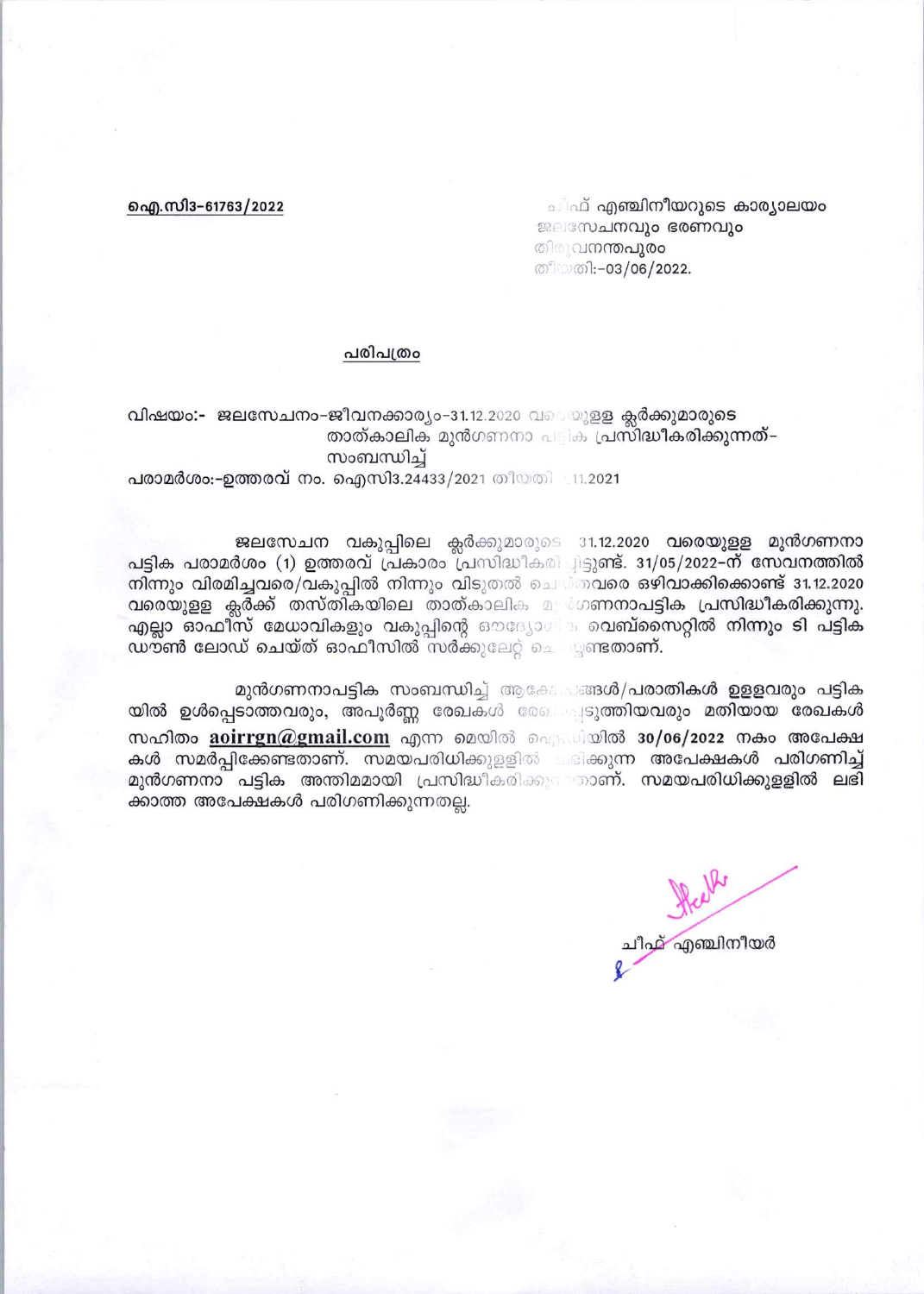|                | Provisional Seniority List of Clerks in Irrigation Department up to 31-12-2020 |                        |                         |                                  |                                         |                                       |                                                         |                    |                 |  |  |  |  |
|----------------|--------------------------------------------------------------------------------|------------------------|-------------------------|----------------------------------|-----------------------------------------|---------------------------------------|---------------------------------------------------------|--------------------|-----------------|--|--|--|--|
| SI.<br>No.     | <b>PEN</b>                                                                     | Name                   | <b>Date of Birth</b>    | General<br>Qualification $\&$ GO | No.& date of PSC Advice                 | Sl.No.<br>in<br><b>Advice</b><br>memo | Appointment Order No. &<br>date                         | Date of<br>joining | <b>Rermarks</b> |  |  |  |  |
| $\mathbf{1}$   | 471764                                                                         | Baiju T                | 30-03-1971              | <b>SSLC</b>                      | GO Rt No 2000/89/PW&T<br>dt 25-11-1989  |                                       | ED3/2220/1990(8)<br>dt.23/01/1990 of CE                 | 13-02-1990         | DH              |  |  |  |  |
| $\overline{2}$ |                                                                                | $474840$ A.K. Santhosh | 04-03-1967              | <b>SSLC</b>                      |                                         |                                       | ED3/2220/1990 dt.24/5/1990<br>of CE                     | 08-06-1990         | DH              |  |  |  |  |
| 3              |                                                                                | 476309 $K.Girish$      | 05-05-1972              | <b>PDC</b>                       |                                         |                                       | ADII(3)7727/1991<br>dt.4/4/1991                         | 02-05-1991         | DH              |  |  |  |  |
| $\overline{4}$ | 475149                                                                         | V.Vinod                | $\overline{27-05-1969}$ | <b>SSLC</b>                      |                                         |                                       | B3-40502/94 dt.22/12/1994                               | 31.12.1994         | DH              |  |  |  |  |
| 5              | 474600                                                                         | P.Maheshkumar          | 30-05-1972              | <b>SSLC</b>                      |                                         |                                       | B3-40502/94 dt.22/12/1994                               | 16-01-1995         | DH              |  |  |  |  |
| 6              |                                                                                | 472590 V.K.Swaraj      | 3.7.1972                | <b>SSLC</b>                      |                                         |                                       | B3/40502/94 dt.27.5.95                                  | 6.6.1995           | D.H             |  |  |  |  |
| $\overline{7}$ |                                                                                | 434516 M.T.Byju        | 29.5.1973               | <b>SSLC</b>                      |                                         |                                       | B4/40502/94 dt.27.5.95                                  | 5.6.1995           | D.H             |  |  |  |  |
| $\overline{8}$ | 472074                                                                         | Susan Joseph           | 6.7.1973                | <b>BSc</b>                       |                                         |                                       | B4/40502/94 dt.27.5.95                                  | 8.6.1995           | D.H             |  |  |  |  |
| 9              | 472591                                                                         | Sathi Koileriyan       | 29.6.1974               | <b>SSLC</b>                      |                                         |                                       | B4/40502/94 dt.27.5.95                                  | 26.6.1995          | D.H             |  |  |  |  |
| 10             | 472791                                                                         | U.Rekha                | 13.5.1975               | <b>SSLC</b>                      |                                         |                                       | B3/40502/95 dt.27.5.95                                  | 5.6.1995           | D.H             |  |  |  |  |
| 11             | 472204                                                                         | S.Manoj                | 28.1.1976               | <b>SSLC</b>                      |                                         |                                       | B3/40502/95 dt.27.5.95                                  | 3.6.1995           | D.H             |  |  |  |  |
| 12             | 472615                                                                         | Syamkumar M.D          | 07-05-1973              | <b>SSLC</b>                      |                                         |                                       | EB-2119/86 Dt.31.05.1995 of<br>O/o SE, Mechanical, Tvm. | 02-06-1995         | DH              |  |  |  |  |
| 13             | 692581                                                                         | Sibi Mathew            | 13-10-1976              | <b>SSLC</b>                      |                                         |                                       | B4 40502/94 dt. 07.11.1995                              | 27-11-1995         | DH              |  |  |  |  |
| 14             | 471824                                                                         | C.R.Baiju              | 20.5.1976               | <b>SSLC</b>                      |                                         |                                       | B4 40502/94 dt. 17.11.1995                              | 20.12.1995         | D.H             |  |  |  |  |
| 15             | 473259 Jayan T                                                                 |                        | 09-02-1976              | <b>SSLC</b>                      | G.O(Ms) 126/95/Irrgn dtd,<br>04/11/1995 |                                       | B4-40502/94 dtd, 18/12/1995                             | 22-12-1995         |                 |  |  |  |  |
| 16             | 473035 $B.Ziyad$                                                               |                        | 20.5.1975               | <b>SSLC</b>                      |                                         |                                       | B4 1006/96 dt.11.1.1996                                 | 27.1.1996          | DH              |  |  |  |  |
| 17             | 472710                                                                         | C.Geethakumari         | 2.5.1972                | <b>SSLC</b>                      |                                         |                                       | B4 1006/96 dt. 22.3.1996                                | 27.3.1996          | D.H             |  |  |  |  |
| 18             |                                                                                | 493690 Ambili.A.R      | 12.04.1976              | <b>SSLC</b>                      | G.O.(Ms)No.29/96/Irrgn<br>Dt.16.04.1996 |                                       | B4-1006/96 Dt.15.06.1996                                | 27.06.1996         | D.H             |  |  |  |  |
| 19             |                                                                                | 475096 P.V Jinaraj     | 21.5.1971               | <b>SSLC</b>                      |                                         |                                       | B4 1006/96 dt. 9.7.1996                                 | 23.7.1996          | D.H             |  |  |  |  |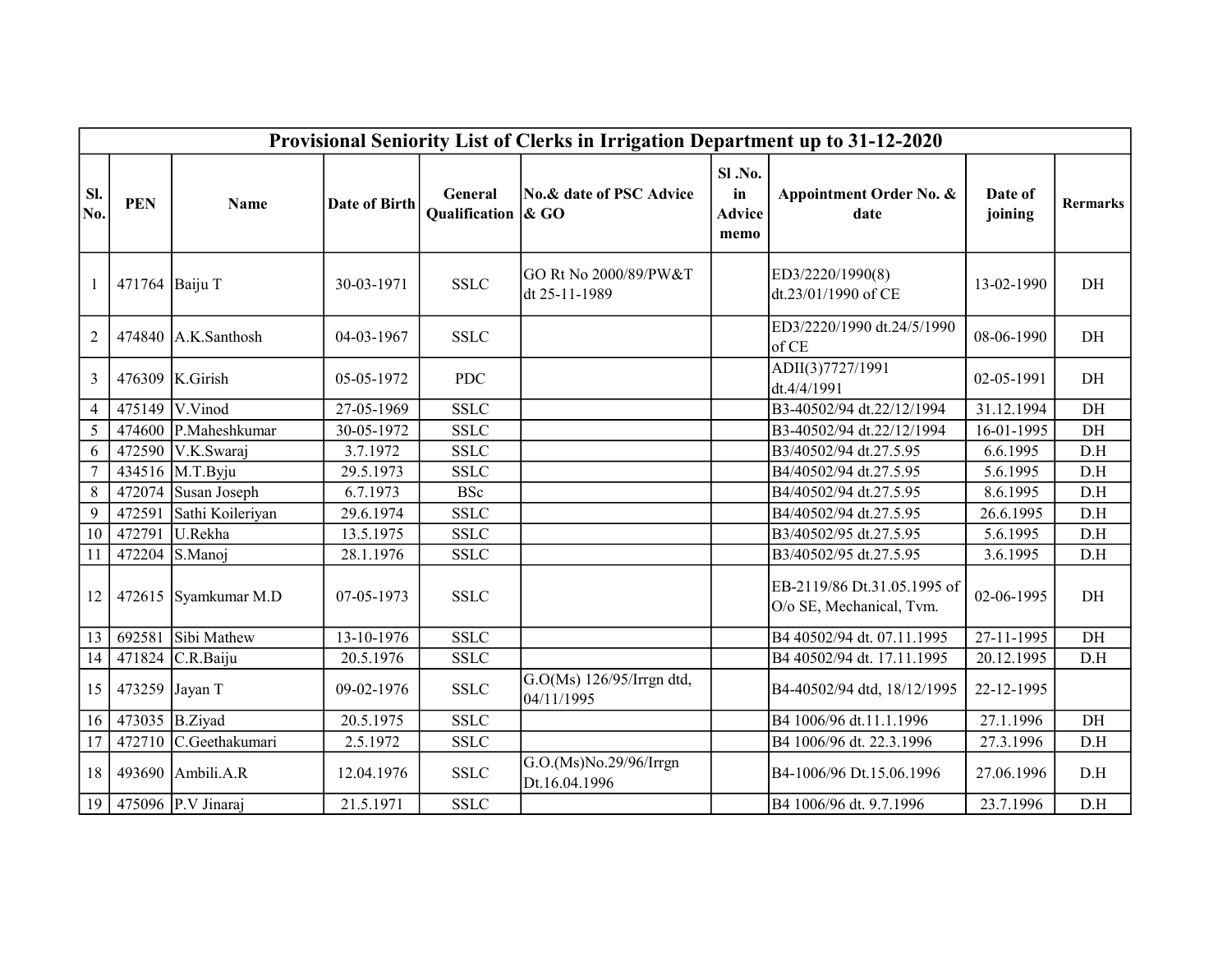| 20              |               | 474509 Shyni L Sugathan        | 2.1.1978   | <b>SSLC</b>           |                                         | B4 1006/96 dt.26.9.1996     | 3.10.1996  | DH   |
|-----------------|---------------|--------------------------------|------------|-----------------------|-----------------------------------------|-----------------------------|------------|------|
| 21              |               | 473619 Bejoy Yohannan          | 27.3.1974  | <b>SSLC</b>           |                                         | B4 1006/96 dt.11.10.1996    | 18.11.1996 | D.H  |
| 22              |               | 472946 P.A.Jayaraj             | 13.5.1977  | <b>SSLC</b>           |                                         | B4 3058/96 dt. 25.1.97      | 12.2.1997  | D.H  |
| $\overline{23}$ |               | 475748 $\vert$ S. Syed Ibrahim | 1.2.1978   | <b>SSLC</b>           |                                         | B4 7504/97 dt.3.3.1997      | 9.4.1997   | D.H  |
| 24              |               | 473000 Jose N George           | 12.3.1974  | <b>PDC</b>            | EII (4) 2818/92 dt. 17.3.1997           |                             | 17.6.1997  |      |
| 25              |               | 434444 S.Sreekala              | 20.10.1973 | <b>SSLC</b>           |                                         | B4 13557/97 dt.3.5.1997     | 9.5.1997   | D.H  |
| $\overline{26}$ |               | 471279 R.L.Reji                | 31-05-1976 | <b>SSLC</b>           |                                         | B4 28379/96 dt. 22.6.97     | 28-07-1997 | D.H  |
| 27              | 476384        | A.P.Muhammed<br>Shabeer        | 22-05-1978 | <b>SSLC</b>           | G.O(MS)56/97/Irrgn dtd,<br>05/05/1997   | B4 18685/97dt.27.6.97       | 11-07-1997 | D.H  |
| 28              | 472616        | J.Renu                         | 18-10-1973 | <b>SSLC</b>           |                                         | B4 22056/97dt. 19.7.97      | 30-07-1997 | D.H  |
| 29              |               | 476383 P.B Joshy               | 17-04-1973 | <b>SSLC</b>           | G.O(MS)65/97/Irrgn dtd,<br>09/06/1997   | B4-21610/97 dtd, 19/7/97    | 13.08.1997 | D.H  |
| 30              |               | 471854 Georgy P Abraham        | 25-06-1974 | <b>SSLC</b>           |                                         | B4 22683/97dt. 28.7.97      | 05-08-1997 | D.H  |
| 31              |               | 474378 M.Shyjith               | 17-05-1975 | <b>SSLC</b>           | G.O(Rt)2373/97/G Edn dtd,<br>11/07/1997 | B4 29712/97dt. 8.10.97      | 03-11-1997 | D.H  |
| 32              | 474683        | T.P. Vijeshkumar               | 12-11-1977 | <b>SSLC</b>           |                                         | B4 34827/97 dt. 08.12.97    | 29-12-1997 |      |
| $\overline{33}$ |               | 473452 K.R. Saburaj            | 28.01.1969 | <b>SSLC</b>           |                                         | B4 37558/97dt. 29.12.97     | 12.01.1998 | D.H  |
| 34              |               | 472108 Ravikumar M K           | 14-05-1974 | <b>SSLC</b>           |                                         | B4-37713/97 dtd, 12/02/1998 | 19-03-1998 | DH   |
| 35              |               | 471835 V.K. Subi mol           | 06.05.1974 | <b>PDC</b>            | KGDI (3) 941/93 dt. 20.2.98             |                             | 06.04.1998 | S.R  |
| 36              |               | 574409 C.B. Devayani           | 31.07.1978 | <b>SSLC</b>           |                                         | B4 9717/98dt. 24.03.98      | 31.03.1998 | D.H  |
| 37              | 618297        | P.S. Sambathkumar              | 06.03.1978 | <b>SSLC</b>           |                                         | B4 11300/98dt. 31.3.98      | 01.04.1998 | D.H  |
| 38              |               | 472984 R. Shabu                | 04.05.1970 | <b>PDC</b>            | DTB(1)329/92(9)dt. 21.5.98              |                             | 15.06.1998 |      |
| 39              |               | 472007 P. Harshakumari         | 29.03.1979 | <b>SSLC</b>           |                                         | B4 22904/98dt 24.07.98      | 24.08.1998 | D.H  |
| 40              |               | 471090 M S Sureshkumar         | 29.01.1975 | <b>SSLC</b>           |                                         | B4 23740/98dt. 31.7.98      | 12.08.1998 | D.H  |
| 41              |               | $472685$ Doy John              | 23.05.1979 | <b>SSLC</b>           |                                         | B4 25954/98dt. 24.8.98      | 28.08.1998 | D.H  |
| 42              |               | 471862 R. Ajith                | 01.05.1978 | $\operatorname{SSLC}$ |                                         | B4 35164/98 dt. 28.11.98    | 24.12.1998 | D.H  |
| 43              | 471590 Jomi G |                                | 29/5/1978  | S.S.L.C.              |                                         | B4/17761/98 dated19/6/99    | 02/07/1999 | D.H. |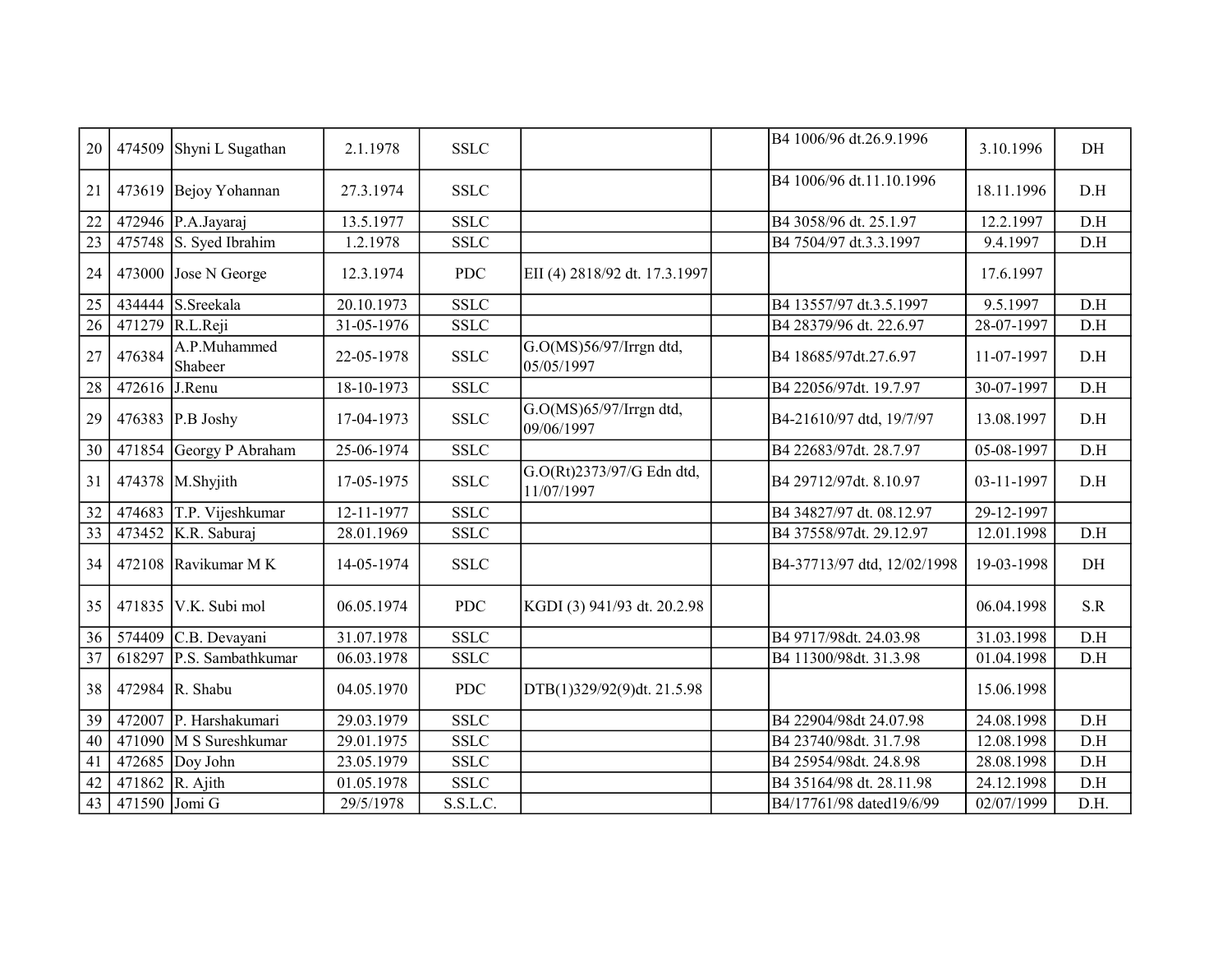| 44 | 473256        | Ajithakumari K.G        | 30/05/1972 | <b>SSLC</b>  |                                            | B4/12128/99 dated16/7/99          | 21/07/1999 | D.H.            |
|----|---------------|-------------------------|------------|--------------|--------------------------------------------|-----------------------------------|------------|-----------------|
| 45 |               | 695310 Sureshkumar T.S  | 25/04/1977 | Bcom         | G.O(MS) 41/99/WRD dtd,<br>05/06/99         | B4/12128/99 dated16/7/99          | 28/07/1999 | DH              |
| 46 |               | 473343 Lekshmi M.S      | 29/4/1977  | <b>PDC</b>   |                                            | B4/12128/99(2) dated 6/11/99      | 17/11/1999 | DH              |
| 47 | 472915        | Thankappan P.K          | 23/04/1974 | <b>SSLC</b>  |                                            | B4/4000/2000 dated,<br>13/03/2000 | 18/03/2000 | DH              |
| 48 | 473781        | Ravi.M                  | 12/06/1974 | S.S.L.C.     |                                            | A1-4848/98 dated 2/5/2000         | 23/05/2000 | P H             |
| 49 | 870511        | S.Sindhu                | 13/03/1971 | S.S.L.C.     |                                            | B4/4000/2000 dated22/5/2000       | 31/05/2000 | D.H.            |
| 50 | 472557        | Padmakumar S            | 02/05/1981 | <b>SSLC</b>  | G.O(MS) No. 52/2000/WRD<br>dtd, 11/07/2000 | B4/4000/2000 dated10/8/2000       | 07/09/2000 | DH              |
| 51 |               | 473340 Shanu.S          | 06/01/1982 | S.S.L.C      |                                            | B4-4000/2000 dated<br>25/09/2000  | 12/10/2000 | D.H.            |
| 52 | 471127        | Vanchu H                | 17/04/1974 | <b>PDC</b>   |                                            | B4-4001/2001 dtd,<br>09/01/2001   | 31/01/2001 | DH              |
| 53 | 473258 Hema S |                         | 24/12/74   | <b>SSLC</b>  |                                            | B4-4001/2001 dtd,<br>09/01/2001   | 22/01/2001 | DH              |
| 54 | 470994 Babu.S |                         | 04/05/1972 | S.S.L.C      |                                            | B4.4000/2001 dated<br>24/01//2001 | 16/02/2001 | D.H.            |
| 55 |               | 474101 Madhusoodhanan J | 22/6/1975  | <b>SSLC</b>  | G.O(MS)2/2001/WRD dtd,<br>05/01/2001       | B4-4001/2001 dtd,<br>16/02/2001   | 07/03/2001 | D.H.            |
| 56 | 474234        | Raseena K.M.            | 1/6/1980   | <b>BTech</b> |                                            | B4-31618/2000 dtd,<br>29/03/2001  | 30/3/2001  | DH              |
| 57 |               | 471667 Radhakrishnan.T  | 30/5/1969  | <b>SSLC</b>  |                                            | B4-10686/2001 dated<br>31/03/2001 | 9/5/2001   | Sports<br>quota |
| 58 | 652965        | Shirin Varghis          | 17/02/1974 | <b>PDC</b>   |                                            | B4-10686/2001 dated<br>31/03/2001 | 19/04/2001 | Sports<br>quota |
| 59 |               | 474261 Sayuj B.S        | 12/3/1972  | <b>PDC</b>   | P11R(1)2718/96-10 dated<br>16/05/2001      |                                   | 16/6/2001  |                 |
| 60 |               | 593627 S.K.Syam         | 28/04/1976 | <b>PDC</b>   |                                            | B4-4001/2001<br>dated19/07/2001   | 30/07/2001 | D.H.            |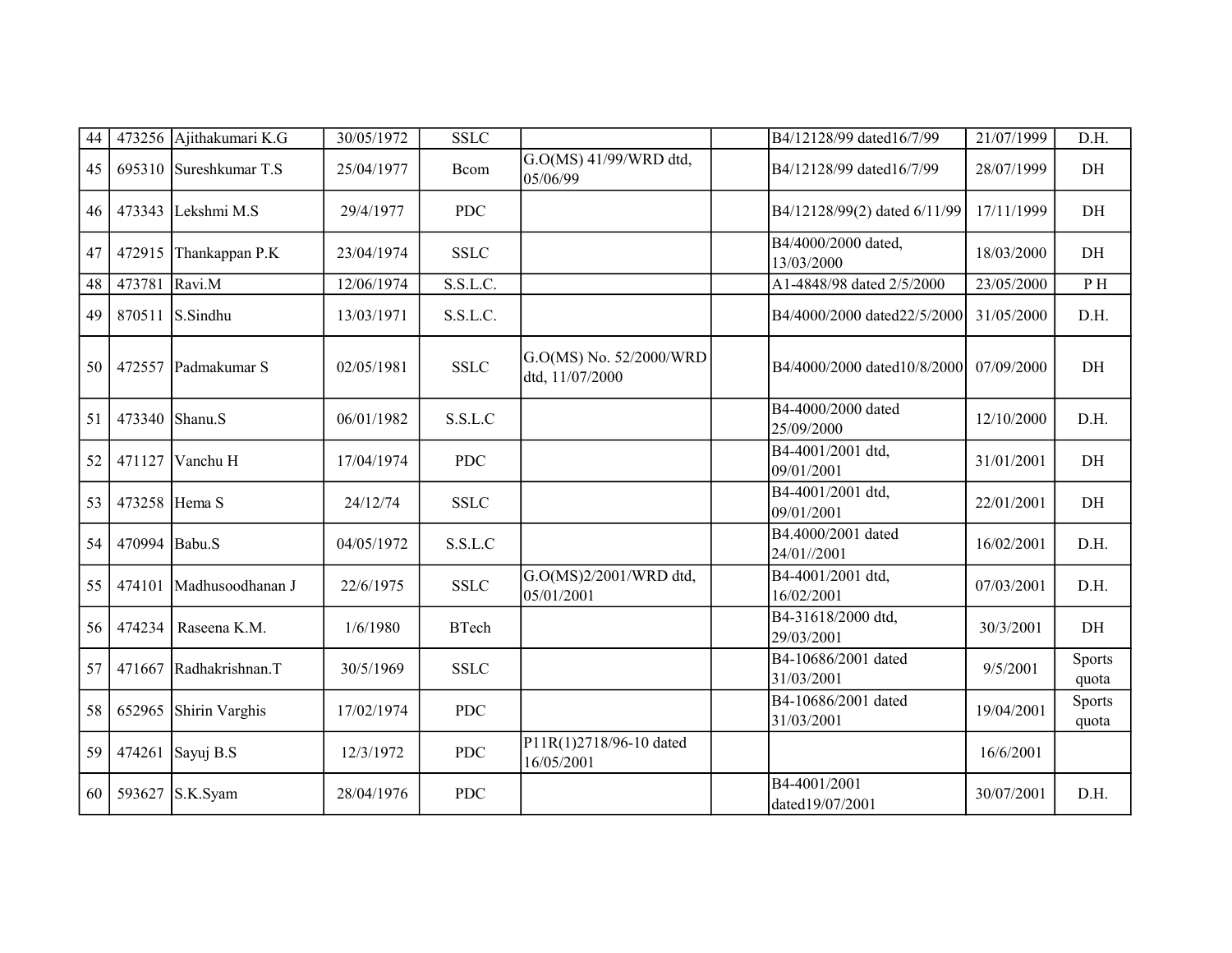| 61 |        | 472614 Rajesh K        | 22/12/77   | <b>PDC</b> |                                                       | B4-4001/2001 dated<br>9/08/2001    | 25/08/2001 |           |
|----|--------|------------------------|------------|------------|-------------------------------------------------------|------------------------------------|------------|-----------|
| 62 |        | 472912 Deepa.J.Nair    | 20/04/1972 | <b>Bsc</b> | IDB(4)2943/96 dated<br>21/11/2001                     |                                    | 02/1/2002  |           |
| 63 |        | 473847 Rekha.K.K       | 25/05/1978 | S.S.L.C    |                                                       | E1-92/2002 dated 08/01/2002        | 21/01/2002 |           |
| 64 |        | 474233 Bindu P.S       | 21/05/1973 | <b>PDC</b> | D3(1)2185/96 dtd,<br>11/01/2002 of KPSC,<br>Kozhikode | E3-1312/2001(1) dtd,<br>25/01/2002 | 04/02/2002 |           |
| 65 | 475125 | Anish.A                | 20/10/1976 | S.S.L.C    |                                                       | B4-8888/2002 dated<br>4/09/2002    | 20/09/2002 | D.H.      |
| 66 |        | 472456 Bindu.L         | 30/05/1981 | <b>PDC</b> |                                                       | B4-4328/2002 dated<br>28/01/2003   | 10/03/2003 | D.H.      |
| 67 |        | $471240$ Abdul Salim P | 28/02/1972 | Bcom       |                                                       | B4-4658/2003 dtd,<br>07/02/2003    | 11/3/2003  | PH        |
| 68 | 473250 | Aniya Jency Mathew     | 4/5/1984   | <b>PDC</b> |                                                       | B4-4328/2003 dtd,<br>22/03/2003    | 27/03/2003 | $\rm{DH}$ |
| 69 |        | 473288 Sreejith.B.S.   | 30/12/1983 | S.S.L.C    |                                                       | B4-4328/03 dated 21/04/2003        | 24/04/2003 | D.H.      |
| 70 |        | 472140 C.P.Sreekumar   | 24/03/1977 | S.S.L.C    |                                                       | B4-13614/03 dated<br>05/08/2003    | 18/08/2003 | D.H.      |
| 71 | 574371 | Leela.Kodaparamban     | 13/05/1972 | <b>SSC</b> |                                                       | B4-4328/03 dated 04/09/2003        | 11/09/2003 | D.H.      |
| 72 | 472788 | Bijimole S             | 24/05/1972 | S.S.L.C    |                                                       | B4-13614/03 dated<br>16/09/2003    | 27/09/2003 | D.H.      |
| 73 |        | 474160 K.Krishnan      | 03/05/1977 | S.S.L.C    | G.O(P) No. 20/98/P&ARD<br>dtd, 14/07/1998             | E1-1240/96 dtd, 10/12/2003         | 18/12/2003 | P.H.      |
| 74 |        | 471559 Sanoopa K       | 08/04/1981 | <b>PDC</b> |                                                       | B4-4328/2003<br>dated01/01/2004    | 15/01/2004 | D.H.      |
| 75 | 473665 | Aliahamed N            | 12/05/1973 | <b>BA</b>  | PII(3)27/18/96-2 dtd,<br>26/02/2004                   |                                    | 8/6/2004   |           |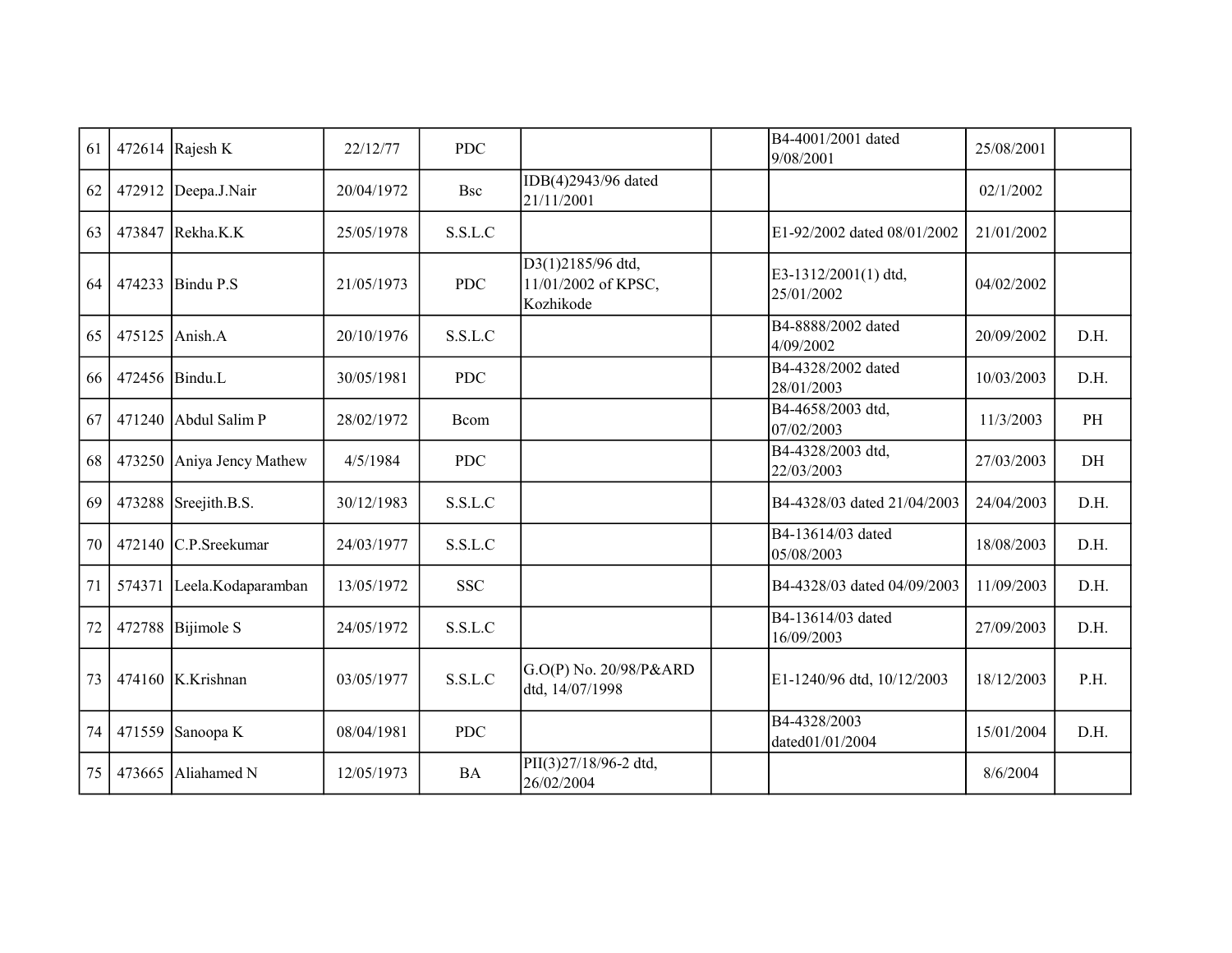| 76 | 476606           | Anilkumar T           | 07/09/1983 | Plus Two    |                                                                | B4-4328/2003<br>dated16/03/2004                                         | 29/03/2004 | D.H. |
|----|------------------|-----------------------|------------|-------------|----------------------------------------------------------------|-------------------------------------------------------------------------|------------|------|
| 77 | 471663 $G.Ajith$ |                       | 04/05/1983 | pre Degree  |                                                                | B4-4328/2003<br>dated13/07/2004                                         | 02/08/2004 | D.H. |
| 78 | 473471           | Bindu T.V             | 03-03-1972 | <b>SSLC</b> |                                                                | B4-4328/2003<br>dated29/07/2004                                         | 02/08/2004 | DH   |
| 79 |                  | $471450$ Ratheesh.R   | 30/05/1982 | Diploma     |                                                                | B4-4328/2003<br>dated21/10/2004                                         | 01/11/2004 | D.H. |
| 80 |                  | $471264$ S.Binoy      | 02-05-1984 | Plus Two    |                                                                | B4-4328/2004<br>dated08/12/2004                                         | 10-12-2004 | DH   |
| 81 |                  | 473338 Pramudaraj A.V | 13/06/1984 | S.S.L.C     |                                                                | B4-4328/2003<br>dated29/12/2004                                         | 30/12/2004 | D.H. |
| 82 | 472782           | Silpa S Viswan        | 31-05-1986 | Plus Two    | GO(MS)No.16/2005/WRD<br>Dated 29.03.2005                       | Order No.B4-6613/2005<br>dtd.04.05.2005 of the CE I&A                   | 13.05.2005 | DH   |
| 83 |                  | 471629 Manju.N        | 28.05.1977 | <b>SSLC</b> | GO(MS)No.31/2005/WRD<br>Dated 14.06.2005                       | Order No.B4-6613/2005<br>dtd.15.07.2005 of the CE I&A                   | 25.07.2005 | DH   |
| 84 |                  | 471104 P.K.Rakesh     | 15.03.1984 | <b>SSLC</b> | GO(MS)No.24/2005/WRD<br>Dated 25.05.2005                       | Order No.B4-6613/2005<br>dtd.15.07.2005 of the CE I&A                   | 03.08.2005 | DH   |
| 85 | 473832           | Sajeev James          | 20.06.1981 | <b>BBM</b>  | IDB(4)437/03 dtd.<br>08.12.2005 of the PSC<br>Idukki           | Order No.EB2/4462/2005 dtd<br>26.12.2005 of the SE, ISC,<br><b>TVPM</b> | 31.12.2005 |      |
| 86 |                  | 587188 Prasad.M.B     | 14.04.1979 | <b>SSLC</b> | GO(MS) No.61/2005/WRD<br>dtd.12.12.2005                        | Order No.B4/6613/2005<br>dtd.27.12.2005                                 | 12.01.2006 | DH   |
| 87 | 476685           | Vinu.M.V              | 01.12.1972 | BA, BEd     | $MR(II)$ (1) 563/03<br>dtd.27.12.2005 of the PSC<br>Malappuram | Order No.El/7805/90 /SPC<br>dtd 11.01.2006 SE SPC<br>Palakkad           | 23.01.2006 |      |
| 88 | 472037           | Santhosh Babu         | 08-07-1980 | <b>BSc</b>  | PTA(II)(4)881/03 Dtd<br>30/12/05 of PSC,<br>Pathanamthitta     | E2-4750/2003 dtd,<br>17/01/2006                                         | 06-02-2006 |      |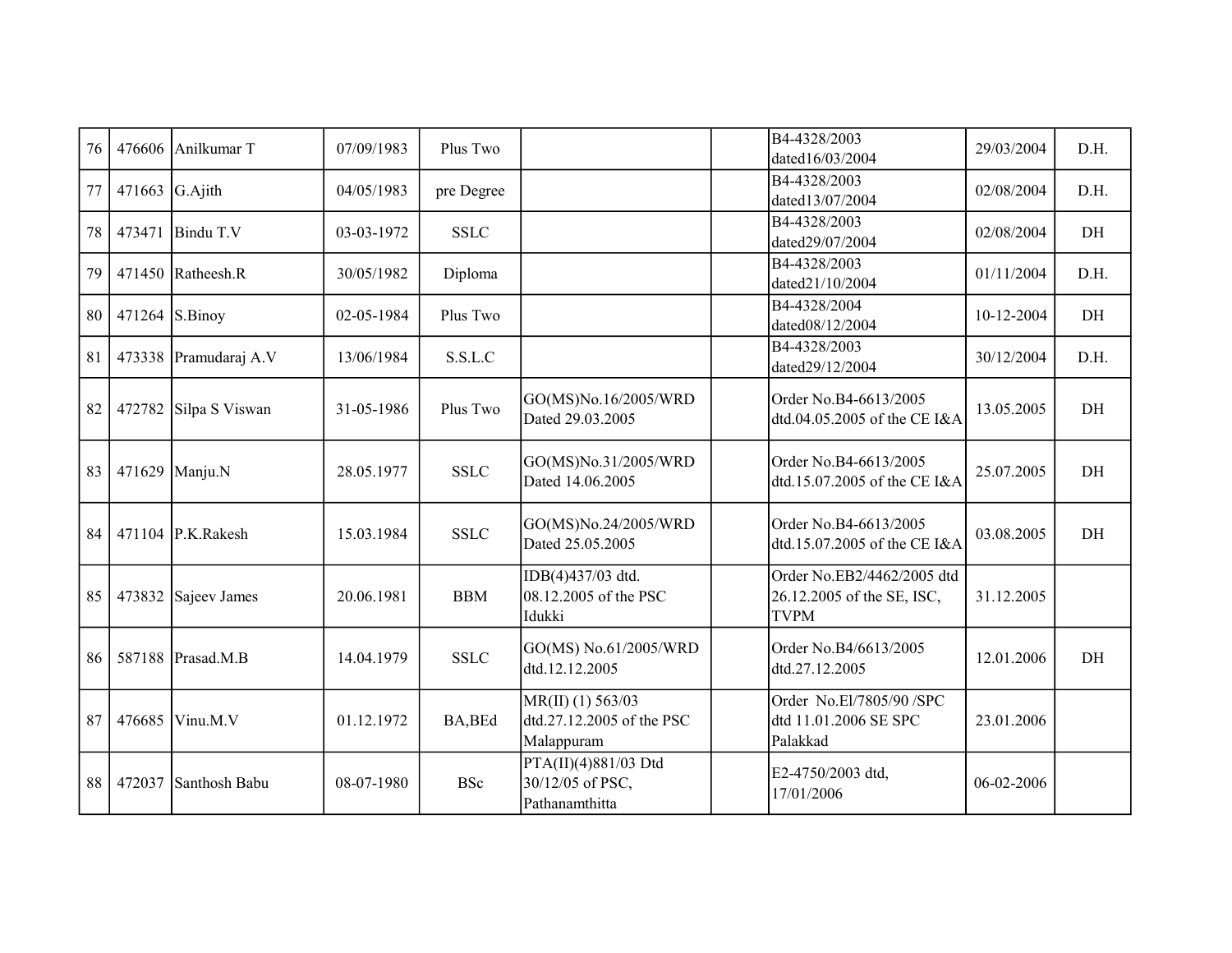| 89  | 476354 | Vinod.K                  | 30.11.1972 | BA, BEd      | $CI(4)$ 690/03 dtd. 03.01.2006<br>of KPSC, Kannur                               | Order E2/8/2000 dtd.<br>12.01.2006 of SE, PC, Kannur                 | 19.01.2006 |            |
|-----|--------|--------------------------|------------|--------------|---------------------------------------------------------------------------------|----------------------------------------------------------------------|------------|------------|
| 90  |        | 881974 Santhosh C.S      | 30-05-1973 | <b>Btech</b> | No.DTB(1)1252/03(13) dtd.<br>20.01.2006 of PSC, TVPM                            | Order No.1&D(IDRB)<br>E3/1319/99 dtd. 16.02.2006<br>CE, IDRB, TVPM   | 23-02-2006 | <b>LWA</b> |
| 91  |        | 476163 S.M.Vellingiri    | 02.09.1977 | <b>SSLC</b>  | PII(3)739/2003-2(2)<br>dtd.03.02.2006 of PSC<br>Palakkad                        | OrderNo.E1/43/05<br>dtd.22.02.2006 of SE, MICC,<br>Ernakulam         | 03.03.2006 |            |
| 92  |        | 471071 Rejani S          | 17.05.1978 | Bcom         | AR(1)439/03(1) dtd,<br>31/01/06 of KPSC,<br>Alappuzha                           | Order No.E/300/2000 dtd.<br>20.02.2006 of JDCEFS,<br>Thrissur        | 24.02.2006 |            |
| 93  |        | 475130 Ajish Kumar.K.G   | 25.03.1982 | <b>PDC</b>   | EV(2)525/05 dtd. 06.04.2006<br>of the PSC Ernakulam                             | E1 3113/05 dtd.05.05.2006<br>ofCE, Tvpm                              | 18.05.2006 |            |
| 94  |        | 472896 Naveen.J.S.Kumar  | 29.05.1986 | <b>SSLC</b>  | GO(MS) 12/2006/WRD<br>dtd.28.02.2006                                            | Order No. B4/4001/06 dtd.<br>24.06.2006 of CE, I&A                   | 12.06.2006 | DH         |
| 95  | 474643 | Gokul.R                  | 16.05.1987 | Plus Two     | GO(MS) 20/2006/WRD<br>dtd.20.05.2006                                            | Order No. B4/4001/06 dtd.<br>24.06.2006 of CE, I&A                   | 14.07.2006 | DH         |
| 96  |        | 435358 Radhakrishnan.A.V | 04-05-1982 | <b>PDC</b>   | GO(MS) 23/2006/WRD<br>dtd.20.05.2006                                            | Order No. B4/4001/06 dtd.<br>24.06.2006                              | 07.07.2006 | DH         |
| 97  | 474892 | Ahammed Shani.C.K        | 14.09.1986 | Plus Two     | Order No.A1/26228/04 dtd.<br>17.01.2006 of the District<br>Collector, Kasargode | Order No.E3/1280/06 dtd.<br>04.07.2006 of the SE, MIC,<br><b>KKd</b> | 11.07.2006 | PH         |
| 98  | 474164 | Sinsan Devassy           | 19-12-1986 | <b>SSLC</b>  | G.O(Ms)40/2006/WRD dtd,<br>4/07/2006                                            | B4-4001/2006 dtd,<br>18/08/2006                                      | 20-09-2006 | DH         |
| 99  |        | $473618$ Sugesh.P        | 05.05.1978 | <b>BA</b>    | EV2/525/2005<br>dtd.13.09.2006 of PSc<br>Ernakulam                              | Order No.E/2202/2000 dtd.<br>19.09.2006 of SE, PC,<br>Muvattupuzha   | 23.09.2006 |            |
| 100 | 908017 | Jayachandran A           | 24-04-1969 | <b>SSLC</b>  | GO(Ms)38/2006/WRD dated<br>29.6.2006                                            | B4-4001/2006 dtd,<br>03/10/2006                                      | 09-11-2006 | DH         |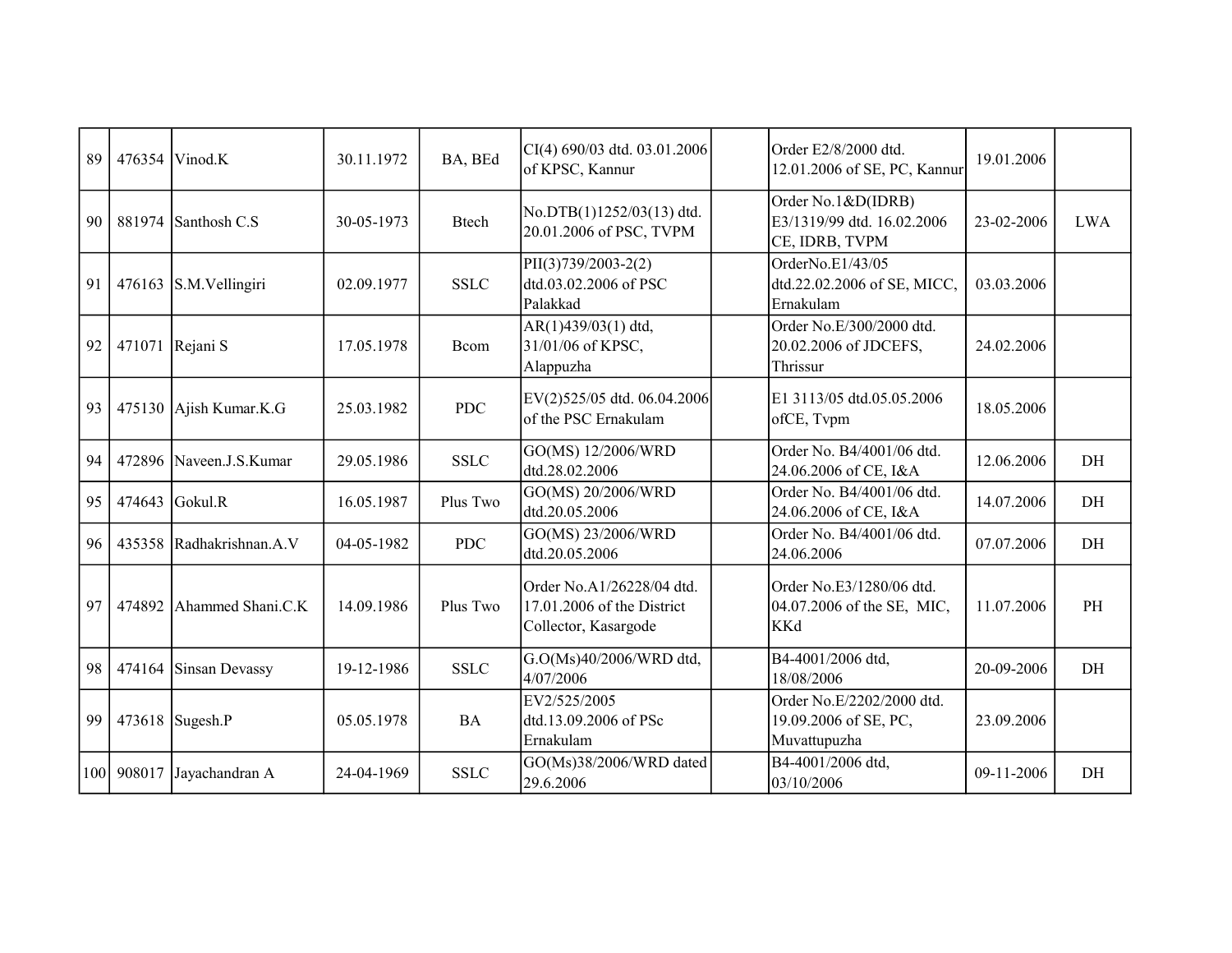| 101 |        | 475575 Raju Vaniyamkulathil | 10.03.1971 | <b>PDC</b>        | MR II (1) 231/2005<br>dtd.27.10.2006 PSC<br>Malappuram       | Order No.E3/1280/06<br>dtd14.11.2006 of SE MIC<br><b>KkD</b>           | 01.12.2006 |                 |
|-----|--------|-----------------------------|------------|-------------------|--------------------------------------------------------------|------------------------------------------------------------------------|------------|-----------------|
| 102 | 472095 | Shibulal.S.S                | 24.05.1971 | <b>SSLC</b>       | G.O.(MS)63/2006/WRD<br>dated 11.09.2006                      | Order No.D4/4001/2006<br>dtd.10.11.2006                                | 25.11.2006 | DH              |
| 103 |        | 504463 Rajesh Kumar.R       | 7.05.1987  | SSLC, Plus<br>Two | G.O.(MS)62/2006/WRD<br>dated 02.09.2006                      | Order No. B4/4001/06 dtd.<br>10.11.2006                                | 24.11.2006 | DH              |
|     |        | 104 475667 Riyas.C.T.       | 18.7.1982  | Plus Two          | MR-II(1)231/05(3) dtd.<br>01.2.2007 of the PSC<br>Malappuram | Order No.E3/1280/2006 dtd<br>21.2.2007 of the SE, MIC,<br><b>KKD</b>   | 28.2.2007  |                 |
| 105 |        | 474266 $C. Rajesh$          | 11.04.1985 | <b>SSLC</b>       | GO(Ms)85/2006/WRD<br>dtd.23/12/2006                          | Order No.4001/2006<br>dtd.13.3.2007 of CE I&A                          | 22.03.2007 | DH              |
| 106 |        | 474630 Dileep.A.G           | 07.05.1984 | Plus Two          | GO(MS)23/2007/WRD<br>dtd.13.3.2007                           | Order No.B4/7642/07<br>dtd.2.5.2007                                    | 10.05.2007 | DH              |
| 107 |        | 472579 K.T.Saji             | 30.05.1978 | <b>SSLC</b>       | GO(MS)102/07 dtd<br>19.05.2007                               | Order No.B4/7642/07<br>dtd.5/7/2007 of CE I&A                          | 23.07.2007 | DH              |
| 108 | 473326 | Sugandhi.R.S                | 20.05.1984 | <b>SSLC</b>       | GO(MS)335/07 dtd.2.7.07                                      | Order No.B4/2052/07<br>dtd.21.7.2007 of CE I&A                         | 25.07.2007 | Sports<br>Quota |
| 109 | 473305 | N.S.Yamuna Devi<br>Ammal    | 30.05.1982 | <b>BSc</b>        | GO(MS)38/2007<br>dtd.15.6.2007                               | Order No.B4/7642/2007<br>dtd.9.8.2007                                  | 23.08.2007 | DH              |
|     |        | 110 589373 M.H.Mustafa      | 31.05.1969 | <b>SSLC</b>       | PII(93)666/2005/2<br>dtd.26.9.2007 PSC Palakkad              | Order No.7805/90 SPC<br>dtd.31.10.2007 of SE SPC<br>Palakkad           | 20.11.2007 |                 |
| 111 | 471772 | Ashamol P S                 | 20.04.1988 | Plus Two          | GO(MS)66/2007/WRD<br>dtd.17.10.2007                          | Order No.B4/7642/2007<br>dtd.26.11.2007 of CE I&A                      | 10.12.2007 | DH              |
|     |        | 112 474990 Sreejith.K.K.    | 25.05.1984 | Plus Two          | GO(MS)66/07/WRD<br>dtd.22.11.2007                            | Order No.B4/7642/07<br>dtd.5.1.2008                                    | 25.01.2008 | DH              |
| 113 |        | 476660 Rajesh.C.A           | 06.03.1978 | <b>BA</b>         | $DIII(1)390/2005-(2)$<br>Dtd.22.3.2008 PSC<br>Kozhikode      | Order No.E2/14/08<br>Dtd.4/3/2008 of SE PC<br>Kannur                   | 15.03.2008 |                 |
|     |        | 114 472640 Pradosh P        | 12-05-1977 | <b>BA</b>         | PII(3)666/05-(11) dtd,<br>13/06/2008 PSC, Palakkad           | EB-2125/2004 part II dtd,<br>07/07/2008, CE, Mechanical,<br><b>TVM</b> | 14-07-2008 |                 |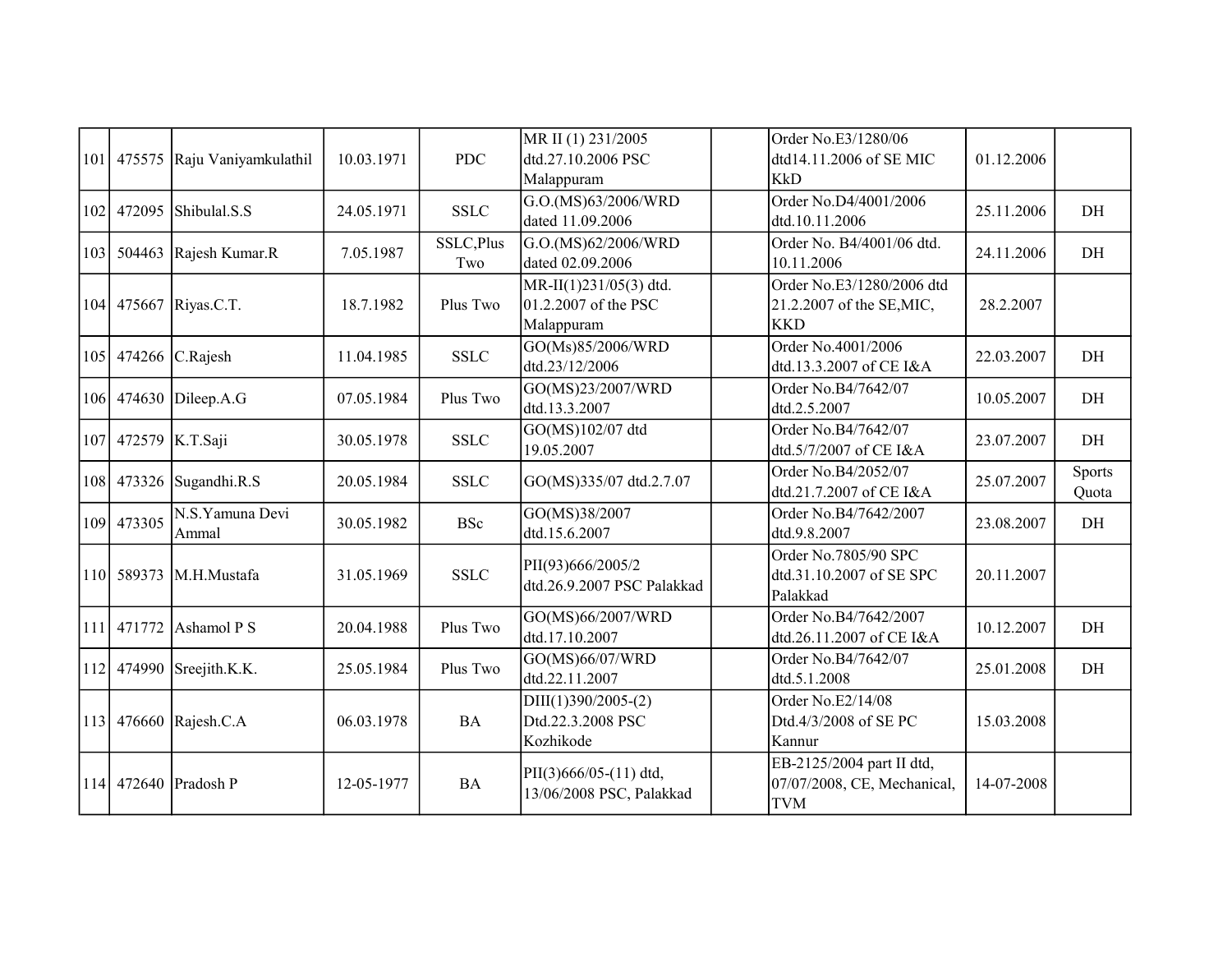|     | 115 472789 | Dhaneesh M.D                  | 25-05-1986 | Plus Two    | GO(Ms) No. 24/2008/WRD<br>dtd, 16/06/2008                  | B4-8769/2008 dtd,<br>30/07/2008                                            | 14.08.2008 |                               |
|-----|------------|-------------------------------|------------|-------------|------------------------------------------------------------|----------------------------------------------------------------------------|------------|-------------------------------|
|     |            | 116 574466 K. Neethu.M. Menon | 22-02-1988 | (Civil)     | Plus Two, ITC GO $(MS)34/2008$ dtd<br>26/7/2008            | Order No.B4/8769/08 dtd<br>16/8/2008                                       | 1-09-2008  | DH                            |
| 117 |            | 471446 Renjith.M.R            | 30-05-1981 | <b>VHSE</b> | GO (MS)33/2008WRD dtd<br>26/7/08                           | Order No.B4/8769/08 dtd<br>16/8/2008                                       | 27-08-2008 | DH                            |
| 118 | 434459     | Priya Lekshmi. T.S            | 25-05-1971 | <b>SSLC</b> | GO (MS)48/2008 Dtd<br>3/10/2008                            | Order No.B4/8769/08 dtd<br>$1/11/2008$ of the CE, I&A                      | 17-11-2008 | DH                            |
|     | 119 473251 | Amol Sreenag                  | 18-04-1988 | Plus Two    | GO(MS)42/2008 Dtd<br>09/09/2008                            | B4-8769/2008 dtd, 1/11/2008                                                | 17-11-2008 | DH                            |
|     | 120 474913 | Vijasree.K.V                  | 10-07-1977 | <b>SSLC</b> | Order No.85/2007 Social<br>Welfare, TVPM dtd<br>30/11/2007 | Order No.E3/3018/2008 Dtd<br>12/01/09 of SE, MIC,<br>Kozhikode             | 23-01-2009 |                               |
| 121 | 474231     | Navas.P.J                     | 10-02-1975 | <b>SSLC</b> | GO(MS)20/2009 Dtd<br>16/6/2009                             | Order No.B4/8933/09 dtd<br>10/7/2009 of CE, I&A                            | 23-07-2009 | DH                            |
| 122 | 472367     | O. Shailaja                   | 10-05-1972 | <b>SSLC</b> | GO(MS)25/09 Dtd 10/07/09                                   | Order No.B4/19241/09 Dtd<br>6/08/09 of CE, I&A                             | 14-08-2009 | DH                            |
| 123 | 434448     | N. Sundar                     | 09-07-1990 | Plus Two    | GO (MS)31/09 Dtd 19/08/09                                  | Order No.B4/8933/09 dtd<br>24-09-09 of CE, I&A                             | 30-09-2009 | DH                            |
| 124 | 474018     | Shinoj.K.K                    | 15-07-1983 | <b>SSLC</b> | GO(MS)44/2009 Dtd<br>9-10-2009                             | Order No.B4/8933/09 dtd<br>29-10-2009 of CE, I&A                           | 09-11-2009 | DH                            |
| 125 | 476755     | Shyji.K.K                     | 30-12-1985 | Plus Two    | GO(MS)45/2009 Dtd<br>20/10/2009                            | Order No.B4/8933/09 dtd<br>19/11/09 of CE, I&A                             | 20-11-2009 | DH                            |
|     |            | 126 476164 Jayesh.K.K.        | 20-10-1980 | Bcom        | PII(3)666/05 dtd 16/02/06 of<br>the PSC, Palakkad          | B3-28666/2009 dtd,<br>$01/01/2010$ (Transfer Order)                        | 14-01-2010 | Inter Dept<br>Transfer        |
| 127 | 162887     | J.V.Jayan                     | 13-04-1979 | <b>SSLC</b> | GO(MS)62/01 dtd 22/3/2001                                  | Order No.B3/28666/2009 dtd<br>1-01-2010 of the CE, I&A<br>(Transfer order) | 25-01-2010 | DH, Inter<br>Dept<br>Transfer |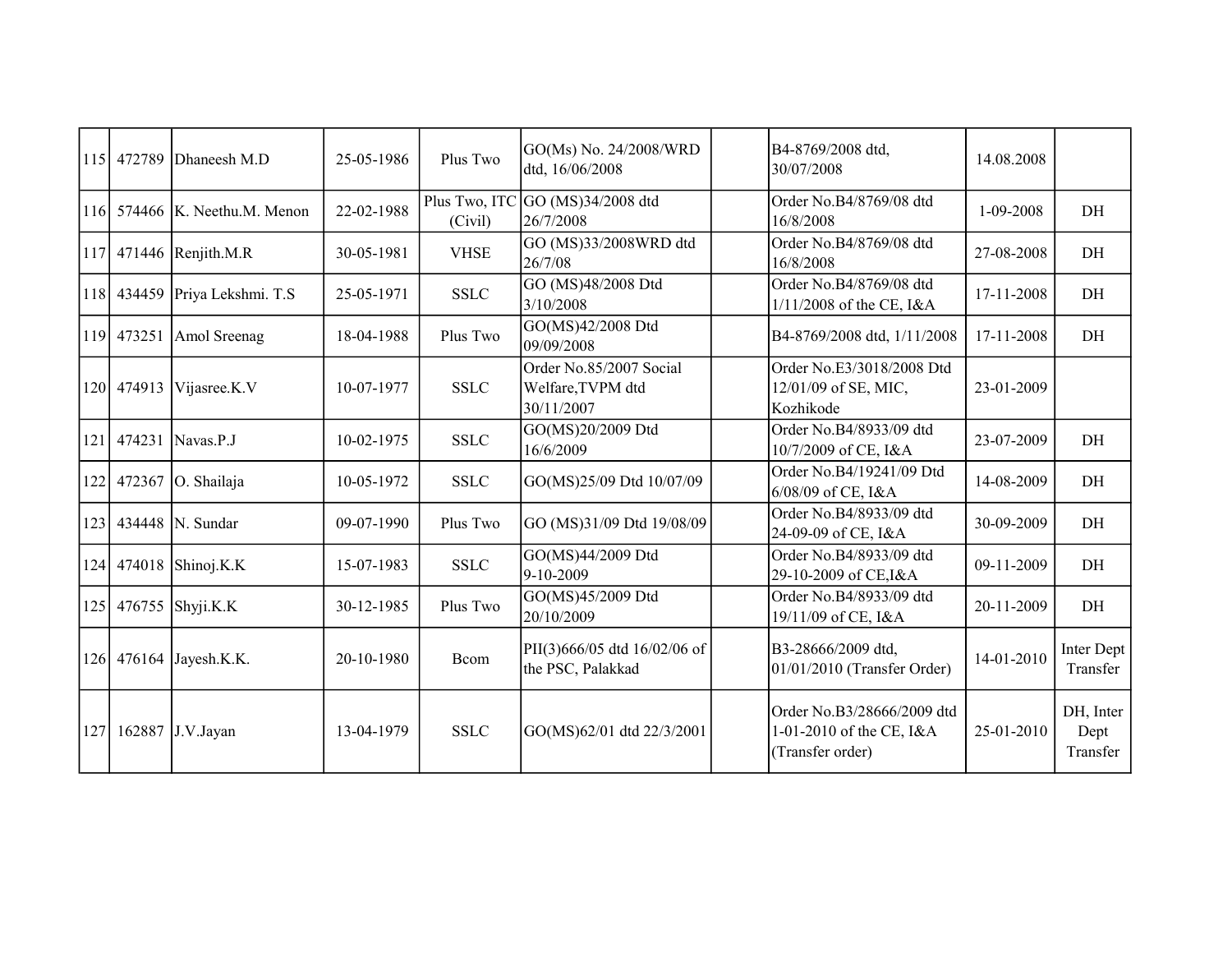| 128 |            | 605711 Frijo K Francis  | 23-05-1980 | Bcom                    | 30 <sub>1</sub><br>RI (3)752/07-08 Dtd<br>01-2010 PSC, Thrissur | Order No. B3-4499/2010 dtd,<br>06/03/2010 of CE, I&A        | 12-04-2010 |    |
|-----|------------|-------------------------|------------|-------------------------|-----------------------------------------------------------------|-------------------------------------------------------------|------------|----|
| 129 |            | 593662 Pushpa.K.L       | 30-05-1973 | <b>SSLC</b>             | GO (MS) No.2/2010 WRD<br>dtd 7/1/2010                           | Order No.B4/5242/10 dtd<br>1/2/2010 of the CE, I&A,<br>Tvpm | 8-02-2010  | DH |
| 130 |            | 704654 M Vinilkumar     | 25-03-1981 | <b>PDC</b>              | PII(3)201/07 dtd 5/2/2010<br>PSC, Palakkad                      | Order No.B3/4499/10/dtd<br>06/03/10 of CE, I&A              | 13-04-2010 |    |
| 131 | 698404     | Eldho Varghese          | 23-01-1991 | Plus Two                | GO (MS)5/2010 dtd<br>12/1/2010                                  | Order No.B4/6706/2010 Dtd<br>$1 - 03 - 10$                  | 9-03-2010  | DH |
| 132 | 488182     | Tintu V Kuriakose       | 18-01-1986 | <b>BA</b>               | KII(1)77/2007 dtd,<br>05/03/2010 KPSC, Kottayam                 | Order No.B3/4499/10(5) dtd<br>16-04-2010 of the CE          | 16-04-2010 |    |
| 133 | 493898     | Dhanya Babu             | 12-06-1988 | Plus Two                | G.O(MS) No. 12/2010/WRD<br>dated,<br>02-02-2010                 | B4-5233/2010 dtd,<br>22/03/2010                             | 09-04-2010 | DH |
| 134 |            | 593686 Sandhiya.S.S.    | 20.10.1989 | Plus 2, CPO             | G.O. (MS) 25/10/WRD dt.<br>06-05-2010                           | B4-15833/2010 dt. 14-06-<br>2010 of CE, I & A               | 17.06.2010 | DH |
| 135 |            | 708814 Jinesh Joseph    | 01.05.1985 | Plus 2                  | G.O.(MS) 34/2010 dt.<br>22-06-2010                              | B4-19749/2010 dt. 24-07-<br>2010                            | 29.07.2010 | DH |
| 136 |            | 634854 Reena Kallen     | 20-05-1974 | BA, BEd                 | $03 -$<br>C1(4) 624/07(1) dt.<br>02-2011 KPSC, KNR              | E2-203/10 dt. 28-02-2011,<br>SE, INC, KKD                   | 22-03-2011 |    |
| 137 |            | 679514 Mejo Varghese.C. | 05.05.1986 | <b>SSLC</b>             | RI (3)752/07/12 dt.<br>$04 -$<br>04-2011, KPSC, TSR             | E1-2215/10 dt. 03-05-2011<br>SE, PC, Piravam                | 16-05-2011 |    |
| 138 |            | 707010 Sreejith V.B     | 19-04-1991 | Plus Two                | G.O(MS)9/2011/WRD dtd,<br>23/2/2011                             | B4-9269/11 dtd, 08/04/2011                                  | 28-04-2011 | DH |
| 139 |            | 152354   Murali.N.B     | 25-05-1976 | <b>BA</b>               | $03 -$<br>PIV (1) 201/07/03 dt.<br>05-2011 KPSC, PKD            | E1-23/07 dt. 26-05-2011, SE,<br>MICC, EKM                   | 27-06-2011 |    |
| 140 |            | 707775 Sreeja Nair      | 14-06-1983 | Plus Two,<br><b>TTC</b> | $03 -$<br>PIV (1) 201/07/06 dt.<br>05-2011 KPSC, PKD            | E1-23/07 dt. 26-05-2011, SE,<br>MICC, EKM                   | 10.06.2011 |    |
|     | 141 590379 | Abhayakumar.K.J         | 22-04-1972 | <b>SSLC</b>             | PTA II (4) 629/07 (4) dt.<br>07-05-2011 KPSC, PTA               | E2-2787/09 dt. 09-06-2011,<br>SE, MIC, TVPM                 | 18-06-2011 |    |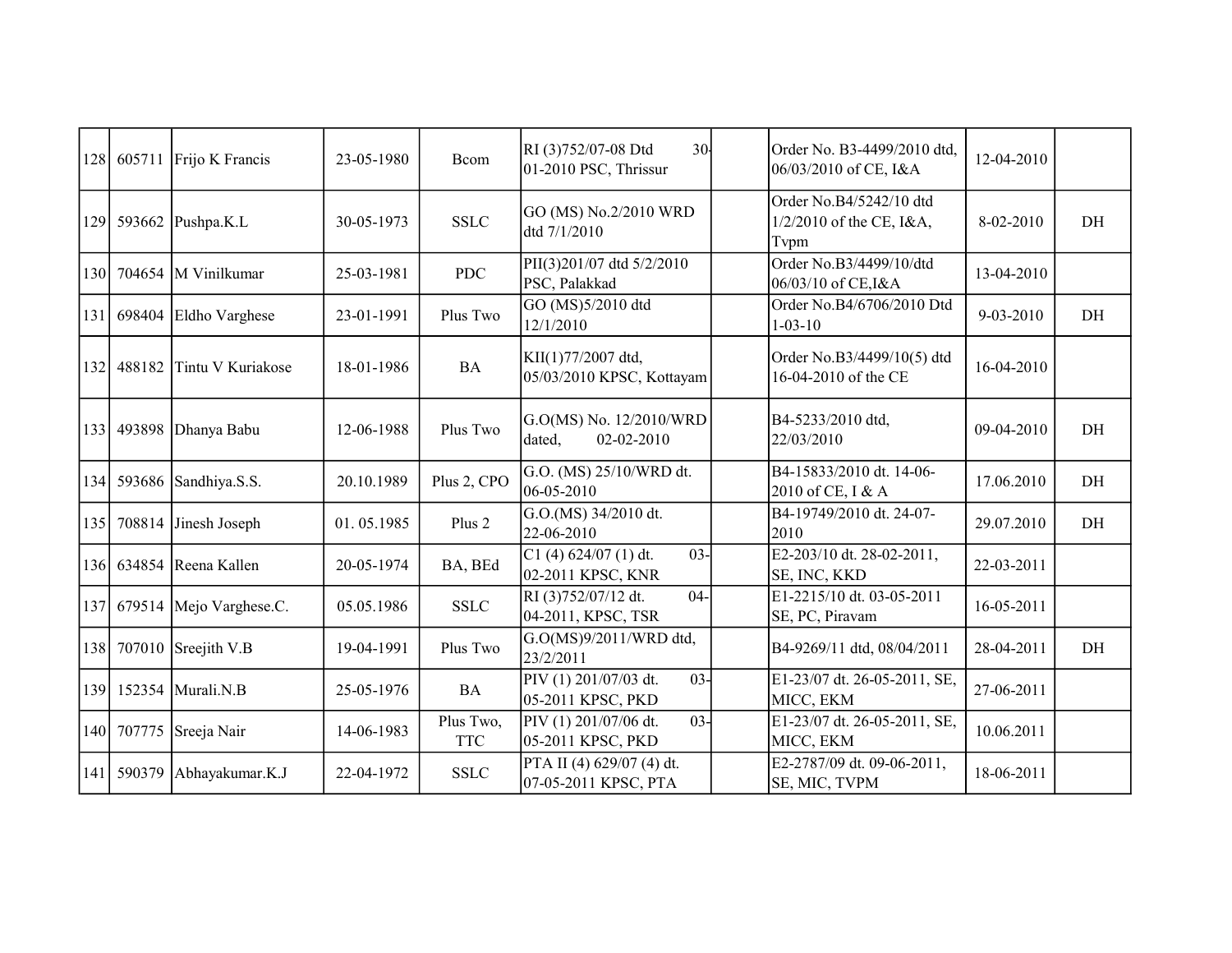| 142 |                     | 622737 Krishnadas.M.C.   | 29-05-1975 | SSLC,        | PIV (1) 201/07/5 dt.<br>04-06-2011 KPSC, PKD                        | E1-7805/90/SPC dt. 04-07-<br>2011, SE, SPC, PKD             | 13-07-2011 |                               |
|-----|---------------------|--------------------------|------------|--------------|---------------------------------------------------------------------|-------------------------------------------------------------|------------|-------------------------------|
| 143 |                     | 707631 T.G Biju          | 24-04-1983 | <b>PDC</b>   | G.O.(MS) 153/11/GAD<br>dt.04-05-2011                                | B4-10478/11 dtd, 28/06/2011                                 | 14-07-2011 | DH                            |
| 144 |                     | 707490 Pramod.B.         | 14-11-1979 | <b>SSLC</b>  | G.O.(Ms)28/11/WRD dt. 07-<br>06-2011                                | B4-1809/11 dt. 25-07-2011 of<br>$CE$ , I & A                | 22-08-2011 | DH                            |
| 145 | 703175              | Sony Balagopal           | 13-04-1973 | <b>SSLC</b>  | G.O.(Ms)No.36/2011/ WRD<br>dt. 29-06-2011                           | B4-18098/11 (2) dt. 02-08-<br>2011 of CE, I & A             | 12.08.2011 | DH                            |
| 146 | 649631              | Sarath.S.                | 06.08.1982 | Plus Two     | G.O.(Ms)No.32/2011/WRD<br>dt. 18-06-2011                            | B4-18098/11 (1) dt. 02-08-<br>2011 of CE, I & A             | 12-08-2011 | DH                            |
|     | 147 214348          | Muhammed<br>Basheer.P.K. | 03.05.1973 | Degree       | WR II (2) 710/07 (5) dt.<br>30-09-2011, KPSC, WYD                   | E3-2122/11 dt. 13-10-2011<br>SE, MIC, KKD                   | 25-10-2011 |                               |
|     | 148 390290          | Soumya.K.R.              | 29-05-1983 | <b>BSc</b>   | WR II (2) 710/07 (04) dt. 30-<br>09-2011, KPSC, WYD                 | E3-1753/08 dt. 12-10-2011<br>EE, Cauveri Circle, WYD        | 28-10-2011 |                               |
|     | 149 707535          | Muralee Das.M.           | 10.02.1977 | SSLC, PDC    | $08 -$<br>PIV (1)201/07/8 dt.<br>11-2011 KPSC, PKD                  | E1-7805/90/SPC dt. 20-03-<br>2012, SE, SPC, PKD             | 03.04.2012 |                               |
|     | 150 707145 Leena.S. |                          | 25-05-1975 | <b>PDC</b>   | AR. II (3) 331/07-XIII dt. 15-<br>02-2012 of the KPSC,<br>Alappuzha | E1-4/2011/KD dt. 05-03-<br>2012, of the CE, KP<br>Alappuzha | 19-03-2012 |                               |
| 151 |                     | 409636 Narayan Das.T.A   | 25-05-1976 | <b>PDC</b>   | PTA II (2) 629/07 (1) dt.<br>23-02-2011 KPSC, PTA                   | E1-2212/10 Vol 2 (1) dt. 27-<br>03-2012, SE, PC, Piravam.   | 12.04.2012 |                               |
| 152 |                     | 687859 Shyni Samuel      | 24-05-1976 | <b>SSLC</b>  | G.O.(Ms)20/2012 WRD dt.<br>31-03-2012                               | B4-18098/11 (1) dt. 07-04-<br>2012 of CE, I & A             | 13-04-2012 | DH                            |
| 153 |                     | $697704$ Rinu Joy        | 14-05-1987 | <b>BTech</b> | G.O.(Ms)7/2012 WRD dt. 29.<br>02-2012                               | B4-18098/11 (1) dt. 09-04-<br>2012 of CE, I & A             | 16-04-2012 | DH                            |
|     |                     | 154 380564 Biju.V.John   | 13.04.1971 | <b>SSLC</b>  | G.O(Ms)29/2000<br>dtd.16.10.2000                                    | B4-8817/2012 dtd 17.4.2012<br>of CE, I&A                    | 09.05.2012 | DH, Inter<br>Dist<br>Transfer |
| 155 |                     | 702846 Ratheesh.K.R.     | 16.09.1982 | <b>SSLC</b>  | G.O.(MS)24/12/WRD<br>dtd.11.04.2012                                 | B4-18098/11(1) dtd 21.5.2012<br>of CE, I&A                  | 01.06.2012 | DH                            |
|     | 156 705473          | Vineeth.P.T              | 25.05.1990 | Plus Two     | G.O(Ms)25/2012/WRD<br>dtd16.04.2012                                 | B4-18098/11(2) dtd 21.5.2012<br>of CE, I&A                  | 02.06.2012 | $\rm{DH}$                     |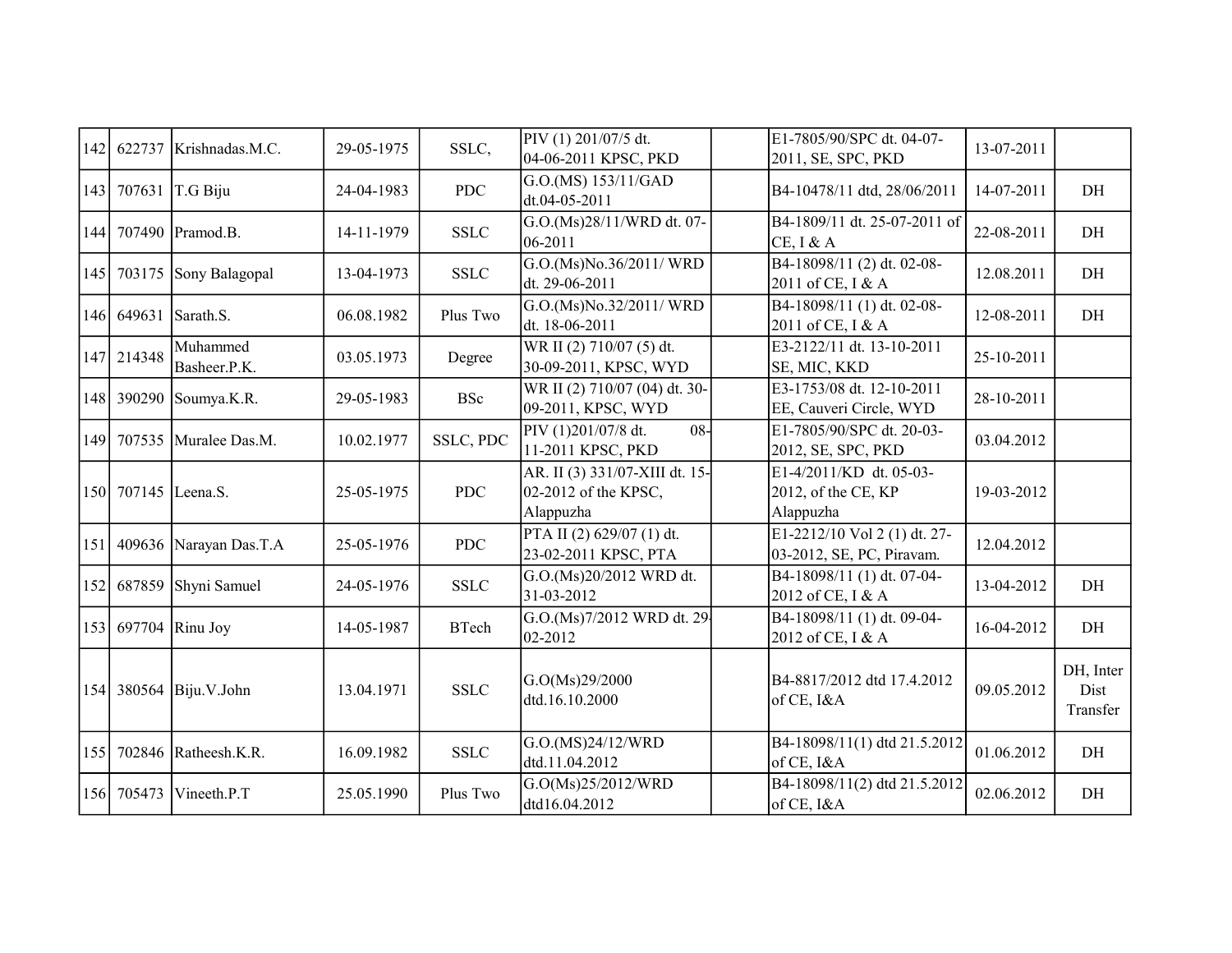| 157              | 691115             | Ansif Moideen.P.A    | 24.09.1992 | <b>SSLC</b>       | G.O(Ms)27/2012/WRD dtd<br>24/04/2012                   |                | B4-18098/11(1) dtd 21.5.2012<br>of CE, I&A    | 01.06.2012 | DH                             |
|------------------|--------------------|----------------------|------------|-------------------|--------------------------------------------------------|----------------|-----------------------------------------------|------------|--------------------------------|
| 158              | 705337             | Shibin Saidu         | 22.10.1992 | Plus Two          | G.O(Ms)17/2012/WRD dtd<br>23.03.2012                   |                | B4-18098/11(1) dtd 21.5.2012<br>of CE, I&A    | 31.05.2012 | DH                             |
| 159              |                    | 696660 Ranjiny .K    | 24.02.1977 | <b>PDC</b>        | G.O(Ms)No.31/2012/ WRD<br>dtd 28.4.2012                |                | B4-18098/11 dtd 13.6.2012 of<br>CE, I&A       | 02.07.2012 | DH                             |
|                  | 160 612292         | Anas.T.U             | 23.05.1984 | Plus Two          | IDB(4)300/07(7) dtd<br>22.7.2010 of KPSC, IDKY         |                | B4-6972/12 dtd 06.2012 of<br>CE, I&A          | 04.07.2012 | PH (Inter<br>Dept<br>Transfer) |
| 161              | 697021             | Deepa Mathew         | 12.02.1984 | <b>PDC</b>        | G.O (MS)134/12 GAD dtd<br>$[02.06.2012$ (Sports Quata) |                | B3-18078/12(A) dtd<br>04.07.2012 of CE, I&A   | 13.07.2012 | SQ                             |
| 162              | 696060             | Naseema.P.K          | 20.05.1985 | <b>SSLC, VHSC</b> | G.O (MS)134/12 GAD dtd<br>02.06.2012 (Sports Quata)    |                | B3-18078/12 (C) dtd<br>04.07.2012 of CE, I&A  | 13.07.2012 | SQ                             |
| 163              | 699057             | Sonu .G.Jacob        | 25.10.1990 | Plus Two          | G.O (MS)39/12/ WRD dtd<br>30.05.2012.                  |                | B4-18098/11 (1) dtd<br>09.07.2012 of CE, I&A  | 19.07.2012 | DH                             |
| 164              |                    | 683077 Rengith.R.    | 27.11.1982 | <b>SSLC</b>       | QR1 (1)1664/11/3 dt.<br>31.07.2012 KPSC, KLM           |                | E1-1645/11 dt. 06.09.2012<br>SE, KIPRBC, KTRA | 12.09.2012 |                                |
|                  | 165 114870 Siju.K. |                      | 18.11.1977 | <b>SSLC</b>       | G.O.(Ms)44/2012/WRD<br>dt.13.06.2012                   |                | B4-20944/12 dt. 13.08.2012                    | 27.08.2012 | DH                             |
| 166 <sup> </sup> | 706760             | Jasmine J            | 31.05.1982 | <b>BSc</b>        | QR (2) (1) 1664/11/1 dt.<br>05.09.2012 KPSC, KLM       |                | B3-15173/12 dt. 06.10.2012<br>of CE, I & A    | 29.10.2012 |                                |
| 167              |                    | 706762 Radhika.A.R.  | 16.08.1988 | <b>BSc</b>        | IDB(4)751/11 (5) dtd<br>06.09.2012 of KPSC, Idukki     | $\overline{2}$ | B3-15173/12 dt. 06.10.2012<br>of CE, I & A    | 19.10.2012 |                                |
| 168              |                    | 705722 Rony K. Rajan | 06.02.1989 | Plus Two          | G.O.(Ms) 66/12/WRD dt.<br>04.09.2012                   |                | B4-18098/12 dt. 20.10.2012<br>of CE, I & A    | 06.11.2012 | DH                             |
| 169              | 706577             | Basil Bony.A.        | 10.05.1991 | <b>SSLC, VHSE</b> | G.O.(Ms)69/12/WRD dt<br>07.09.2012                     |                | B4-18098/11 dt. 07-11-2012<br>of CE, I & A    | 21.11.2012 | DH                             |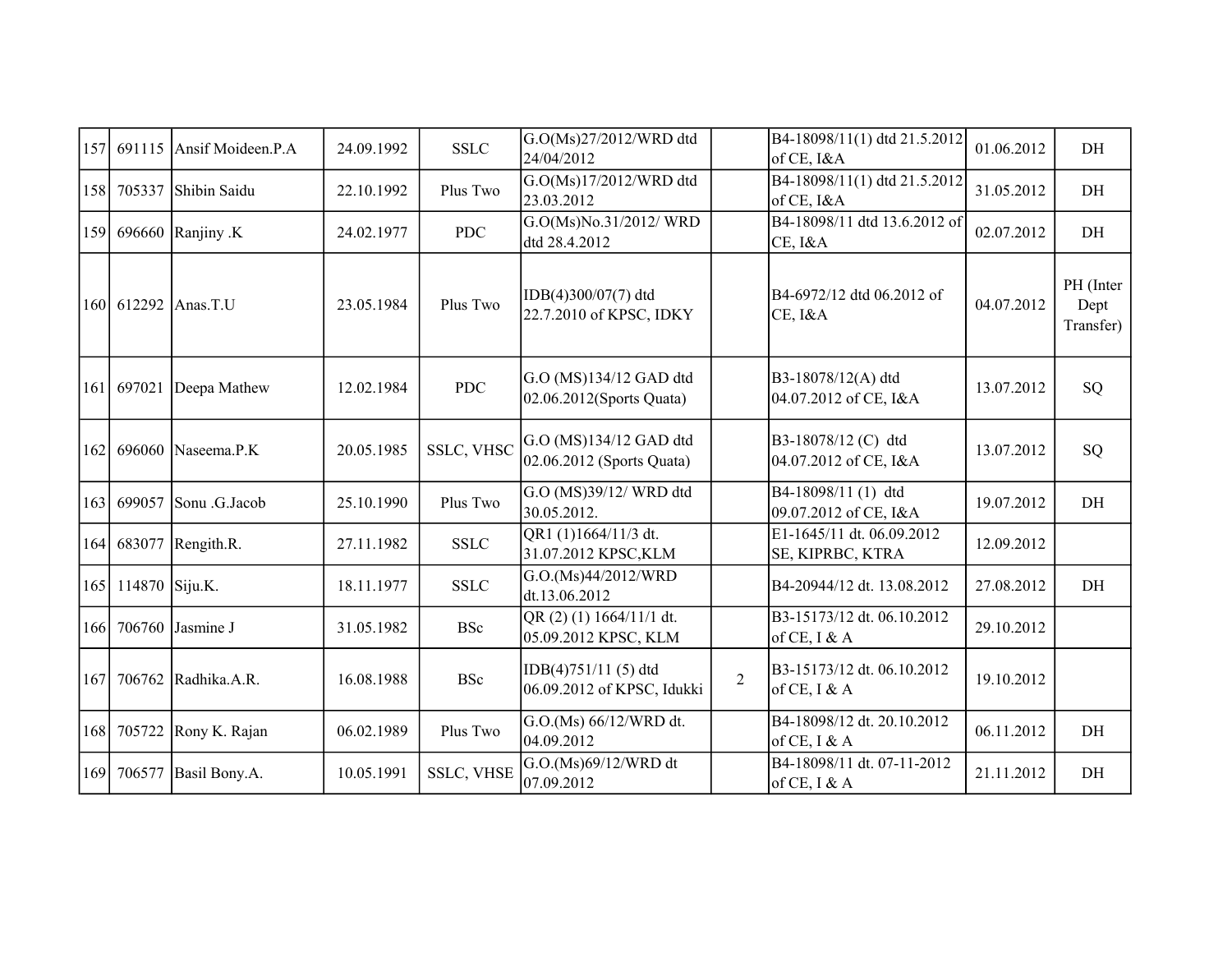|     |                    | 170 333245 Akash K        | 16-09-1994 | Plus Two              | $G.O(P)$ No. 100/12/WRD<br>dated, 17/12/2012              | B4-35027(1)/12 dtd,<br>07/02/2013             | 18-02-2013 | Compassio<br>nate<br>Ground |
|-----|--------------------|---------------------------|------------|-----------------------|-----------------------------------------------------------|-----------------------------------------------|------------|-----------------------------|
| 171 | 679996 Mini.S.     |                           | 12.03.1986 | MA, BEd,<br>CTET, SET | PIV (1) 201/7/04 Dt.<br>12.07.2011 KPSC, PKD              | B4-22767/12 dt. 07.02.2013<br>of CE, I & A    | 15.02.2013 | <b>IDT</b>                  |
| 172 |                    | 451945 Dyna Varghese      | 03.10.1989 | Plus Two              | G.O.(Ms) 2/2013/WRD dt.<br>02.01.2013                     | B4-3336/13 dt.14.03.2013 of<br>$CE$ , I & A   | 25.03.2013 | DH                          |
| 173 | 502582             | Latha.M.S.                | 25.05.1975 | <b>PDC</b>            | G.O.(Ms) 24/2013/WRD dt.<br>21.03.2013                    | B4-3336/13 dt.25.03.2013 of<br>$CE$ , $I & A$ | 27.03.2013 | DH                          |
| 174 | 596584             | Babitha Unnikrishnan      | 01-01-1988 | <b>SSLC</b>           | G.O(Ms)No: 29/2013/WRD,<br>Dtd: 03/04/2013                | B4-3366/13, Dtd: 20.05.13                     | 31.05.2013 | DH                          |
| 175 |                    | 597125   N. Selvi         | 31.05.1973 | <b>PDC</b>            | G.O(Ms)No: 33/2013/WRD,<br>Dtd: 17.04.13                  | B4-3366/13, Dtd: 20.05.13                     | 30.05.13   | DH                          |
|     |                    | 176 709433 Nibi M.S       | 21.04.1988 | <b>SSLC</b>           | G.O(Ms)No: 39/2013/WRD,<br>Dtd: 20.04.13                  | B4-3366/13, Dtd: 20.05.13                     | 10.06.13   | DH                          |
|     | 177 715992         | Sreekanth K Omana         | 30.05.1985 | Plus Two              | G.O(Ms)No: 99/2013/WRD,<br>Dtd: 19.03.13                  | B4-3336/2013 Dtd:<br>13.11.2013               | 25.11.2013 | DH                          |
|     | 178 717925 Arjun P |                           | 17.09.1989 | Plus Two              | $G.O(Ms)No$ :<br>101/2013/WRD, Dtd:<br>24.10.13           | B4-3336/2013 Dtd:<br>13.12.2013               | 28.12.2013 | DH                          |
|     |                    | 179 587190 Babu T.P       | 10-06-1974 | <b>SSLC</b>           | G.O(P) 40/13/Social Welfare<br>Department dtd, 18/05/2013 | B3/37228/2013 dtd,<br>17/12/2013              | 13-01-2014 | DH                          |
|     |                    | 180 718490 K. Aneesh      | 20.02.1987 | <b>SSLC</b>           | G.O(Ms)No: 116/2013/<br>WRD, Dtd: 23.11.13                | B4-3336/2013 Dtd:<br>23.12.2013               | 06.01.2014 | DH                          |
| 181 |                    | 721065 George Joseph      | 29.04.1983 | <b>SSLC</b>           | G.O(Ms)No: 126/2013/<br>WRD, Dtd: 26.12.2013              | B4-1466/2014 Dtd:<br>22.01.2014               | 03.02.2014 | DH                          |
| 182 |                    | 723640 Riyas Muhammed Ali | 04.10.1990 | <b>SSLC</b>           | G.O(Ms)No: 01/2014/ WRD,<br>Dtd: 16.01.14                 | B4-1466/2014(4) Dtd:<br>16.02.2014            | 13.03.2014 | DH                          |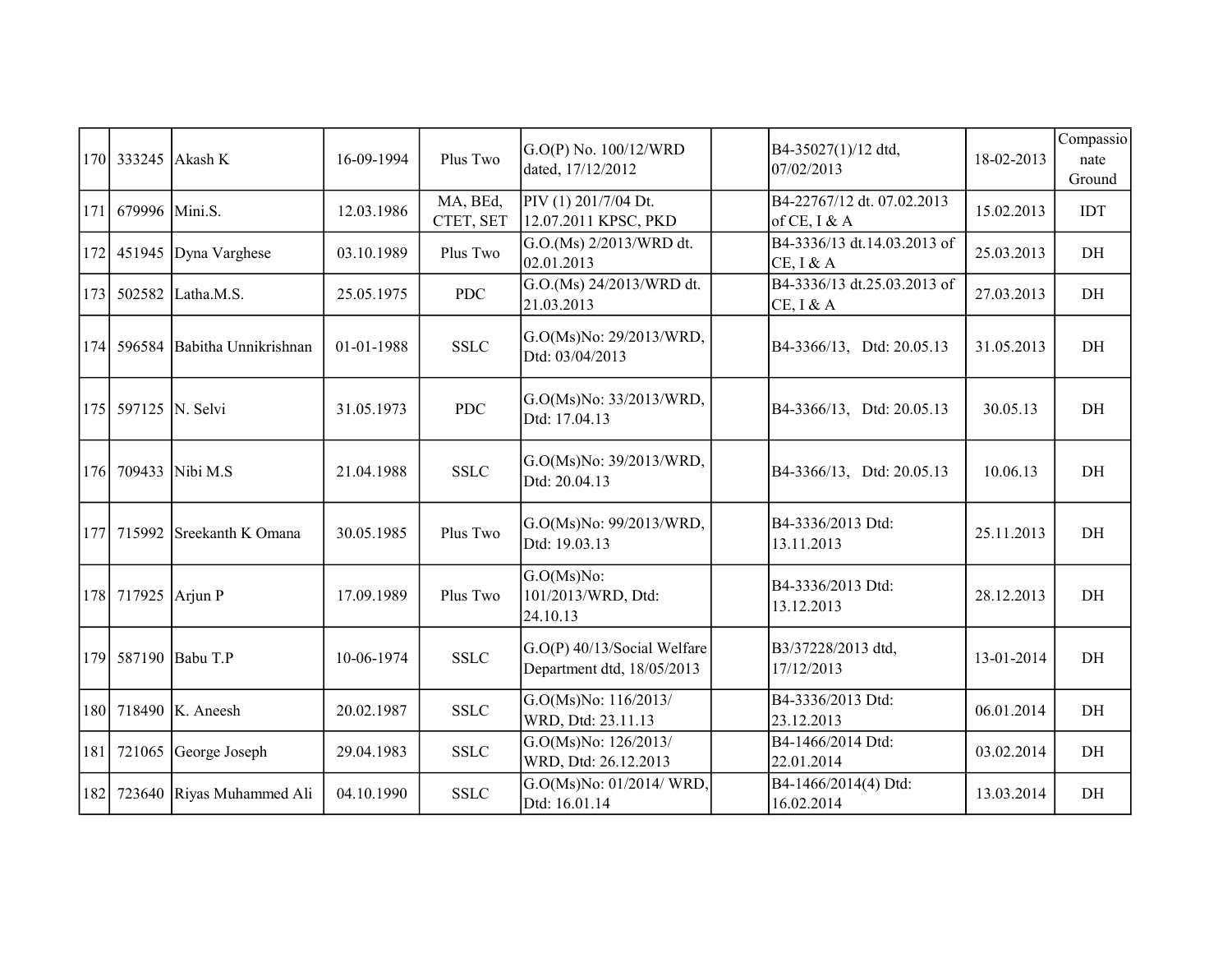| 183 | 723519             | Shaji Joseph                | 24.09.1989 | <b>SSLC</b>           | G.O(Ms)No: 02/2014/ WRD,<br>Dtd: 16.01.2016 | B4-1466/2014(3) Dtd:<br>01.03.2014 | 07.03.2014   | DH |
|-----|--------------------|-----------------------------|------------|-----------------------|---------------------------------------------|------------------------------------|--------------|----|
|     |                    | 184 724013 Murali C         | 23-09-1975 | <b>SSLC</b>           | G.O(P) No. 740/13 dtd,<br>18/05/2013        | B3-37228/13 dtd, 26/06/2014        | 10-07-2014   |    |
|     |                    | 185 731875 Rincy Varghese   | 09.02.1996 | Plus Two              | G.O(MS) No. 149/14/GAD<br>dtd, 11/6/14      | B4-23179/14 dtd, 17.07.2014        | 30.07.2014   | DH |
|     |                    | 186 734043 Rahul P.R        | 09.09.1993 | <b>BSc</b>            | G.O(Ms) No: 46/14/WRD<br>Dtd: 11.06.2014    | B4-1466/2014 Dtd:<br>06.08.2014    | 14.08.2014   | DH |
|     |                    | 187 734200 Bindu G Nair     | 18.05.1977 | <b>PDC</b>            | G.O(Ms) No: 62/14/WRD<br>Dtd: 18.07.2014    | B4-1466/2014(4) Dtd:<br>11.08.2014 | 20.08.2014   | DH |
|     |                    | 188 735173 Renjini Mohan    | 04.10.1988 | Plus Two              | G.O(Ms)No: 72/14/WRD<br>Dtd: 31.07.2014     | B4-1466/2014(3) Dtd:<br>27.08.2014 | 04.09.2014   | DH |
|     |                    | 189 735667 S. Prathyush     | 07.04.1994 | Plus Two              | G.O(Ms) No: 75/14/WRD<br>Dtd: 29.08.14      | B4-1466/2014(1) Dtd:<br>29.08.2014 | 03.09.2014   | DH |
|     |                    | 190 736282 Remya Alias      | 04.05.1983 | <b>VHSE</b>           | G.O(Ms) No: 69/14/WRD<br>Dtd: 30.07.14      | B4-1466/2014(2) Dtd:<br>29.08.2014 | 11.09.2014   | DH |
|     | 191 738991 Latha R |                             | 20.11.1974 | Plus Two              | G.O(Ms) No: 90/14/WRD<br>Dtd: 27.09.14      | B4-1466/2014 Dtd:<br>16.10.2014    | 24.10.2014   | DH |
| 192 |                    | 739691 Rajesh R             | 30-05-1991 | $\operatorname{BCom}$ | G.O(Ms) No: 89/14/WRD<br>Dtd: 27.09.14      | B4-1466/2014 Dtd:<br>25.10.2014    | $06-11-2014$ | DH |
|     |                    | 193 740239 Jesvin Jose      | 06.11.1994 | Plus Two              | G.O(Ms) No: 98/14/WRD<br>Dtd: 30.10.14      | B4-1466/2014 Dtd:<br>20.11.2014    | 02.12.2014   | DH |
|     | 194 741243         | Sanitha M.R                 | 16.03.1985 | Bcom                  | G.O(Ms)No:100/14/WRD<br>Dtd: 01.11.14       | B4-1466/2014(3) Dtd:<br>09.12.2014 | 16.12.2014   | DH |
|     | 195 742062         | Rajeev Krishnan             | 31.05.1992 | <b>BSc</b>            | G.O(Ms)No:105/14/WRD<br>Dtd: 01.11.14       | B4-1466/2014 Dtd:<br>20.12.2014    | 13.01.2015   | DH |
|     |                    | 196 744045 Mohammed Shafi P | 15-05-1978 | <b>SSLC</b>           | G.O(P)740/13 dtd,<br>18/05/2013             | B4-37228/13 dtd, 19/01/2015        | 05-02-2015   | PH |
|     | 197 743956         | Sheeba Benoy                | 21.05.1979 | <b>SSLC</b>           | G.O(Ms)No:114/14/WRD<br>Dtd: 23.12.14       | B4-1466/2014(1) Dtd:<br>03.02.2015 | 09.02.2015   | DH |
|     |                    | 198 743899 M. Jijitha       | 06.05.1982 | <b>SSLC</b>           | G.O(Ms) No:115/14/ WRD<br>Dtd: 23.12.14     | B4-1466/2014(2) Dtd:<br>03.02.2015 | 09.02.2015   | DH |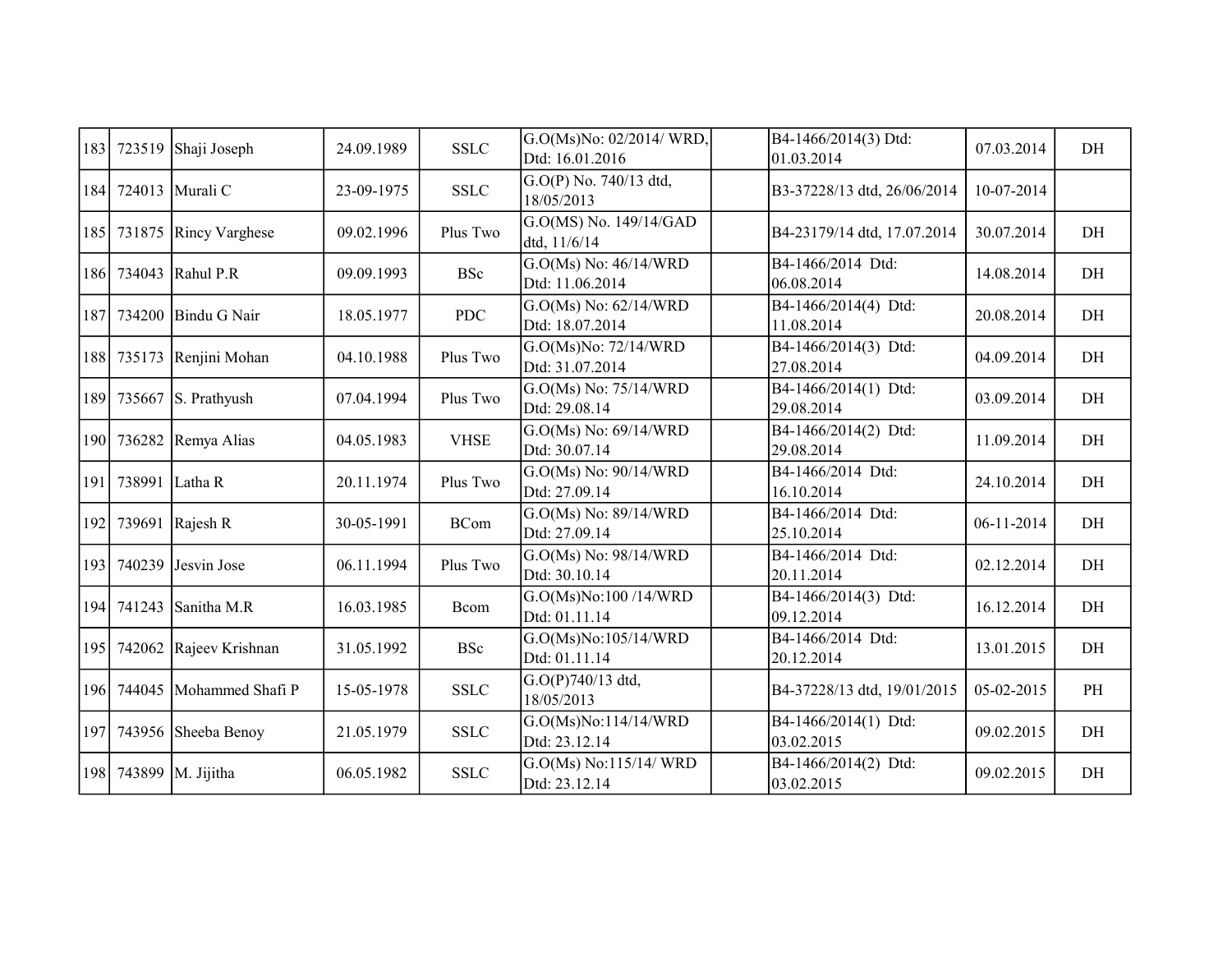|     | 199 471899 D. Lalan |                              | 16.05.1973 | <b>SSLC</b> |                                                      | B3-5211/2015 Dtd:<br>22.01.2015    | 06.02.2015 | By<br>Promotion              |
|-----|---------------------|------------------------------|------------|-------------|------------------------------------------------------|------------------------------------|------------|------------------------------|
|     | 200 475019          | Govindan.V                   | 15.05.1967 | <b>SSLC</b> |                                                      | B3-34231/2015 Dtd:<br>23.02.2015   | 09.03.2015 | By<br>Promotion              |
| 201 |                     | 744696 B. Danish             | 18.12.1993 | Plus Two    | G.O(Ms) No: 08/15/WRD<br>Dtd: 20.01.2015             | B4-1466/2014 Dtd:<br>24.02.2015    | 28.02.2015 | DH                           |
| 202 | 746959              | I. Minimole                  | 15.05.1979 | <b>SSLC</b> | G.O(Ms) No: 15/15/WRD<br>Dtd: 30.02.2015             | B4-1466/2014 Dtd:<br>21.03.2015    | 25.03.2015 | DH                           |
|     | 203 472056          | T.A. Lalachan                | 15.02.1970 | <b>SSLC</b> |                                                      | B3-7958/2015 Dtd:<br>23.02.2015    | 23.03.2015 | <b>By</b><br>Promotion       |
| 204 |                     | 745555 Remya T               | 30.05.1983 | <b>SSLC</b> | G.O(Ms) No: 14/15/WRD<br>Dtd: 30.01.2015             | B4-1466/2014 Dtd:<br>23.02.2015    | 18.03.2015 | DH                           |
| 205 | 752580              | Sheeba T                     | 14-05-1978 | <b>BSc</b>  | PIY(7)1321/11/1 dtd,<br>28/5/15 of KPSC, Palakad     | B3-15706/2015 dtd,<br>03/07/2015   | 15-07-2015 |                              |
|     |                     | 206 753378 M.V. Balachandran | 10.01.1978 | <b>BA</b>   | KGD I(3)925/2011(2) Dtd:<br>01.07.2015 of KPSC, Ksgd | B3-15706/2015 Dtd:<br>24.07.2015   | 05.08.2015 |                              |
|     | 207 357544 S. Uma   |                              | 29.05.1970 | Bsc, BEd    | PTA II(2)444/2011(14) Dtd:<br>08.07.2015             |                                    | 11.08.2015 |                              |
| 208 | 722274              | V. Syama                     | 20.04.1991 | Plus Two    | G.O(Ms)No: 04/2014/ WRD,<br>Dtd: 16.01.14            | B4-1466/2014(2) Dtd:<br>11.02.2014 | 17.07.2015 | DH Inter<br>Dist<br>Transfer |
|     | 209 709749          | Geetha R                     | 24.03.1985 | <b>BSc</b>  | PIV(1) 1321/11/18 dtd,<br>25.07.2015, KPSC, Palakkad | B3-15706/2015 Dtd:<br>31.08.2015   | 15.09.2015 |                              |
| 210 |                     | 753615 N.G. Chithra          | 20.05.1975 | Plus Two    | G.O(Ms)No: 71/15/WRD<br>Dtd: 13.07.2015              | B4-1466/2014 Dtd:<br>28.07.2015    | 10.08.2015 | DH                           |
| 211 |                     | 753530 Rafeek P.H            | 20.03.1990 | <b>SSLC</b> | G.O(Ms)No: 67/15/WRD<br>Dtd: 01.07.2015              | B4-1466/2014 Dtd:<br>28.07.2015    | 10.08.2015 | DH                           |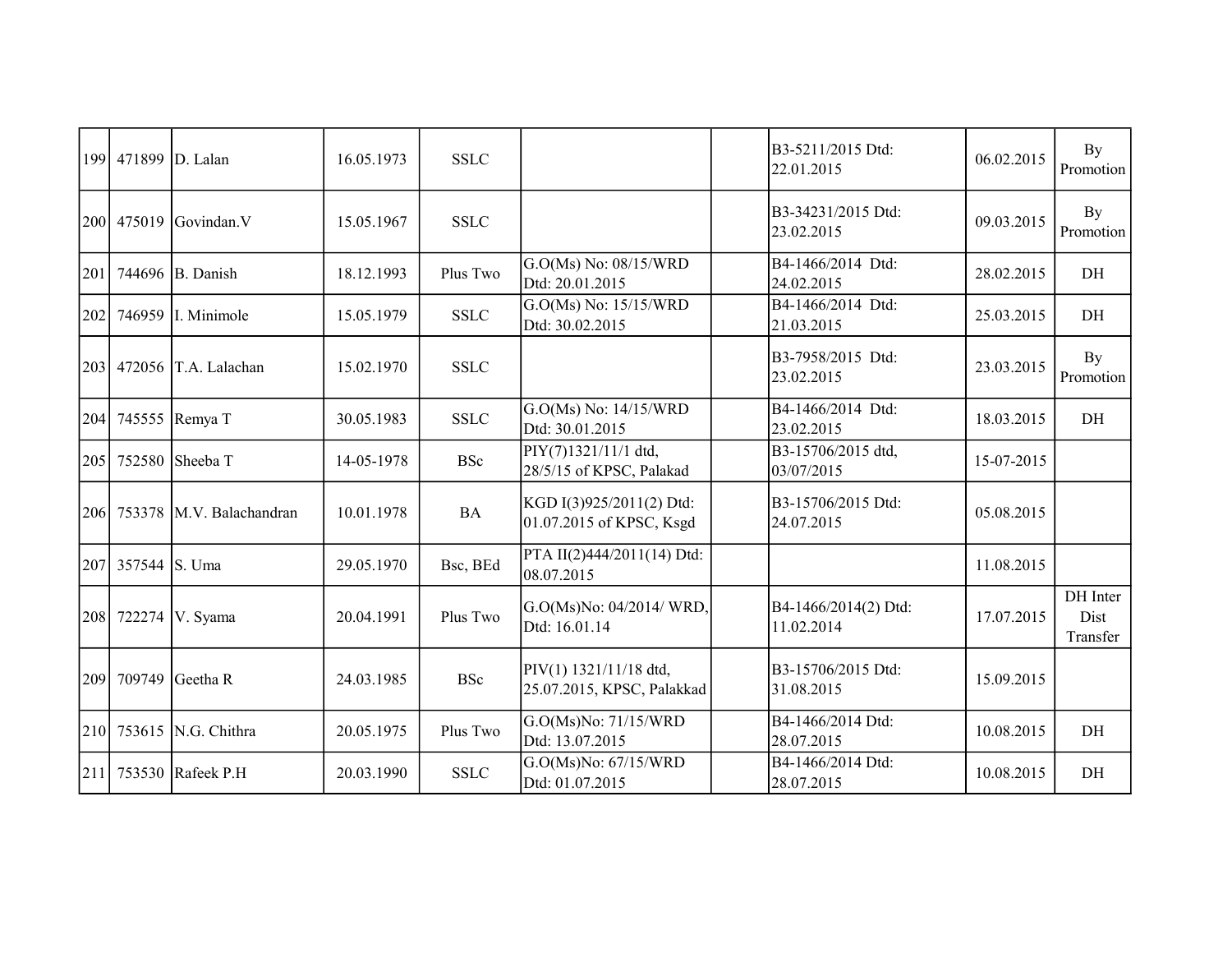| 212              |                 | 756191 Rejimol K   | 20.05.1978 | <b>BSC</b>  | ARII(3)1324/11/XIX Dtd:<br>05.08.2015 of KPSC, ALPA | $\overline{2}$ | B3-15706/2015 Dtd:<br>03.09.2015              | 16.09.2015 |    |
|------------------|-----------------|--------------------|------------|-------------|-----------------------------------------------------|----------------|-----------------------------------------------|------------|----|
| 213              | 758440          | Arya Bhaskaran     | 05.09.1996 | <b>SSLC</b> | G.O(MS) No. 78/2015/WRD<br>dtd, 17/08/2015          |                | B4-1466/2014 dtd,<br>23.09.2015               | 26.10.2015 | DH |
| 214              | 762979 Srijin N |                    | 04.06.1988 | <b>BSc</b>  | DV(4)1241/11(19), KPSC,<br>Kozhikode dtd, 3/11/2015 | $\mathbf{1}$   | B3-15706/2015 Dtd:<br>08.12.2015              | 23.12.2015 |    |
| 215              |                 | 763416 Radhika R.K | 25.05.1983 | MSc         | DV(4)1241/11(19), KPSC,<br>Kozhikode dtd, 3/11/2015 | $\overline{2}$ | B3-15706/2015 Dtd:<br>08.12.2015              | 01-01-2016 |    |
|                  | 216 759405      | Latha P            | 07.03.1975 | <b>SSLC</b> | G.O(MS) No. 96/2015/WRD<br>dtd, 29/09/2015          |                | B4-1466(1)/2014 dtd,<br>06.11.2015            | 16.11.2015 | DH |
| 217              | 760180          | Sumi V             | 13-01-1979 | <b>PDC</b>  | G.O(MS) No. 98/2015<br>/WRD dtd, 03/10/2015         |                | B4-1466(2)/2014 dtd,<br>06.11.2015            | 17-11-2015 | DH |
|                  | 218 759408      | Rinta Milton       | 04.09.1991 | Plus Two    | G.O(MS) No. 97/2015<br>/WRD dtd, 03/10/2015         |                | B4-1466(3)/2014 dtd,<br>06.11.2015            | 13.11.2015 | DH |
| 219 <sup> </sup> | 763622          | Vinod V.P          | 20-03-1977 | <b>SSLC</b> | G.O(MS) No.<br>104/2015/WRD dtd,<br>18/11/2015      |                | B3-39842/15 dtd, 18/12/2015                   | 30-12-2015 | DH |
|                  | 220 764942      | Tinu Jose Joy      | 15/4/1992  | MCom        | GO(MS) No.103/15/WRD<br>dt.13/11/2015               |                | B4/1466(1)/2014 of CE I&A<br>dt.6/1/2016      | 27/1/2016  | DH |
| 221              | 765007          | Soumini. P.T       | 30/5/1974  | <b>PDC</b>  | GO(MS)No.105/15/WRD<br>dt.25/11/2015                |                | B4/1466(2)/2014 of CE I&A<br>dt.6/1/2016      | 20/1/2016  | DH |
| 222              | 765197          | Maniyamma S        | 25-03-1969 | <b>BA</b>   | $G.O(MS)$ No.<br>106/2015/WRD dtd,<br>25/11/2015    |                | B4-1464(3)/2014 dtd,<br>06/01/2016 of CE, I&A | 20-01-2016 | DH |
| 223              | 764920          | Shabana. A.M       | 19/5/1987  | <b>BSc</b>  | GO(MS)No.121/15/WRD<br>dt.11/12/2015                |                | B4/1466(4)/2014 of CE I&A<br>dt.6/1/2016      | 21/1/2016  | DH |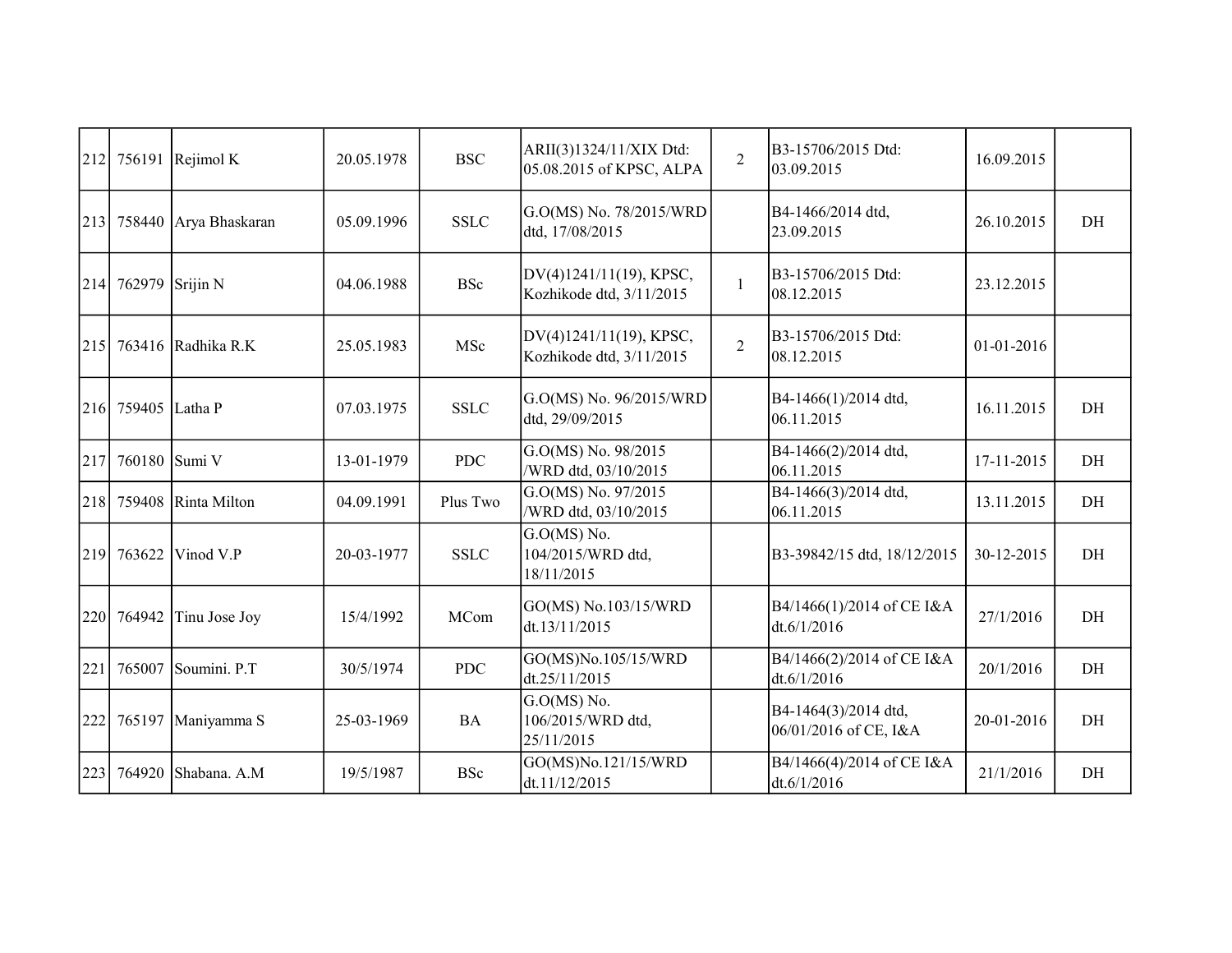| 224 | 471805     | Udayan.K             | 25/5/1969  | <b>SSLC</b>   | By Transfer promotion                           |                | B3/5211/2015 of CE I&A<br>dt.06/2/2016  | 18/2/2016  |                                                                                             |
|-----|------------|----------------------|------------|---------------|-------------------------------------------------|----------------|-----------------------------------------|------------|---------------------------------------------------------------------------------------------|
| 225 | 768609     | Vidya. V.N           | 25/5/1988  | Bcom          | DTB(1)5853/13 KPSC<br>Tvpm, dt, 28/1/2016       | $\mathbf{1}$   | B3/15706/2015 of CE I&A<br>dt.26/2/2016 | 09-03-2016 |                                                                                             |
| 226 | 768421     | Arun S.S             | 20-05-1986 | <b>BSc</b>    | DTB(1)5853/13 KPSC<br>Tvpm, dt, 28/1/2016       | $\overline{2}$ | B3/15706/2015 of CE I&A<br>dt.26/2/2016 | 14-03-2016 |                                                                                             |
| 227 |            | 767849 Rakhi.N       | 15/5/1986  | <b>BA</b>     | DTB(1)5853/13 KPSC<br>Tvpm, dt, 28/1/2016       | $\overline{3}$ | B3/15706/2015 of CE I&A<br>dt.26/2/2016 | 09-03-2016 |                                                                                             |
| 228 |            | 767635 Parvathy. R.S | 31-05-1984 | MA, BSc.      | DTB(1)5853/13 KPSC<br>Tvpm, dt, 28/1/2016       | 8              | B3/15706/201 of CE I&A<br>dt.26/2/2016  | 08-03-2016 |                                                                                             |
| 229 |            | 770453 Najma. O      | 11-06-1987 | <b>B.Tech</b> | DV(4)3424/13-6 KPSC<br>KKD, dt, 29/1/2016       | $\overline{2}$ | B3/15706/2015 of CE I&A<br>dt.26/2/2016 | 21/3/2016  |                                                                                             |
|     |            | 230 767768 Joshma.K  | 01-01-1981 | Bcom          | DV(4)3424/13-6 KPSC<br>KKD, dt, 29/1/2016       | 5              | B3/15706/2015 of CE I&A<br>dt.26/2/2016 | 09-03-2016 |                                                                                             |
| 231 | 708307     | Premachandran S      | 22-05-1972 | <b>BA</b>     | QR (1) 464/07 dt.<br>$16-$<br>09-2010 KPSC, KLM |                | B3-19897/2015 dtd,<br>19/02/2016        | 01-03-2016 | Inter Dist<br>Transfer<br>from<br>Kollam to<br><b>TVM</b><br>(Date of<br>joining in<br>TVm) |
|     | 232 475368 | Vijayasree S         | 16-05-1984 | <b>SSLC</b>   | G.O(MS) No. 8/2006/WRD<br>dated, 24/2/2006      |                | B3-19897/2015 dtd,<br>01/03/2016        | 02-03-2016 | DH, Inter<br>Dist<br>Transfer                                                               |
| 233 | 770769     | Vipin V.V            | 14-05-1991 | Degree        | PIV(1)3279/13-18 dt.<br>30/1/2016               | $\overline{2}$ | B3/15706/2015 of CE I&A<br>dt.21/3/2016 | 11-04-2016 |                                                                                             |
| 234 |            | 773641 Priya. K.S.   | 20/12/1983 | MCom          | $PIV(1)3279/13-18(3)$<br>dt. 30/1/2016          | $\overline{3}$ | B3/15706/2015 of CE I&A<br>dt.21/3/2016 | 08-04-2016 |                                                                                             |
| 235 |            | 770684 Sumitha.K.P   | 28/2/1985  | <b>BSc</b>    | EV(2)3688/13-1 KPSC<br>EKM dt. 4/2/2016         | 1              | B3/15706/2015 of CE I&A<br>dt.21/3/2016 | 18/4/2016  |                                                                                             |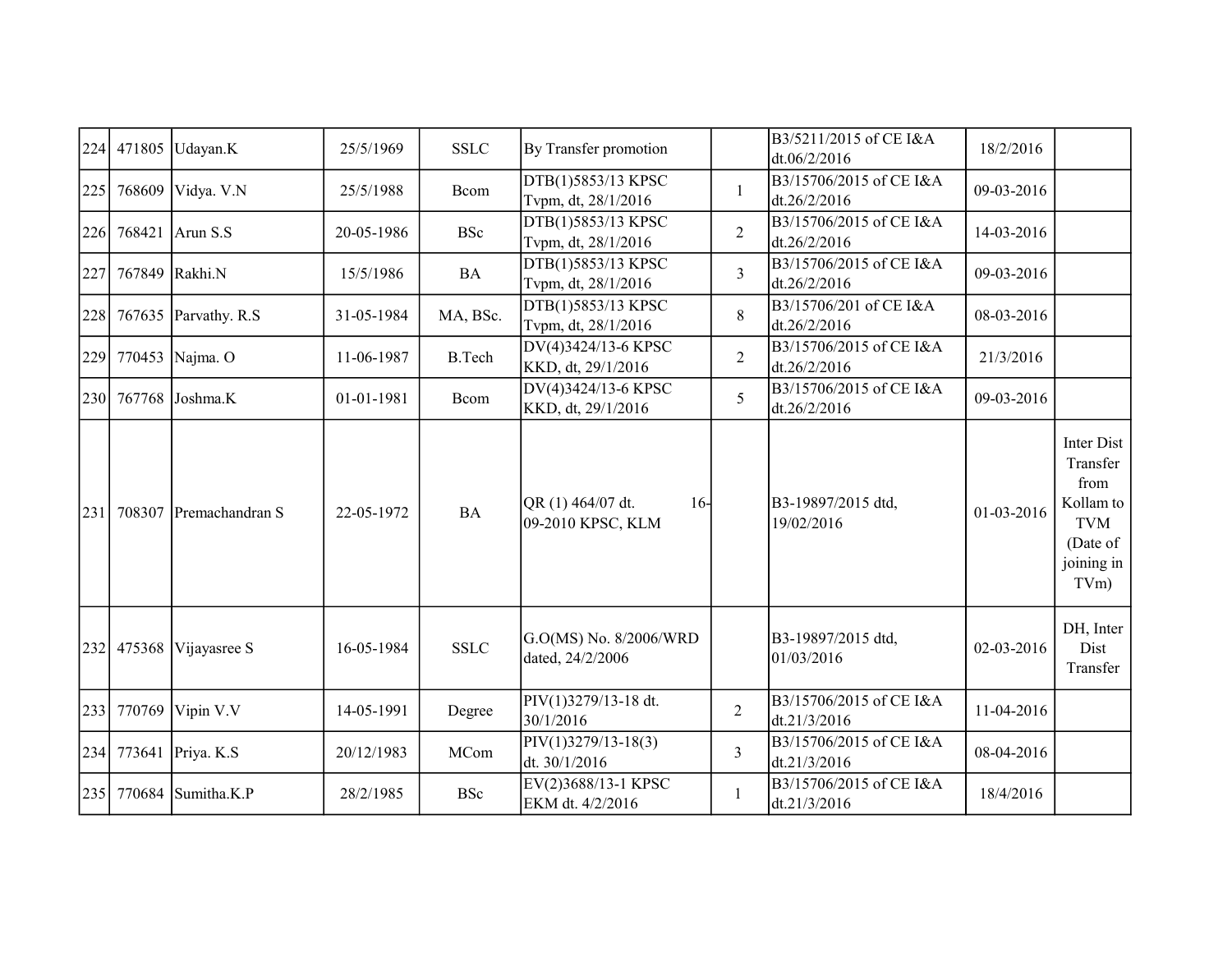| 236 | 770375            | Abhijith. U             | 15/11/1990 | BA, DCA       | EV(2)3688/13-1 KPSC<br>EKM dt. 4/2/2016       | $\overline{3}$ | B3/15706/2015 of CE I&A<br>dt.21/3/2016     | 13/4/2016  |    |
|-----|-------------------|-------------------------|------------|---------------|-----------------------------------------------|----------------|---------------------------------------------|------------|----|
| 237 |                   | 770513 Suja K.S         | 26-08-1977 | <b>BSc</b>    | EV(2)3688/13(1) KPSC<br>EKM dt. 4/2/2016      | $\overline{4}$ | B3/15706/2015 of CE I&A<br>dt.21/3/2016     | 07-04-2016 |    |
| 238 | 773402            | Vaisakh S               | 27-04-1988 | Plus Two      | G.O(MS) No. 5/2016/WRD<br>dated, 16/01/2016   |                | B4-1466/14 dtd, 22/03/2016                  | 07-04-2016 | DH |
| 239 |                   | 770348 Sindhu.V         | 20/5/1978  | BA. LLB       | CI(4)3766/13(4)KPSC, KNR<br>dt.09.02.2016     | $\mathbf{1}$   | B3-15706/15 CE, I&A<br>dtd.21.03.2016       | 11-04-2016 |    |
| 240 |                   | 770352 Anish.M          | 11-11-1981 | <b>BSc</b>    | KII(1)2838/13(1)KPSC,<br>KTYM dtd.18.2.2016   | $\mathbf{1}$   | B3-15706/15 CE, I&A<br>dtd.21.03.2016       | 08-04-2016 |    |
| 241 |                   | 770565 Sheeja.K.A       | 28/05/1979 | <b>BA</b>     | RI(3)3633/13(5)KPSC,TSR<br>dtd.19.02.2016     | $\overline{4}$ | B3-15706/15 CE, I&A<br>dtd.21.03.2016       | 11-04-2016 |    |
| 242 |                   | 770961 Subin.T.G        | 31/8/1980  | MA, BEd       | RI(3)3633/13(5)KPSC,TSR<br>dtd.19.02.2016     | 5              | B3-15706/15 CE, I&A<br>dtd.21.03.2016       | 13/4/2016  |    |
| 243 |                   | 723913 Savitha.T.S      | 07-05-1981 | BSc, BEd      | RI(3)3633/13(5)KPSC,TSR<br>dtd.19.02.2016     | $\overline{7}$ | B3-15706/15 CE, I&A<br>dtd.21.03.2016       | 18/4/2016  |    |
|     | 244 771273 Saji.S |                         | 13/3/1985  | Diploma       | RI(3)3633/13(5)KPSC,TSR<br>dtd.19.02.2016     | 9              | B3-15706/15 CE, I&A<br>dtd.21.03.2016       | 18/4/2016  |    |
| 245 |                   | 483808 Nitha.P.N        | 15/5/1980  | BA,           | RI(3)3633/13(5)KPSC, TSR<br>dtd.19.02.2016    | 10             | B3-15706/15 CE, I&A<br>dtd.21.03.2016       | 04-05-2016 |    |
|     |                   | 246 774118 Karthi.M.S   | 11-02-1995 | <b>B.Tech</b> | GO(MS)No.12/2016/WRD<br>dtd.19.02.2016        |                | B4-1466/14 CE, I&A<br>dtd.02.04.2016        | 05-05-2016 | DH |
| 247 |                   | 239654 Pradeep.K.M      | 25/05/1973 | <b>PDC</b>    | ARII(3)2906/13(14)<br>dtd.29.03.2016          | $\mathbf{1}$   | B3-15706/15 CE, I&A<br>dtd.29.04.2016       | 23/5/2016  |    |
| 248 |                   | 781888 Sahle.P.M        | 22-08-1988 | <b>B.Tech</b> | IDB(4)3161/13(13)KPSC,<br>IDKI dtd.29.06.2016 | $\mathbf{1}$   | B3-26535/2015(6) CE, I&A<br>dtd.03.06.2016  | 22/8/2016  |    |
| 249 |                   | 727256 Raseena.V.P      | 15/03/1983 | Plus Two      | MRI(1)3196/13(16)KPSC,M<br>PM, dtd.4.7.2016   | 1              | B3-15706/2015(4) CE, I&A,<br>dtd .09.8.2016 | 29/8/2016  |    |
|     |                   | 250 767874 Betty Joseph | 29/04/1982 | MSc, Bed      | WRII(2)2898/13(5)KPSC,W<br>YD dtd.8.7.2016    | 1              | B3-15706/2015(1) CE, I&A,<br>datd 20.8.2016 | 01-09-2016 |    |
| 251 |                   | 777944 Akhil P.S        | 27-11-1996 | Plus Two      | GO(MS)No.32/2016<br>dtd.17.06.2016            |                | B4-1466/14 CE, I&A<br>dtd.08.07.2016        | 19-07-2016 | DH |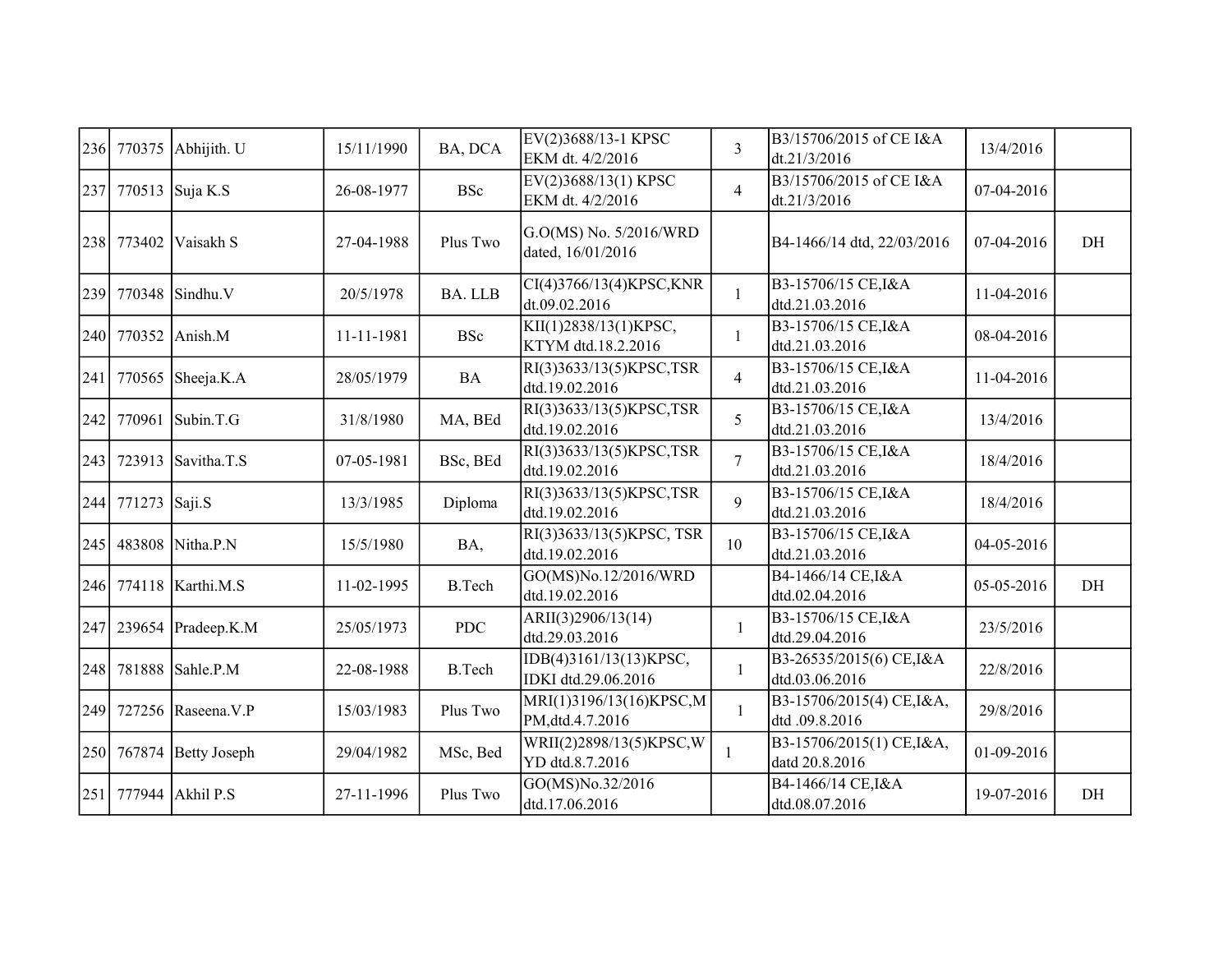| 252 | 643404         | <b>BABUKUMARK</b>    | 24-05-1967 | MA            | DTB(1)5853/13 27/7/2016                       | 1              | B3-15706/2015(3) CE, I&A,<br>datd 20.8.2016 | 31-08-2016 |    |
|-----|----------------|----------------------|------------|---------------|-----------------------------------------------|----------------|---------------------------------------------|------------|----|
| 253 |                | 782203 Neethu .S.Das | 15/12/1982 | <b>BSc</b>    | DTB(1)5853/13 27/7/2016                       | $\overline{2}$ | B3-15706/2015(3) CE, I&A,<br>datd 20.8.2016 | 01-09-2016 |    |
| 254 | 781413         | Abhilash.K.A         | 30/04/1996 | Plus Two      | GO(MS)No.42/2016 WRD<br>dtd.8.7.2016          |                | B4-22319/2016 CE, I&A, datd<br>06.8.2016    | 19-08-2016 | DH |
| 255 | 785107         | Aneesha.A            | 29/01/1996 | <b>B</b> Tech | GO(MS)No.38/2016(1)<br>dtd.4.7.2016           |                | B4-22319/2016(1) CE, I&A,<br>datd 06.8.2016 | 20/8/2016  | DH |
| 256 | 127215         | Jasmin Jose          | 25/05/1974 | Bcom          | KII(1)2838/13(1)KPSC,<br>KTYM dtd.11.8.2016   | 1              | B3-15706/2015 CE I&A<br>dtd.29.09.2016      | 18/10/2016 |    |
| 257 | 762136 Jithu.N |                      | 30/05/1990 | Bcom          | DV(4)3424/13-11 KPSC<br>KKD, dt, 25/8/2016    | $\overline{2}$ | B3-15705/2015 CE, I&A<br>dtd.25.10.2016     | 05-11-2016 |    |
| 258 |                | 788900 Sholima.T     | 04-10-1985 | <b>BCom</b>   | DV(4)3424/13-11 KPSC<br>KKD, dt, 25/8/2016    | $\overline{4}$ | B3-15706/2015 CE, I&A<br>dtd.25.10.2016     | 11-11-2016 |    |
| 259 | 404628         | Rajiv Bhaskaran      | 01-02-1977 | <b>PDC</b>    | ARII(3)2906/13-V(2)<br>dtd.28.10.2016         | $\mathbf{1}$   | B3-15706/2015(2) Vol.2<br>dtd.03.12.2016    | 28-12-2016 |    |
| 260 | 790450         | Minto Rockey         | 09-11-1980 | MSc           | IDB(4)3766/13(a)dtd.01.11.2<br>016            | 1              | B3-15706/2016 (6)<br>dtd.03.12.2016         | 16/12/2016 | PH |
| 261 | 742267         | Anilkumar.S          | 02-04-1975 | Pre Dgree     | EV(2)3538/11(10)KPSC<br>EKM dt. 2/11/2016     | 1              | B3-15706/2015 (4)<br>dtd.03.12.2016         | 22/12/2016 | PH |
| 262 | 790462         | Smitha.U.S           | 18/5/1972  | <b>BCom</b>   | RI(3)3883/12, KPSC, TSR,<br>dtd.08.11.2016    | $\overline{2}$ | B3-15706/2015 (1)<br>dtd.03.12.2016         | 19/12/2016 | PH |
| 263 | 789014         | Aneeshkumar.T        | 26/7/1993  | Plus Two      | GO(MS)No.58/2016 WRD<br>dtd.10.8.2016         |                | B4/22319(1)/2016of CE I&A<br>dt.10/11/2016  | 21/11/2016 | DH |
| 264 |                | 788138 Reema.P       | 23/11/1983 | MA, BEd       | GO(MS)No.59/2016 WRD<br>dtd.16.8.2016         |                | B4/22319(2)/2016of CE I&A<br>dt.10/11/2016  | 23/11/2016 | DH |
| 265 |                | $788526$ Siju John   | 01-12-1995 | Plus Two      | GO(MS)No.62/2016 WRD<br>dtd.05.10.2016        |                | B4/22319(2)/2016of CE I&A<br>dt.18/11/2016  | 25-11-2016 |    |
| 266 | 795299         | Naseema.M            | 04-07-1985 | <b>BA</b>     | EV(2)3688/13(9)KPSC<br>EKM dt. 23/11/2016     | $\mathbf{1}$   | B3-15706/2015<br>dtd.06.01.2017             | 24/1/2017  |    |
|     | 267 794909     | Shani.G              | 20/4/1981  | <b>BSc</b>    | ARII(3)2906/13(V)<br>KPSC, ALP dtd.08.12.2016 |                | B3-15706/2015(3) Vol.II<br>dtd.17.01.2017   | 01-02-2017 |    |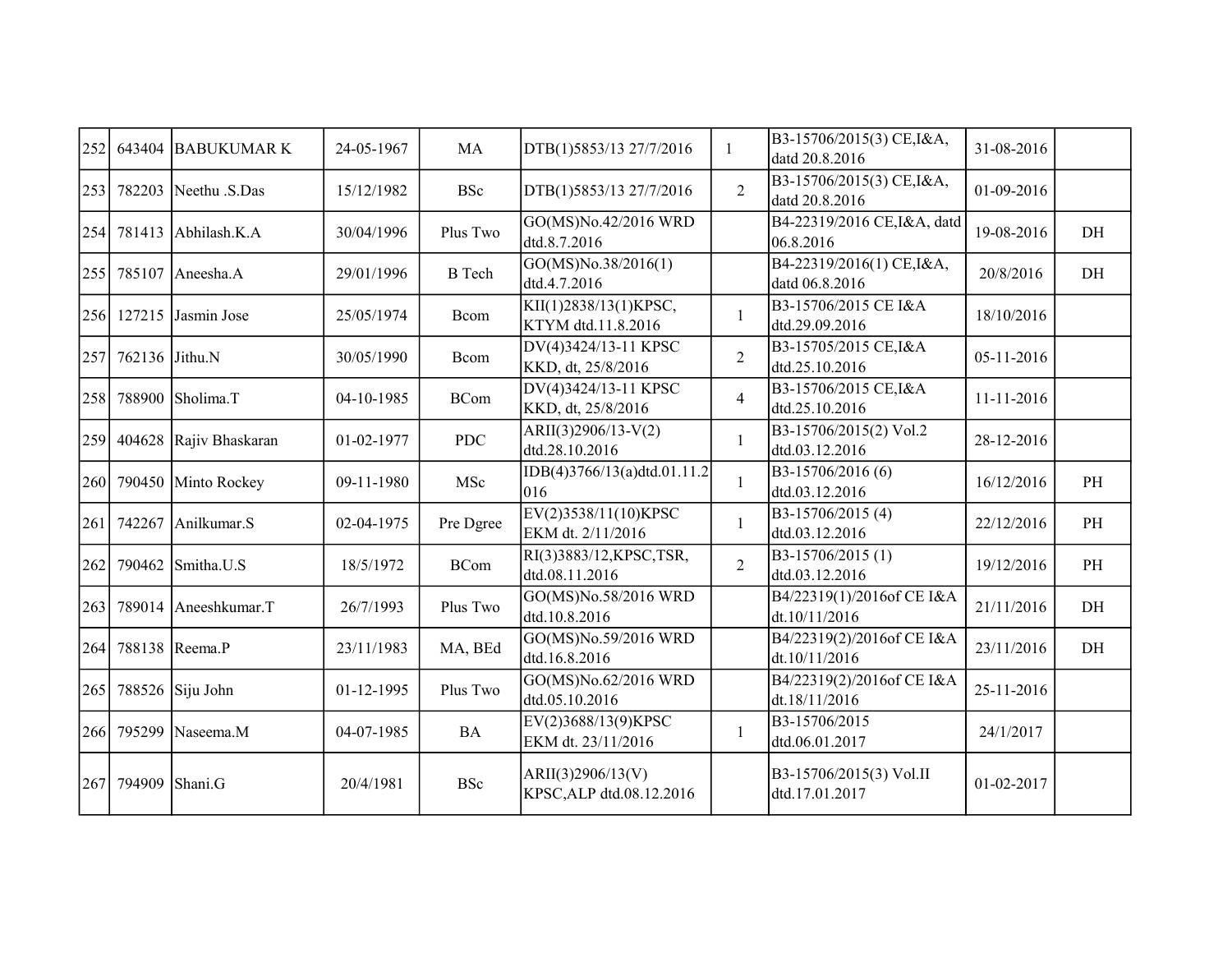| 268 | 796548 | Vinu.W             | 09-11-1991 |              | ARII(3)2906/13-<br>V(2)KPSC, ALP<br>dtd.18.12.2016 | $\overline{2}$ | B3-15706/2015(3) Vol.II<br>dtd.17.01.2017            | 01-02-2017 |                                                                                                  |
|-----|--------|--------------------|------------|--------------|----------------------------------------------------|----------------|------------------------------------------------------|------------|--------------------------------------------------------------------------------------------------|
| 269 | 669148 | Salim.S.           | 27-03-1981 | <b>PDC</b>   | KGDI (3)722/07(5)dt. 21-08-<br>2010 KPSC, KSGD     |                | B3-32113/2016 dtd,<br>29/11/2016                     | 08-12-2016 | Inter Dist<br>Transfer<br>from<br>Kasaragod<br>to<br>Kollam(Da<br>te of<br>joining in<br>Kollam) |
| 270 | 798292 | Geethu.P.R         | 26/3/1986  | MSc, MEd     | $RI(3)3633/13(1)$ dt.<br>13.12.2016                | $\mathbf{1}$   | B3-15706/2015(2) Vol.II<br>dtd.17.01.2017            | 31/1/2017  |                                                                                                  |
| 271 | 793581 | Rinny.M.D          | 05-05-1985 | BSc, BEd     | $RI(3)3633/13(1)$ dt.<br>13.12.2016                | $\overline{2}$ | B3-15706/2015(2) Vol.II<br>dtd.17.01.2017            | 30/1/2017  |                                                                                                  |
| 272 |        | 795065 Indu. E.R   | 15/4/1984  | BSc,<br>Ed   | BEV(2)3688/13-2 KPSC<br>EKM dt. 19/12/2016         | 1              | B3/15706/2015(4)Vo.II<br>dt.17/1/017                 | 02-02-2017 |                                                                                                  |
| 273 |        | 794698 Suprabha. T | 16/4/1983  | Bcom         | EV(2)3688/13-2 KPSC<br>EKM dt. 19/12/2016          | $\overline{2}$ | B3/15706/2015(4)Vo.II<br>dt.17/1/017                 | 01-02-2017 |                                                                                                  |
| 274 |        | 791455 Hima. T.K   | 30/5/1983  | <b>SSLC</b>  | GO(MS)No.64/2016 WRD<br>dtd.05.11.2016             |                | B4/22319/2016 of CE I&A<br>dt.27/12/2016             | 04-01-2017 | $\rm{DH}$                                                                                        |
| 275 | 791765 | Amal Devasia       | 29/11/1993 | <b>BTech</b> | GO(MS)No.71/2016 WRD<br>dtd.05.12.2016             |                | B4/22319/2016of CE I&A<br>dt.31/12/2016              | 06-01-2017 | DH                                                                                               |
| 276 | 656787 | Satheesh.V Bhatt   | 12.10.1981 | MCom, BEd    | DV (4) 364/2007 (6) dt.22-<br>12-2011, KPSC, KKD   |                | B3-14305/2017(1) dtd,<br>10/05/2017 (Transfer order) | 18.05.2017 | IDT                                                                                              |
| 277 | 425724 | Viswalal.V.        | 08.07.1981 | <b>PDC</b>   | DV (4) 364/2007 dt.22-12-<br>2011, KPSC, KKD       | $\overline{2}$ | B3-14305/2017(2) dtd,<br>10/05/2017 (Transfer order) | 18.05.2017 | <b>IDT</b>                                                                                       |
| 278 | 809052 | Jisha. P.K         | 04-04-1986 | <b>BA</b>    | MRI(1)3196/13-25<br>KPSC, MPM, dtd.6.6.2017        |                | B3-15706/2015(2)Vol.II<br>dt.6.6.17                  | 01-08-2017 |                                                                                                  |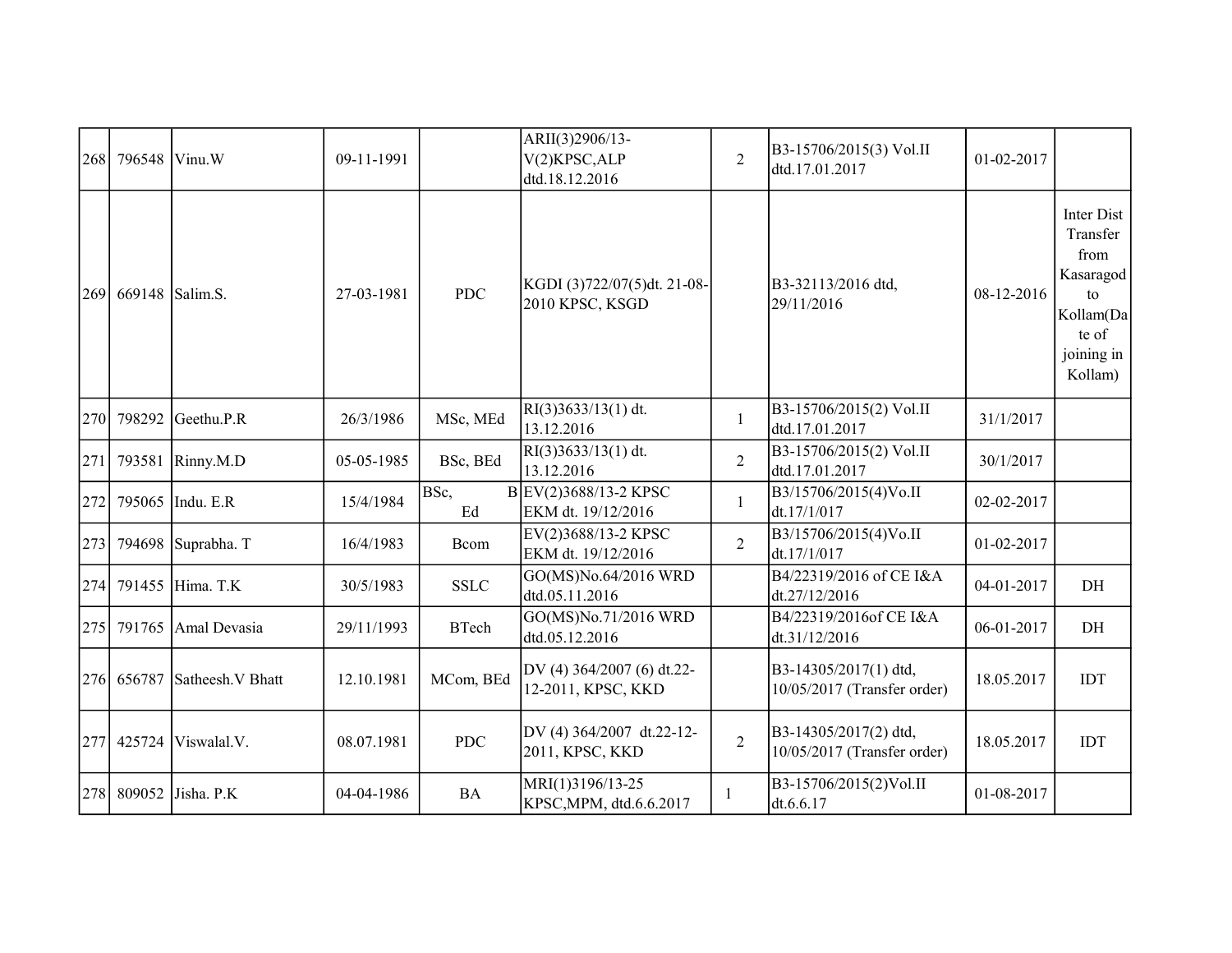| 279 | 810600     | Divakaran.M.V      | 14/4/1994  | Plus Two    | DV(I)133/14-2<br>dated 19.6.2017                 |                | B3-15706/2015<br>dt.17.8.17,CE,I&A,Tvm   | 29/8/2017  |                                               |
|-----|------------|--------------------|------------|-------------|--------------------------------------------------|----------------|------------------------------------------|------------|-----------------------------------------------|
| 280 | 793043     | Arun Vijay.P.V     | 10-07-1988 | Bcom        | WR II(2)2898/13 dt.20.6.17<br>Wayanad            | $\overline{2}$ | B3-15706/2015(1) Vol.II<br>dt.11.07.17   | 26/7/2017  |                                               |
| 281 |            | 810909 Sily.T.L    | 13/4/1980  | <b>BA</b>   | PTA II(2)2527/13-16<br>dt.29.7.17                | 1              | B3-15706/2015 dt.30.8.17                 | 11-09-2017 |                                               |
| 282 | 470975     | H.Abdul Sathar     | 6.5.1968   | <b>SSLC</b> |                                                  |                | B3/14305/2017 dtd, 30/8/17               | 18.09.2017 | D.H (Inter<br>Dist<br>Transfer)               |
| 283 | 814839     | Suma A             | 25/5/1975  | BSc, BEd    | C1(4)3766/13(20)dt.11.08.17<br>,PSC,Kannur       | 1              | B3-15706/2015 (1)Vol.II<br>dt.22.9.17    | 09-10-2017 |                                               |
| 284 | 789055     | Anupama.K          | 23/5/1982  | <b>PDC</b>  | WRI(3)126/12 dated 18.8.17<br>Wayanad            |                | B3-15706/2015 (2)Vol.II<br>dt.22.9.17    | 12-10-2017 | PH                                            |
|     | 285 815582 | Aswathy P.R        | 21.05.1995 | Plus Two    | GO(MS)No.235/2017/GAD<br>22/7/2017               |                | B3/214442/17 dt.23.9.2017                | 09-10-2017 | Sports<br>quota<br>(Super<br>numerory)        |
|     | 286 814763 | Devi krishna. V.S  | 28/2/1997  | Degree      | GO(MS)No.235/2017/<br>GAD 22/7/2017              |                | B3/214442/17 dt.23.9.2017                | 09-10-2017 | <b>Sports</b><br>quota<br>(Super<br>numerory) |
| 287 | 326937     | Vinayachandran.P.N | 30/5/1985  | MSc, BEd    | KII(1)2838/13(9)<br>dt.19.10.2017                | 1              | B3-15076/2015 (1)Vol.II<br>dt.22/11/2017 | 12-12-2017 |                                               |
| 288 | 819286     | Vrinda R Neethu    | 26-02-1989 | <b>MBA</b>  | ARII(3)2906/13(1) dtd,<br>26/10/2017 of PSC, Alp |                | B3-15076/2015 (2)Vol.II<br>dt.22/11/2017 | 07-12-2017 |                                               |
| 289 | 788724     | Silpa Soman        | 20-01-1987 | <b>BA</b>   | DTC(1)2147/15-2 dtd,<br>30/10/2017 of KPSC, TVPM | 2              | B3-4384/16 dtd, 29/11/2017               | 04-01-2018 |                                               |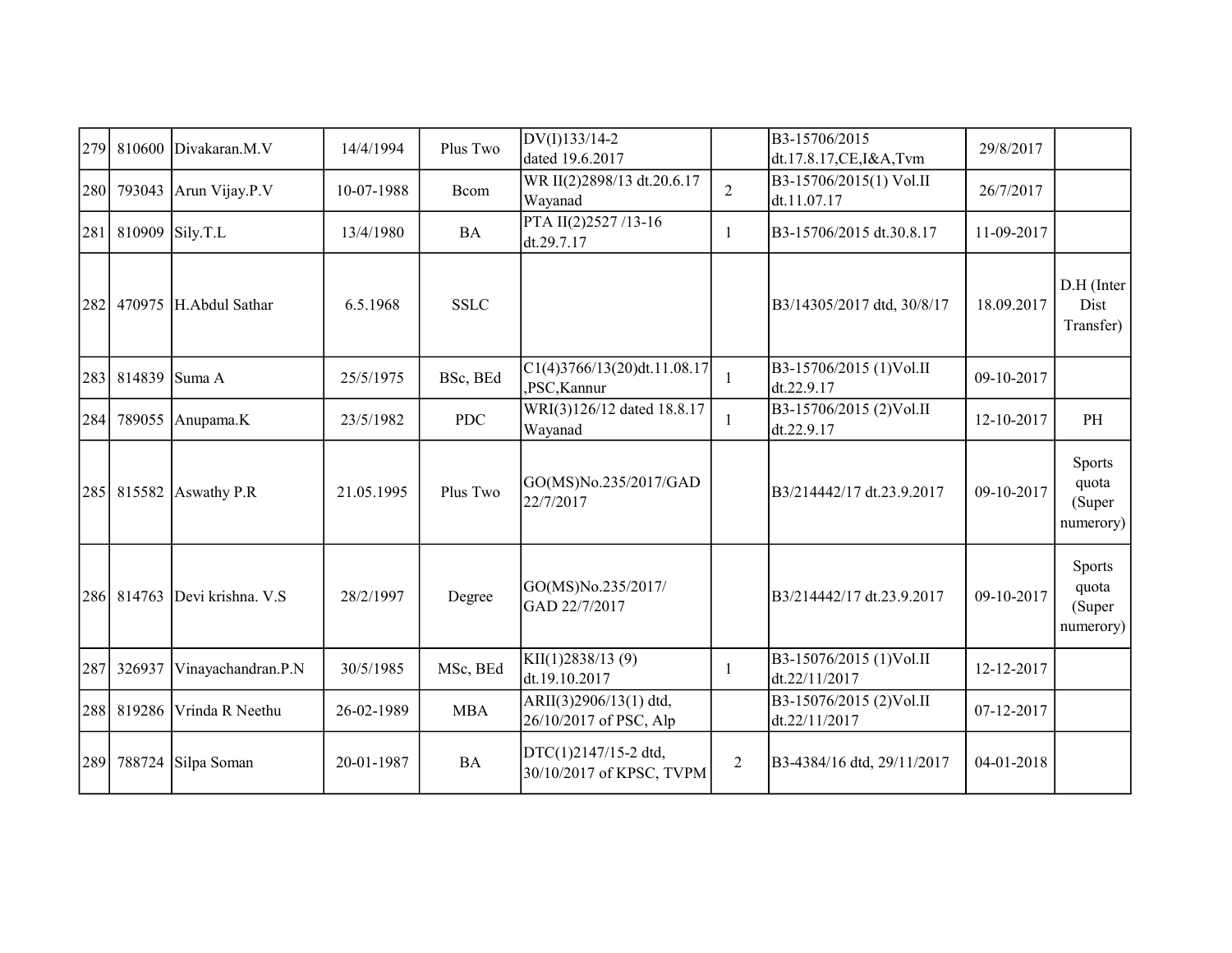| 290 | 817661     | Sindhu. A.V           | 04-01-1975 | <b>SSLC</b> | GO(MS)No.54/2017 WRD<br>dt.10.7.17                  |                | B4/22319/2016 dt.30.10.17               | 06-11-2017 | DH |
|-----|------------|-----------------------|------------|-------------|-----------------------------------------------------|----------------|-----------------------------------------|------------|----|
| 291 | 816154     | Athulya jayadev       | 22/1/1992  | Plus Two    | GO(MS)No.48/2017/WRD<br>dt.19.6.17                  |                | B4/22319/2016 dt.30.10.17 of<br>CE, I&A | 06-11-2017 | DH |
| 292 | 818562     | Vaishnav.K.Babu       | 12-10-1997 | Plus Two    | GO(MS)No.65/2016/WRD<br>Tvm 5/11/2016               |                | B4/22319/2016 dt.30.10.17               | 13-11-2017 | DH |
| 293 | 817181     | Tinto.C.A             | 30/12/1984 | <b>SSLC</b> | GO(MS)No.14/2017/WRD<br>dt. 27.217                  |                | B4/22319/2016 dt.30.10.17               | 09-11-2017 | DH |
| 294 | 816686     | Amrutha.R.K           | 30/03/1993 | <b>BA</b>   | GO(MS)No.46/2017/WRD<br>dt.17.06.2017               |                | B4/22319/2016 dt.30.10.17               | 07-11-2017 | DH |
|     | 295 817649 | Sumith.D.S            | 09-05-1985 | <b>SSLC</b> | GO(MS)No.51/2017/WRD<br>dt. 4.7.17                  |                | B4/22319/2016 dt.30.10.17               | 08-11-2017 | DH |
|     | 296 817190 | Akash.A Krishna       | 31/08/1993 | Plus Two    | GO(Ms.) No.66/2017<br>/WRDdt.5/8/2017               |                | B4/22319/2016 dt.30.10.17               | 09-11-2017 | DH |
| 297 | 820057     | Jaseena.O.I           | 21/10/1988 | Bcom, TTC   | GO(MS)No.52/2017/WRD<br>dtd, 05/07/2017             |                | B4/22319/2016 dt.30.10.17               | 11-12-2017 | DH |
| 298 | 808814     | Vivek.R.B             | 11-02-1993 | Plus Two    | GO(MS)No.68/2017/WRD<br>dt.16.08.2017               |                | B4/22319/2016 (1)dt.30.10.17            | 15/11/2017 | DH |
| 299 | 818235     | Rameshkumar.K.K       | 05-05-1981 | <b>SSLC</b> | GO(MS)No.75/2017/WRD<br>Tvm 2.9.17                  |                | B4/22319/2016 dt.30.10.17               | 15/11/2017 | DH |
| 300 |            | $816619$ Sreejith.M   | 10-05-1987 | <b>SSLC</b> | GO(Ms.) 74/2017/WRD<br>dt.2/9/2017                  |                | B4/22319/2016 dt.30.10.17               | 08-11-2017 | DH |
|     |            | 301 816830 Ajay Bhasi | 01-06-1998 | Plus Two    | GO(MS)No.73/2017/WRD<br>dt. 2.9.17 of WRD           |                | B4/22319/2016 dt.30.10.17               | 07-11-2017 | DH |
|     | 302 822273 | Akhila.A.G            | 05-04-1991 | <b>SSLC</b> | WRII(2)2898/13<br>dtd.8.11.2017 of<br>KPSC, Wayanad | $\overline{2}$ | B3-15706/2015(3)Vol.II<br>dtd.22.11.17  | 05-12-2017 |    |
| 303 | 608555     | Sheeja Simon          | 01-11-1980 | Bcom        | WRII(2)2898/13<br>dtd.8.11.2017 of<br>KPSC, Wayanad | 3              | B3-15706/2015(3)<br>Vol.II dtd.22.11.17 | 06-12-2017 |    |
|     | 304 284591 | Sunil Kumar.T.N       | 16/5/1973  | <b>SSLC</b> | WRII(2)2898/13<br>dtd.8.11.2017                     | $\overline{4}$ | B3-15706/2015(3)<br>Vol.II dtd.22.11.17 | 14/12/2017 |    |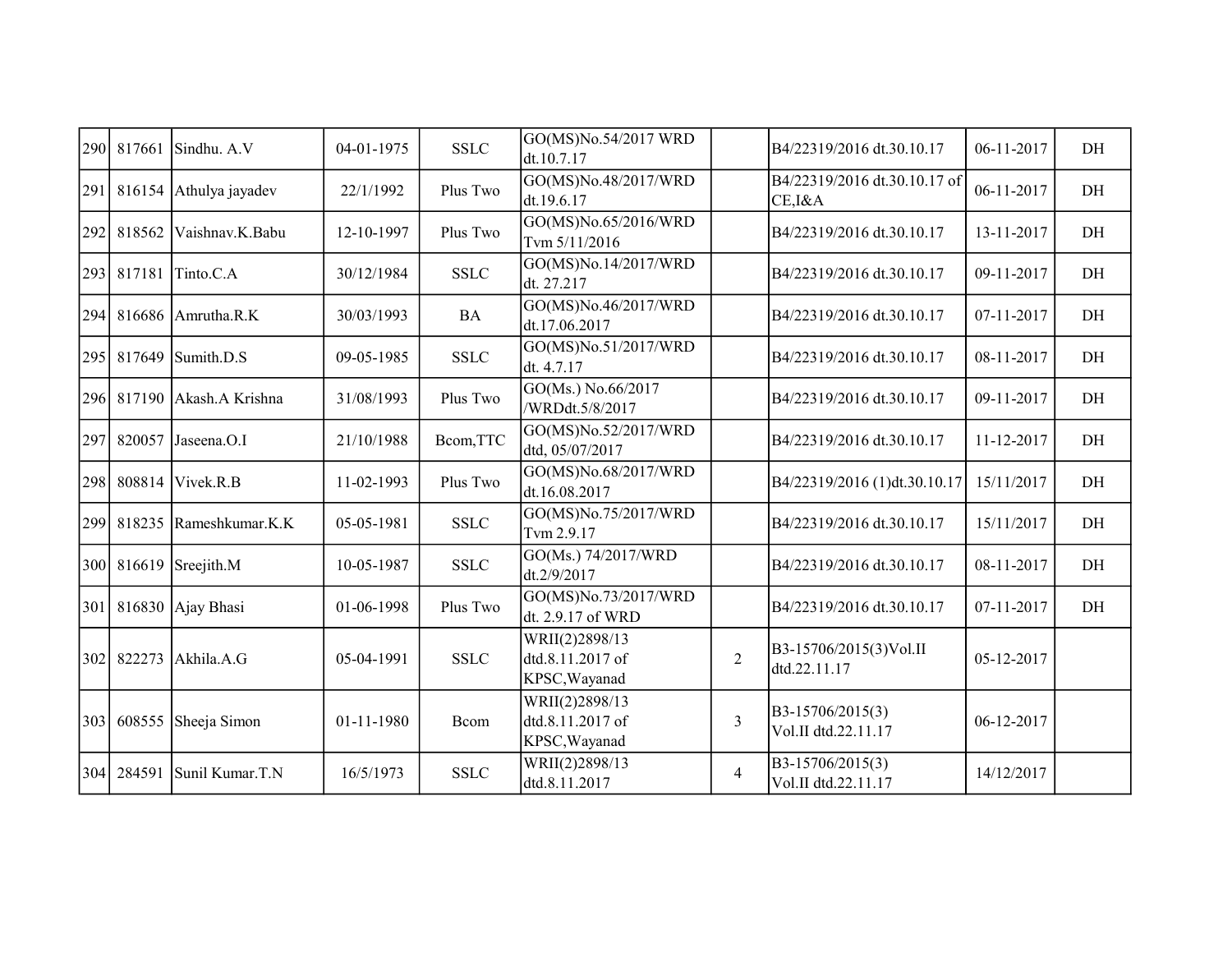| 305 | 822281            | Saritha.M.K                   | 18/03/1983 | <b>BSc</b>     | WRII(2)2898/13<br>dtd.8.11.2017            | 5              | B3-15706/2015(3)<br>Vol.II dtd.22.11.17   | 15/12/2017 |    |
|-----|-------------------|-------------------------------|------------|----------------|--------------------------------------------|----------------|-------------------------------------------|------------|----|
| 306 | 817875 Usha G     |                               | 21/05/1989 | <b>SSLC</b>    | G.O.(MS)No.65/2017 WRD<br>dtd.31.7.17      |                | B4-22319/16 dtd.09.11.17                  | 06-11-2017 | DH |
| 307 |                   | 810029 Ratheesh. $K$          | 12-04-1987 | <b>MA</b>      | KGDI(3)2497/2013(19)<br>dtd.27.11.17, Ksgd | $\mathbf{1}$   | B3-15706/2015<br>Vol.II dtd.13.01.18      | 12-01-2018 | PH |
| 308 |                   | 769316 Vivek C.V              | 11-04-1989 | <b>BSc</b>     | DV(I)133/14-2 dated<br>15.12.2017          | 1              | B3-4384/2016 dtd.10/1/2018                | 30-01-2018 |    |
| 309 |                   | 780578 Tory Philip            | 07-02-1983 | Plus Two       | WRII(2)2898/13(6)<br>dt.21.12.17           |                | B3-15706/2015(1)<br>Vol.II dtd.18.01.18   | 31/1/2018  |    |
|     |                   | 310 827944 Shereena.N         | 31/01/1989 | <b>BSc</b>     | DTB(1)5853/13-3<br>dt.21.12.17             | $\overline{2}$ | B3-15706/2015(2)<br>Vol.II dtd.18.01.18   | 01-02-2018 |    |
| 311 |                   | 828806 Praveen P.S            | 30-05-1988 | <b>BA</b>      | DTB(1)5853/13-3<br>dt.21.12.17             | $\overline{3}$ | B3-15706/2015(2)<br>Vol.II dtd.18.01.18   | 25-01-2018 |    |
| 312 |                   | 390858 Sreekumar J            | 25-05-1972 | <b>VHSE</b>    | DTB(1)5853/13-3<br>dt.21.12.17             | $\overline{4}$ | B3-15706/2015(2)<br>Vol.II dtd.18.01.18   | 01-02-2018 |    |
| 313 |                   | 707969 Muhammed Shan A        | 30-05-1989 | Plus Two       | DTB(1)5853/13-3<br>dt.21.12.17             | 6              | B3-15706/2015(2)<br>Vol.II dtd.18.01.18   | 01-02-2018 |    |
| 314 |                   | 826190 Deepika.V              | 25/05/1984 | BSc, BEd, SET  | DTB(1)5853/13-3<br>dt.21.12.17             | $\tau$         | B3-15706/2015(2)<br>Vol.II dtd.18.01.18   | 25/1/2018  |    |
| 315 |                   | 826844 Suma.S.S               | 15/05/1985 | BSc, BEd       | DTB(1)5853/13(3)<br>dt.21.12.17            | 9              | B3-15706/2015(2)<br>Vol.II dtd.18.01.18   | 02-02-2018 |    |
|     |                   | 316 384494 Unnikrishnan. V. V | 20/05/1986 | <b>BSc</b>     | DTB(1)5853/13(3)<br>dt.21.12.17            | 11             | B3/15706/2015(2) Vol.II<br>dtd.18.01.2018 | 01-03-2018 |    |
| 317 |                   | 825956 Soumyamol.V.V          | 26/05/1986 | <b>BSc.DCA</b> | DTB(1)5853/13(3)<br>dt.21.12.17            | 12             | B3-15706/2015(2)<br>dtd.18.01.18          | 29-01-2018 |    |
| 318 |                   | $826373$ Sheeja.H             | 25/05/1982 | <b>BA</b>      | PTA II(2)2527/2013<br>dt.28.12.17          | 1              | B3-15706/2015(1)<br>Vol.II dtd.18.01.18   | 31/1/2018  |    |
|     |                   | 319 827936 Kavitha.P.K.       | 19/02/1983 | Plus Two       | KII(1)2838/13<br>(7)dt.28.12.2017          | 1              | B3/15706/2015(2) Vol.II<br>dtd.29.01.2018 | 08-02-2018 |    |
|     | 320 829168 Biji.S |                               | 15/05/1987 | MSc, BEd       | QRI(1)3168/13(4)dtd.<br>3.1.2018 KPSC, KLM | 1              | B3-15706/2015(1)Vo.II<br>dtd.29.01.2018   | 26/2/2018  |    |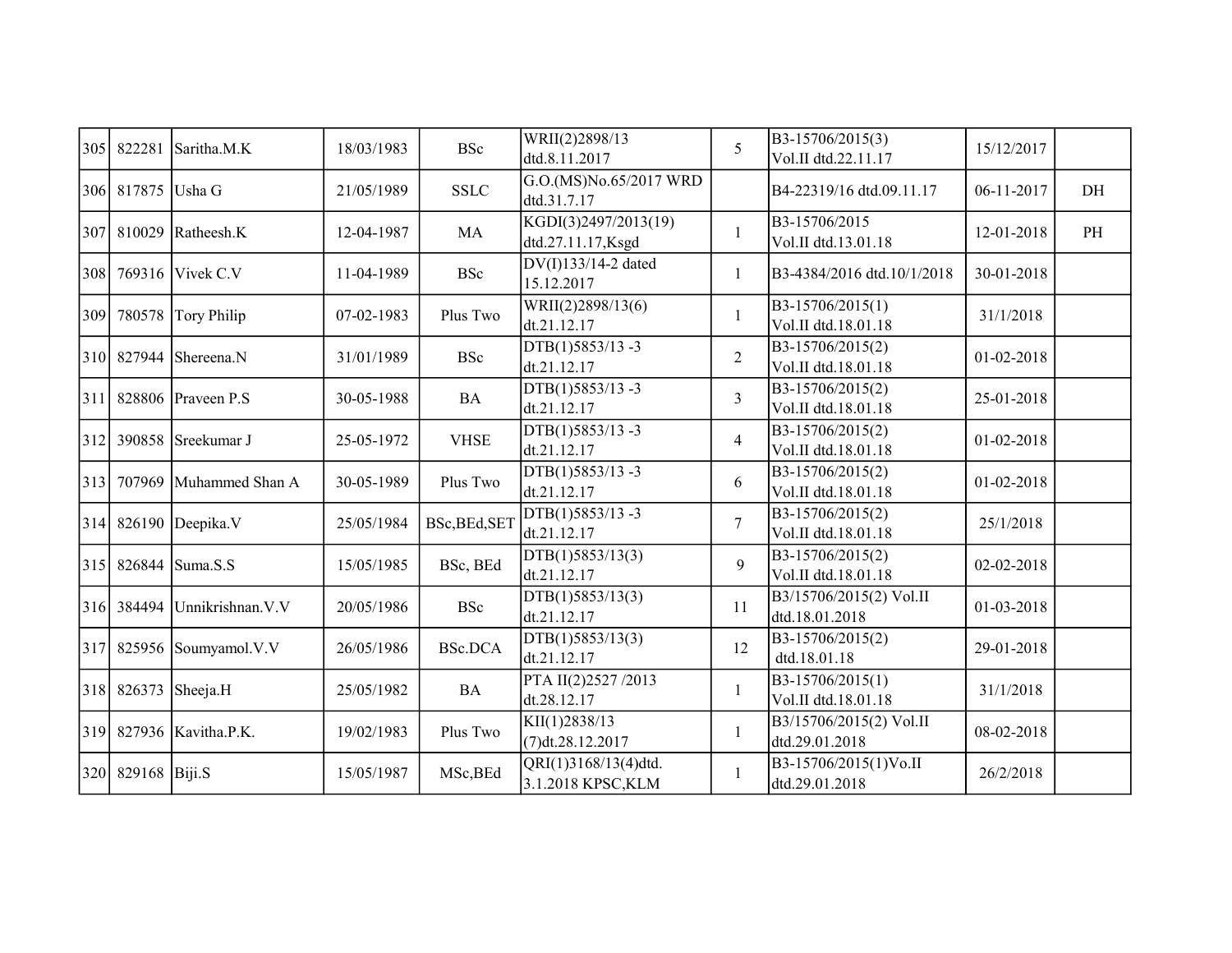| 321 | 212793     | Anilkumar O.C             | 10-04-1975 | <b>BA</b>    | C1(4)3766/13(8)dt.4/01/201<br>8,PSC,Kannur              | 1              | B3-15706/2015(3)Vo.II<br>dtd.29.01.2018   | 22-02-2018 |                                |
|-----|------------|---------------------------|------------|--------------|---------------------------------------------------------|----------------|-------------------------------------------|------------|--------------------------------|
| 322 |            | 825223 Sheeja.G.S         | 30/05/1982 | Degree, COPA | GO(MS)No.84/2017/WRD<br>dtd.9.11.2017                   |                | B4-22319/2017 dtd.8.1.2018                | 18/1/2018  | DH                             |
| 323 | 472989     | Shiju.K.V                 | 10-05-1978 | <b>SSLC</b>  | G.O.(MS)No.38/97 WRD<br>dtd.3.4.1997                    |                | B3-29026/2014 dtd.5.1.2018<br>CE, I&A     | 10-01-2018 | DH/By<br>Transfer<br>Promotion |
| 324 |            | 826944 Sanitha.MG         | 15/03/1979 | MSc, BEd     | EV(2)3688/13(15)dtd.09.01.<br>2018                      | 1              | B3-15706/2015(4)Vol.II<br>dtd.29.1.2018   | 05-02-2018 |                                |
| 325 |            | 360024 Walson.P.J         | 20/12/1969 | <b>SSLC</b>  | RII(3)3633/13<br>dtd.12.01.2018 &KPSC,TSR               | 1              | B3-15706/2015(6)Vol.II<br>dtd.29.2.2018   | 14/2/2018  |                                |
|     | 326 831222 | Sindhu.K                  | 19/01/1980 | Bcom         | PIV(1)5633/11/1<br>dtd.17.01.2018                       | $\mathbf{1}$   | B3-15706/2015(2)Vol.II<br>dtd.22.2.2018   | 26/3/2018  | PH                             |
| 327 | 825721     | Arya.A.R                  | 02-05-1991 | BSc, BEd     | DTC(1)2147/15-1<br>dtd.22.01.2018                       | 1              | B3-4348/2016 dtd.24.3.2018                | 10-04-2018 |                                |
| 328 |            | 774504 Chithralekha. R.S. | 31-04-1979 | Degree       | DTB(1)5853/13(3)<br>dt.22.01.18 KPSC, Tvpm.             | 1              | B3/15706/2015(3) Vol.II<br>dtd.22.02.2018 | 01-03-2018 |                                |
| 329 |            | 829386 Sheena. A.P        | 31/5/1982  | MSc, Bed     | DV(4)3424/13/2dtd.24.01.20<br>18KPSC KKD                | $\overline{2}$ | B3-15706/2015(5)Vol.II<br>dtd.22.2.2018   | 05-03-2018 |                                |
| 330 | 830381     | Jesitha. J                | 10-02-1983 | MA           | DV(4)3424/13/2dtd.24.01.20<br><b>18KPSC KKD</b>         | $\overline{3}$ | B3-15706/2015 Vol.II<br>dtd.12.3.2018     | 26/3/2018  |                                |
| 331 |            | 804206 Princy. E.R        | 01-11-1980 | <b>BA</b>    | DV(4)3424/13/2dtd.24.01.20<br>18KPSC KKD                | 6              | B3-15706/2015(5)Vol.II<br>dtd.22.2.2018   | 07-03-2018 |                                |
| 332 |            | 760385 Sandhya K          | 10-03-1983 | <b>BSc</b>   | RI(3)3633/13(2) dtd,<br>27/01/2018 of KPSC,<br>Thrissur | 1              | B3-15706/2015(1)Vol.II<br>dtd.22.2.2018   | 07-03-2018 |                                |
| 333 | 828610     | Simna.M.S                 | 30/5/1990  | <b>BA</b>    | KGDI(3)2497/2013<br>$(7)$ dtd.31.1.18, KPSC, KGD        | $\mathbf{1}$   | B3-15706/2015(4)Vol.II<br>dtd.22.2.2018   | 01-03-2018 |                                |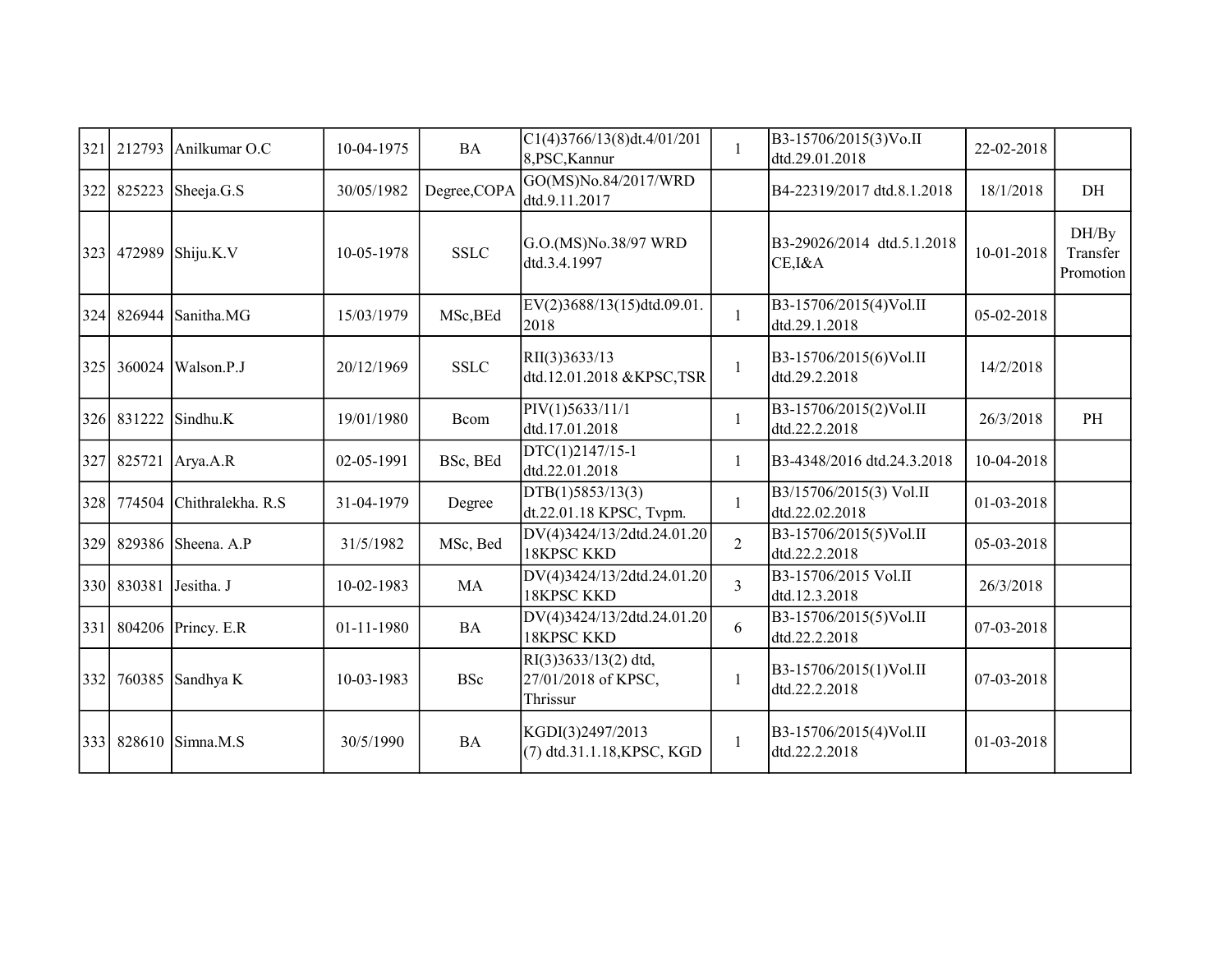| 334 | 474900          | Suresh kumar. P      | 31/5/1971  | BA, BEd     | KGDI(3)2497/2013<br>(7) dtd.31.1.18, KPSC, KGD           | $\overline{3}$ | B3-15706/2015(4)Vol.II<br>dtd.22.2.2018              | 06-03-2018 |    |
|-----|-----------------|----------------------|------------|-------------|----------------------------------------------------------|----------------|------------------------------------------------------|------------|----|
| 335 | 832202          | Usha V Nair          | 31/3/1985  | BSc, BEd    | IDB(4)3161/13(8)KPSC,ID<br>KI dtd.9.02.2018              | $\overline{2}$ | B3-15706/2015(1)Vol.II<br>dtd.4.4.2018               | 07-04-2018 |    |
| 336 |                 | 830760 Ameen. M.T    | 02-05-1986 | <b>BSc</b>  | KII(1)2838/13(4) dt. 12-2-<br>2018 KPSC, Ktym            | $\overline{2}$ | B3-15706/2015(3)Vol.II<br>dtd.20.3.2018              | 27/3/2018  |    |
| 337 |                 | 832086 Sajitha K.J   | 13-02-1983 | <b>BSc</b>  | KII(1)2838/13(4) dt. 12-2-<br>2018 KPSC, Ktym            | $\overline{3}$ | B3-15706/2015(3)Vol.II<br>dtd.20.3.2018              | 28-03-2018 |    |
| 338 | 830576 Shali. P |                      | 29/5/1978  | <b>BA</b>   | CI(4)3766/13(9)<br>dt.16/2/2018 KPSC, KNR                |                | B3-15706/2015(2)Vol.II<br>dtd.20.3.2018              | 28/3/2018  | PH |
| 339 | 831045          | Smitha K.K           | 04-08-1978 | <b>BSc</b>  | CI(4)3766/13(9)<br>dt.16/2/2018 KPSC, KNR                | $\overline{2}$ | B3-15706/2015(2)Vol.II<br>dtd.20.3.2018              | 27-03-2018 |    |
| 340 | 828651          | Pranav.T.S           | 30/05/1996 | Plus 2, ITI | GO(MS)No.77/2017/WRD<br>dtd.20.09.2017                   |                | B4/22319/16 dtd.20.2.2018<br>CE, I&A                 | 26/2/2018  | DH |
| 341 |                 | 832758   Kavitha P.K | 04-05-1980 | <b>BSc</b>  | ARII(3)2906/13(3)dtd.22.02.<br>2018 KPSC, ALP            | 1              | B3-15706/2015(1)Vol.II dtd.<br>04/04/2018 of CE, I&A | 13-04-2018 |    |
| 342 |                 | 419818 Sujith.AV     | 16/04/1984 | <b>BA</b>   | ARII(3)2906/13(3)dtd.22.02.<br>2018 KPSC, ALP            | $\overline{2}$ | B3-15706/2015(1)Vol.II<br>dtd.04/04/2018 of CE,I&A   | 24/4/2018  |    |
| 343 | 762115          | Anoopa U             | 20-03-1985 | <b>BSc</b>  | ARII(3)2906/13(3)dtd.22.02.<br>2018 KPSC, ALP            | $\overline{3}$ | B3-15706/2015(1)Vol.II dtd.<br>10/04/2018 of CE, I&A | 11-04-2018 |    |
| 344 | 806848          | Dersana A            | 28-04-1984 | MSc         | ARII(3)2906/13(3)dtd.22.02.<br>2018 KPSC, ALP            | $\overline{4}$ | B3-15706/2015(1)Vol.II<br>dtd.04/04/2018 of CE,I&A   | 16-04-2018 |    |
|     | 345 771130      | Soumya.P.S           | 15/05/1984 | BSc, BEd    | DTC(1)2147/15-1<br>dtd.22.02.2018,KPSC,Tvm               | 2              | B3-4384/2016 dtd.24/3/2018                           | 27/4/2018  |    |
|     | 346 831527      | Aswin.K.Shanker      | 28/10/1990 | Degree      | KGDI(3)2497/2013<br>(1) dtd.1/3/2018 KPSC,<br><b>KGD</b> | $\overline{3}$ | B3-15706/2015(2)Vol.II<br>dtd.04/04/2018             | 11-04-2018 |    |
| 347 | 830472          | Krishna M.R          | 17-02-1998 | <b>SSLC</b> | G.O(Ms)No.07/2018 dtd,<br>08/02/2018                     |                | B4-22319/2016 dtd,<br>09/03/2018                     | 26-03-2018 | DH |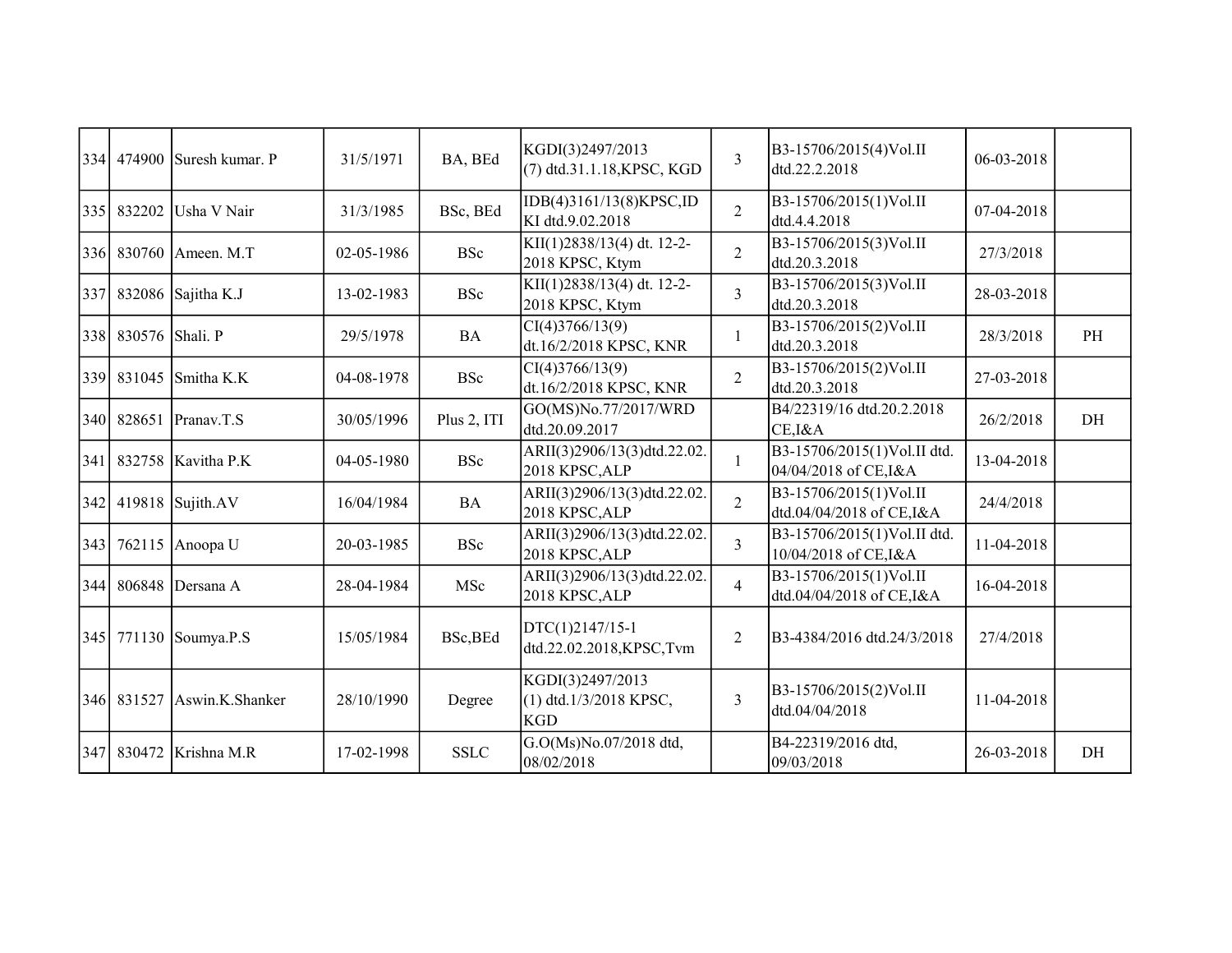|                     | 348 832862 Ajesh.T.M | 11-11-1992 | Bcom                    | RI(3)3633/13 dtd.20.03.2018<br>&KPSC,TSR                  | $\mathbf{1}$   | B3-15706/2015 Vol.II<br>dtd.18/04/2018           | 26/4/2018  |  |
|---------------------|----------------------|------------|-------------------------|-----------------------------------------------------------|----------------|--------------------------------------------------|------------|--|
|                     | 349 832376 Subi.A.G  | 30/05/1980 | MCom                    | RI(3)3633/13(II)<br>dtd.20.03.2018 &KPSC,TSR              | $\overline{2}$ | B3-15706/2015 Vol.II<br>dtd.18/04/2018,CE,I&A    | 26/4/2018  |  |
| 350 300789          | Mohamed Ashraf.M.V   | 16/04/1976 | <b>SSLC</b>             | MRI(1)3196/13-13<br>dtd.23.3.2018 KPSC, MLPM              | $\mathbf{1}$   | B3-15706/2015(3)Vol.II<br>dtd.27/04/2018, CE I&A | 11-07-2018 |  |
| 351 829069          | Divya.N.K            | 27/05/1987 | BSc, BEd                | DTB(1)5853/13(6)<br>dtd.26/3/2018 KPSC,Tvm                | $\mathbf{1}$   | B3-15706/2015(2)Vol.II<br>dtd.27/04/2018, CE I&A | 16/5/2018  |  |
| 352 834671          | Nimmi.C.V            | 20/10/1981 | BA, LLB,                | DTB(1)5853/13(6)<br>dtd.26/3/2018                         | $\overline{2}$ | B3-15706/2015(2)<br>dtd.27.4.2018 CE, I&A        | 16/5/2018  |  |
|                     | 353 837000 Rincy P.P | 14-12-1992 | MSc                     | DV(4)3424/13-22<br>dtd.09.04.2018                         | $\mathbf{1}$   | B3-15706/2015(3)Vo.III<br>dtd.29.05.2018 CE, I&A | 14-06-2018 |  |
|                     | 354 835748 Harshan.T | 05-08-1989 | BSc, MCA                | DV(4)3424/13-22<br>dtd.09.04.2018                         | $\overline{2}$ | B3-15706/2015(3)Vo.III<br>dtd.29.05.2018 CE, I&A | 11-06-2018 |  |
| 355 829207          | Lalitha.S            | 15/05/1986 | BSc, BEd                | DTB(1)5853/13(17)<br>dtd.13.4.2018                        | $\mathbf{1}$   | B3-15706/2015 (2)Vol.III<br>dtd.29.05.2018       | 14/6/2018  |  |
| 356 835906 Salini.S |                      | 10-01-1979 | MA                      | DTB(1)5853/13<br>dtd.13.04.2018                           | $\overline{2}$ | B3-15706/2015 (2)Vol.III<br>dtd.29.05.2018       | 06-06-2018 |  |
| 357 837925          | Sheena.K             | 07-01-1979 | BBM, Mcom, B<br>Ed      | KGD 1(3)2497/13(15)<br>dtd.02.05.2018 KPSC,<br><b>KGD</b> | $\overline{2}$ | B3-15706/2015 (4) Vol.III<br>dtd.2/7/2018        | 11-07-2018 |  |
|                     | 358 838152 SIBY V M  | 07-03-1979 | Pre Dgree               | KGD 1(3)2497/13(15)<br>dtd.02.05.2018 KPSC,<br><b>KGD</b> | 3              | B3-15706/2015 (4)Vol.III<br>dtd.2/7/2018         | 12-07-2018 |  |
| 359 779286          | Veena.V              | 19/01/1983 | Plus Two,<br>Diploma    | KGD I(3)2497/13(15)<br>dtd.02.05.2018 KPSC,KGD            | $\overline{4}$ | B3-15706/2015 (4) Vol.III<br>dtd.2/7/2018        | 16/7/2018  |  |
| 360 838452          | Sreela.P.C           | 31/05/1981 | MSc, MEd,<br><b>SET</b> | MRI(1)3196/13-20<br>dtd.18.05.2018<br>KPSC, MLPM          | $\mathbf{1}$   | B3-15706/2015(2) Vol.III<br>dtd.2/7/2018         | 13/7/2018  |  |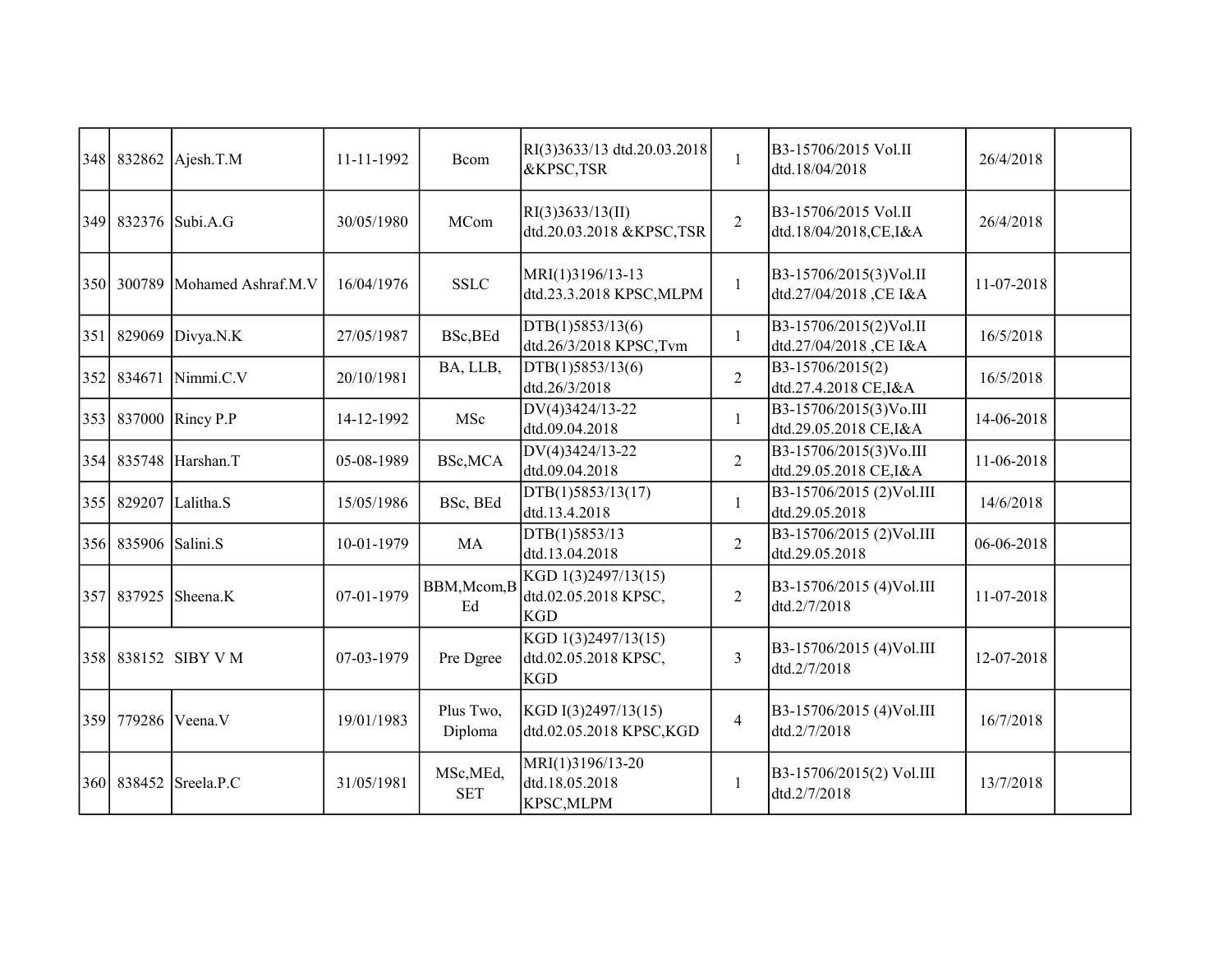| 361 | 839472     | Sharon Benedict   | 29/09/1988 | <b>BA</b>          | KII(1)2838/13(6)<br>dtd.19/05/2018 of<br>KPSC, Kottayam   | 1              | B3-15706/2015(1) Vol.III<br>dtd.2/7/2018            | 18/7/2018        |                |
|-----|------------|-------------------|------------|--------------------|-----------------------------------------------------------|----------------|-----------------------------------------------------|------------------|----------------|
| 362 | 751436     | Sarath Krishnan.G | 23/05/1989 | Plus Two           | DTB(1)5853/13(1)<br>dtd.30.05.18                          | 1              | B3-15706/2015(5) Vol.III<br>dtd.2/7/2018            | 17/7/2018        |                |
| 363 |            | 797458 Ajitha.C.A | 25/03/1981 | <b>BEd</b><br>MA,  | DTB(1)5853/13(1)<br>dtd.30.05.18                          | $\overline{2}$ | B3-15706/2015(5) Vol.III<br>dtd.2/7/2018            | 11-07-2018       | HQ<br>vacancy  |
|     | 364 839911 | Jinu.M.A          | 14/08/1997 | <b>SSLC</b>        | GO(MS)No. 6/2018/WRD<br>dt.08.02.2018                     |                | B4-22319/2016<br>dtd.21.07.2018                     | 26/7/2018        | DH             |
| 365 | 773631     | Shincy.S          | 07-03-1993 | Diploma            | PIV(1)82/17/1<br>dtd.30.08.2018 of<br>KPSC, Palakkad      | 1              | B3-15706/2015<br>dtd.24.10.2018 of CE,I&A           | 09-11-2018       |                |
| 366 | 847215     | Nisha Chandran    | 26/01/1983 | BSc,               | QR(1)145/17(10)dtd.1/9/201<br>8 KPSC, Kollam              | $\mathbf{1}$   | B3-15706/2015 (2)Vo.III<br>dtd.24.10.2018           | 01-11-2018       |                |
| 367 | 849178     | Sanoj Kumar.P     | 09-10-1993 | <b>BSc</b>         | KGDI(3)1247/17(4)dtd.3.10.<br>18 of KPSC, Kasargod        |                | B3-15706/2015(4)Vol.III<br>dtd.3.11.2018            | 26/11/2018       |                |
| 368 | 473088     | Vijayakumar.S     | 08-05-1970 | <b>BA</b>          | DTB(3)3527/96 dtd,<br>15/10/1999 of KPSC, TVM             |                | B3/29026/2014 dtd.15.10.18                          | $01 - 11 - 2018$ | By<br>Transfer |
| 369 | 827979     | Usha.K            | 01-10-1978 | PDC,               | DV(4)1938/17(1)<br>dtd.8.11.18 of KPSC, KKD               | $\mathbf{1}$   | B3/15706/2015(2) Vol.III<br>dtd.13.12.2018          | 01-01-2019       | PH             |
|     | 370 852760 | Vinu Raphael      | 07-08-1990 | <b>BSc Nursing</b> | DV(4)1938/17(15)<br>dtd.24/11/2018 of KPSC,<br><b>KKD</b> | 1              | B3/15706/2015(2) Vol.III<br>dtd.1.1.2019            | 17/1/2019        |                |
| 371 | 854074     | Harinandu.S Nair  | 17/04/1992 | Diploma            | ARII(3)1648/17(3)<br>dtd.3.12.18 of KPSC, Alappy          | $\mathbf{1}$   | B3/15706/2015(3) Vol.III<br>dtd.1.1.2019 of CE, I&A | 14/1/2019        |                |
| 372 | 852307     | Ghandeeban.B.L    | 10-08-1996 | Bcom               | GO(MS)No.5/2018 WRD<br>dtd.27.1.18                        |                | B4/22319/2016 dt.6/12/2018                          | 19/12/2018       | DH             |
|     | 373 851069 | Bini.B            | 28/05/1971 | <b>BSc</b>         | GO(MS)No.12/2018/WRD<br>dt.13.3.18                        |                | B4/22319/2016 dt.6/12/2018                          | 17/12/2018       | DH             |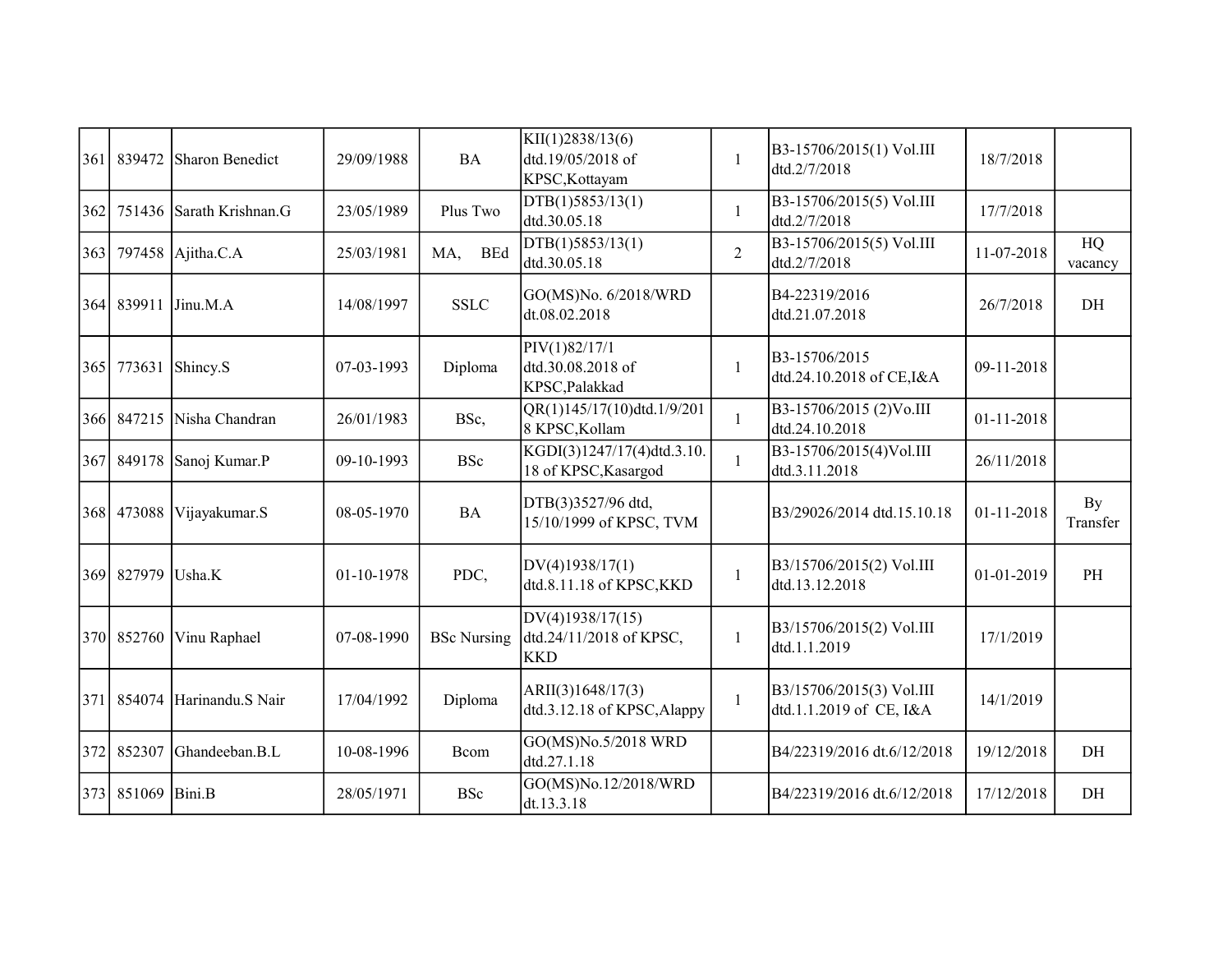| 374 |        | 850934 Kaveri B.S      | 08-10-1998 | Plus Two          | GO(MS)No.13/2018/WRD<br>dt.14.3.18                  |              | B4/22319/2016 dt.6/12/2018                        | 17-12-2018 | DH         |
|-----|--------|------------------------|------------|-------------------|-----------------------------------------------------|--------------|---------------------------------------------------|------------|------------|
| 375 | 854601 | Vipin.V.K              | 03-05-1990 | MSc               | $C1(4)1449/17(24)$ dtd.15.12.1<br>8 of KPSC, Kannur | $\mathbf{1}$ | B3/15706/2015 (vol.III)(2)<br>dt.19/1/2019        | 02-02-2019 |            |
| 376 |        | 852189 Rajila.V        | 15/05/1987 | Plus Two          | GO(MS)No.32/2018/WRD<br>6/2/18                      |              | B3/38990/2017 dt.27/12/2018                       | 07-01-2019 | DH         |
| 377 | 623917 | Sheeba.P.K.            | 31-05-1971 | MA, BEd           | WR II (2) 710/2007 (3) dt.<br>13-01-2012, KPSC, WYD |              | B3-14307/2017 dtd,<br>27/12/2018 (Transfer Order) | 10-01-2019 | <b>IDT</b> |
| 378 | 853878 | Sherin Rajan.P         | 12-05-1979 | B.Sc. BEd         | GO(Ms.)No.34/2018 WRD<br>dt.19/7/2018               |              | B4/22319/2016/CE, I&A<br>dt.10/1/2019             | 23/1/2019  | DH         |
| 379 |        | 853718 Mansoor M.M     | 26-04-1997 | <b>SSLC</b>       | GO(Ms.)No.36/2018 WRD<br>dt.24/7/2018               |              | B4/22319/2016/CE, I&A<br>dt.10/1/2019             | 24-01-2019 | DH         |
| 380 | 853605 | Joshymon K.S           | 27/5/1989  | Plus 2            | GO(Ms.)No.37/2018 WRD<br>dt.24/7/2018               |              | B4/22319/2016/CE, I&A<br>dt.10/1/2019             | 28/1/2019  | DH         |
| 381 | 853842 | Chandrika I.K          | 20-05-1975 | <b>SSLC</b>       | GO(Ms.)No.39/2018 WRD<br>dt.24/7/2018               |              | B4/22319/2016/CE, I&A<br>dt.10/1/2019             | 25-01-2019 | DH         |
| 382 | 854664 | Athul U.A              | 25-09-1998 | Plus Two          | GO(Ms.) No.42/2018/WRD<br>dt.14/08/2018             |              | B4/22319/2016/CE, I&A<br>dt.10/1/2019             | 23-01-2019 | DH         |
| 383 | 853589 | Seeja Sukumaran.V      | 14/02/1976 | <b>PDC</b>        | GO(Ms.)No.45/2018 WRD<br>dt.16/8/2018               |              | B4/22319/2016/CE, I&A<br>dt.10/1/2019             | 23/1/2019  | DH         |
| 384 | 853660 | Vinod.E.V              | 10-05-1990 | <b>SSLC</b>       | GO(Ms.)No.46/2018 WRD<br>dt.16/8/2018               |              | B4/22319/2016/CE, I&A<br>dt.10/1/2019             | 30/1/2019  | DH         |
| 385 |        | 854434 Drishya Divakar | 02-10-1998 | Plus 2            | GO(Ms.)No.48/2018 WRD<br>dt.23/8/2018               |              | B4/22319/2016/CE, I&A<br>dt.10/1/2019             | 28/1/2019  | DH         |
| 386 | 853785 | Akshay S.Anand         | 11-07-1997 | Plus <sub>2</sub> | GO(Ms.)No.53/2018 WRD<br>dt.23/10/2018              |              | B4/22319/2016/CE, I&A<br>dt.10/1/2019             | 30/1/2019  | DH         |
| 387 | 853603 | Anand S. Warrier       | 26/11/1995 | <b>B</b> Tech     | GO(Ms.)No.54/2018 WRD<br>dt.27/10/2018              |              | B4/22319/2016/CE, I&A<br>dt.10/1/2019             | 23/1/2019  | DH         |
| 388 | 854066 | Arnold Vipin Babu      | 21/04/1991 | Plus 2            | GO(Rt.) No.838/2018/WRD<br>dt.22/11/2018            |              | B4/22319/2016/CE, I&A<br>dt.10/1/2019             | 24/1/2019  | DH         |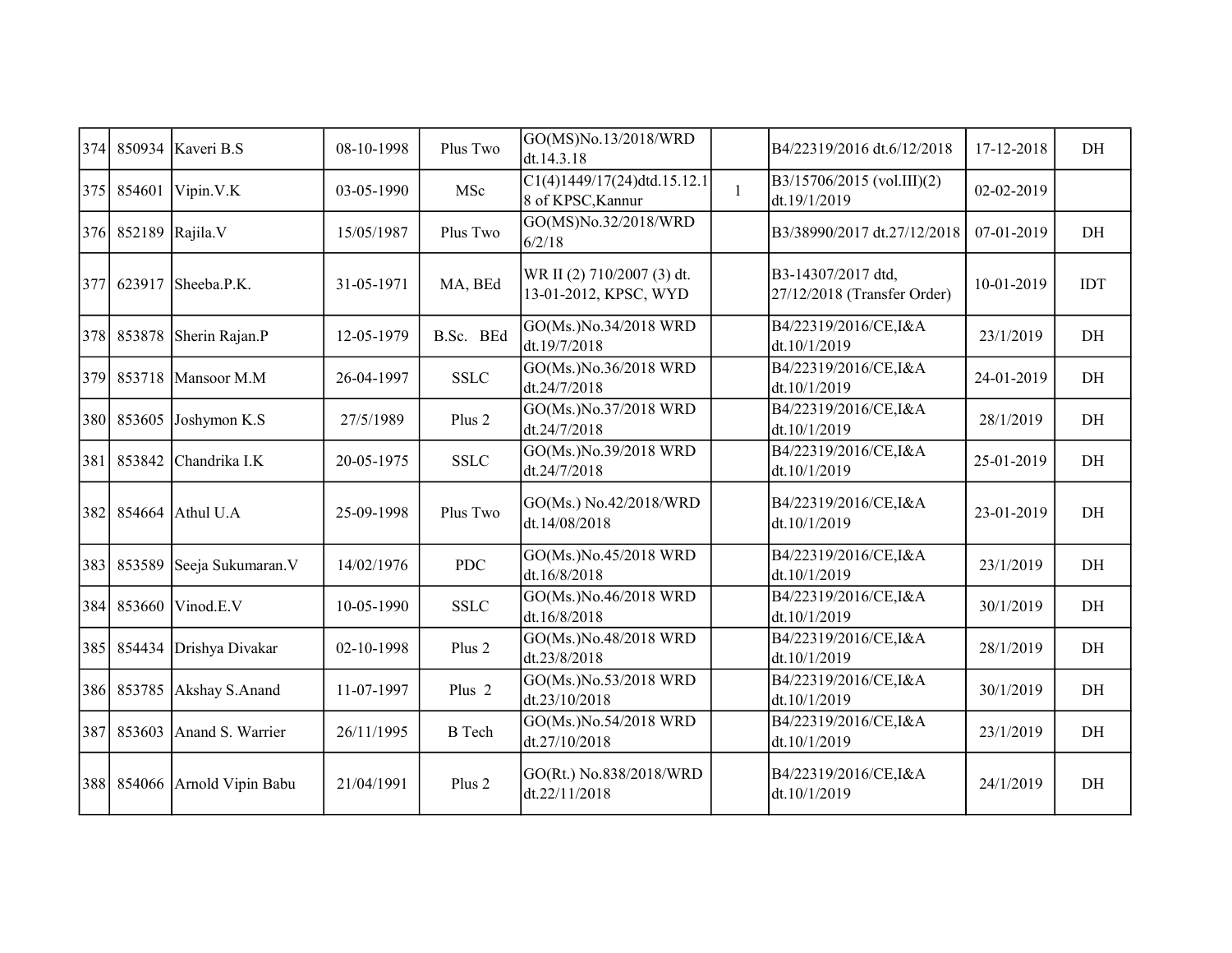| 389  |        | $853165$ Gautham.H      | 08-07-1997 | Plus 2              | GO(Ms.) No.62/2018/WRD<br>dt.24/11/2018              |                | B4/22319/2016/CE, I&A<br>dt.10/1/2019             | 24/1/2019  | DH        |
|------|--------|-------------------------|------------|---------------------|------------------------------------------------------|----------------|---------------------------------------------------|------------|-----------|
|      |        | 390 854580 Remya.R      | 20/4/1982  | <b>SSLC</b>         | GO(Ms.) No.19/2018/WRD<br>dt.10/01/2018              |                | B4/22319/2016/CE, I&A<br>dt.10/1/2019             | 28/1/2019  | DH        |
| 391  | 476670 | Sudhan.T                | 15/5/1971  | <b>SSLC</b>         | By transfer from Office<br><b>Attendant to Clerk</b> |                | B3/34231/2014 CE, I&A,<br>dt.22/1/2019            | 31/1/2019  | Promotion |
| 392  |        | 861331 Aravind.K.Rajeev | 17/10/1998 | Plus 2              | GO(Ms.)No.63/18/WRD<br>dt.24/11/2018                 |                | B4/22319/2016/CE, I&A<br>dt.11/2/2019             | 22/4/2019  | DH        |
| 393  |        | 855587 Jiney.T.T.       | 24-11-1986 | Plus 2              | GO(Ms.)No. 66/18/WRD<br>dt.14/12/2018                |                | B4/22319/2016/CE, I&A<br>dt.11/2/2019             | 21/2/2019  | DH        |
| 394  |        | 434430 S.Pushkaran Nair | 31/5/1970  | Degree              | By transfer from Office<br>Attendant to Clerk        |                | B3/29026/2014 CE, I&A<br>dt.18/2/2019             | 21/2/2019  | Promotion |
| 395  | 861149 | Aswathy.E.S             | 04-05-1991 | M.Com, NET          | KGD1(3)1247/2017(6) dt.<br>8/3/2019                  | $\overline{2}$ | B3/15706/2015 (3) Vol.III<br>dt.4/4/2019          | 24/4/2019  |           |
| 396  | 769998 | Amaljyothi M            | 25/5/1992  | Plus 2              | QRI/(1)145/2017(2) DT.<br>11/3/2019                  | $\mathbf{1}$   | B3/15706/2015 (1) Vol.III<br>dt.4/4/2019          | 16/5/2019  |           |
| 397  |        | 861460 Sindhya.R.J      | 11-04-1993 | Plus 2              | KII(1)1897/2017<br>dt.15/3/2019                      | 1              | B3/15706/2015 Vol.III (1)<br>dt.17/4/2019         | 30/4/2019  |           |
| 398  |        | 868232 Sarath.K         | 16/6/1991  | <b>B</b> Tech In EE | MR1(1)3972/2017-4<br>dt.23/3/2019                    | 1              | B3/15706/2015 Vol.III (1)<br>dt.15/6/2019         | 05-07-2019 |           |
| 399  |        | 866906 Surishma.K.V     | 24/11/1993 | <b>BSc</b>          | MR1(1)3972/2017-4<br>dt.23/3/2019                    | 2              | B3/15706/2015 Vol.III (1)<br>dt.15/6/2019         | 24/6/2019  |           |
| 4001 | 390052 | Madhu.T                 | 01-05-1974 | <b>SSLC</b>         | MR1(1)3972/2017-4<br>dt.23/3/2019                    | 3              | B3/15706/2015 Vol.III (1)<br>dt.15/6/2019         | 26/8/2019  |           |
| 401  | 845482 | Nikhil Raj              | 05-03-1992 | Plus 2              | MR1(1)3972/2017-4<br>dt.23/3/2019KPSC, MLP           | $\overline{4}$ | B3/15706/2015 Vol.III (1)<br>dt.15/6/2019         | 06-07-2019 |           |
| 402  | 866230 | Sarika.C.S              | 25/5/1986  | Mtech               | $MRI(1)3972/17-(4)$<br>dt.23/3/2019 KPSC, MLP.       | 6              | $ B3/15706/15 \text{ Vol.III}(1)$<br>dt.15/6/2019 | 24/6/2019  |           |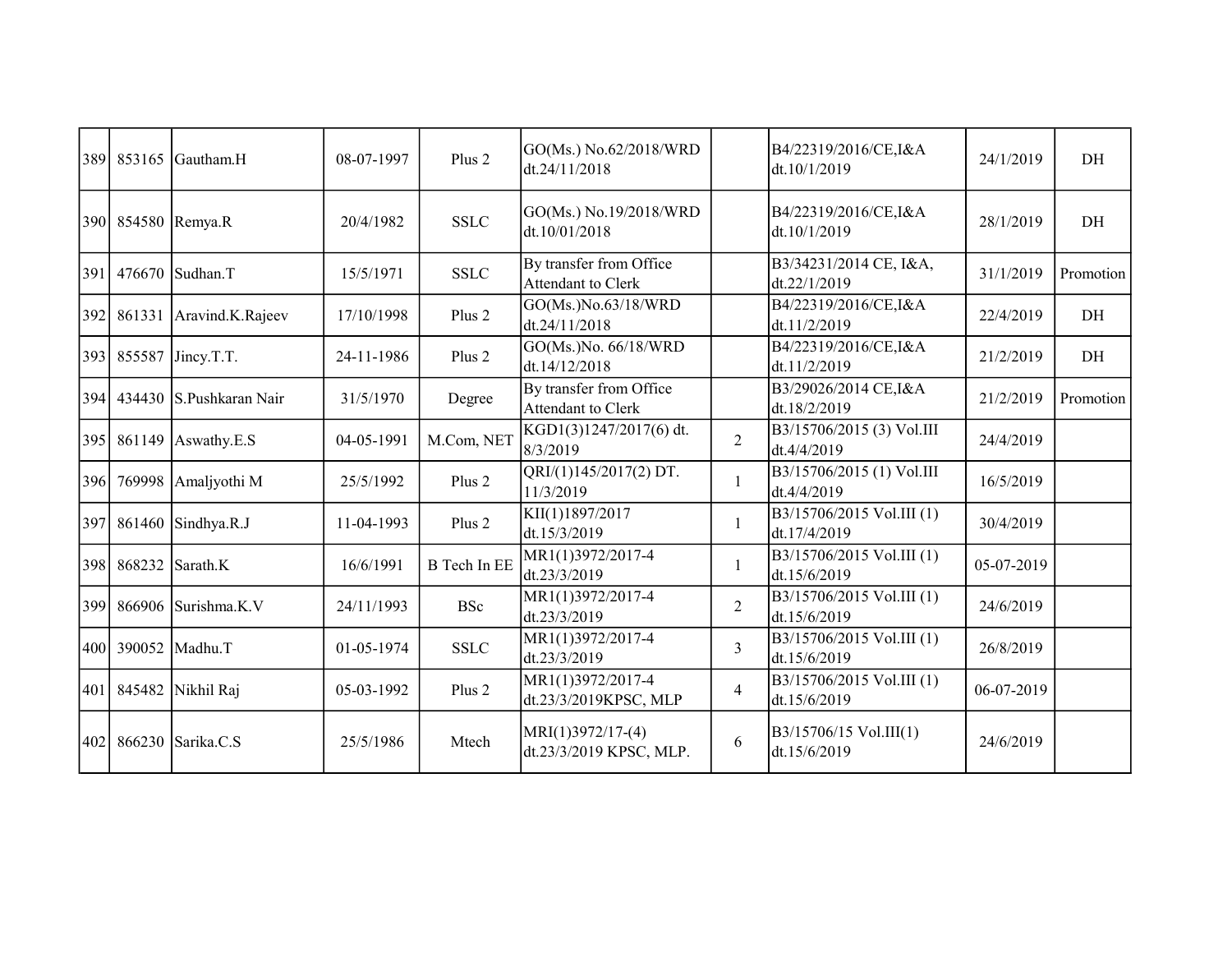| 867451 | Vandana.R                                               | 30/5/1990                                                                                                                                                                                      | Degree            | DTB(1)1538/17(6)<br>dt.27/3/2019 KPSC, Tvpm.   | $\overline{3}$ | B3/15706/15 Vol.III(3)<br>dt.15/6/2019   | 21/6/2019  |                                   |
|--------|---------------------------------------------------------|------------------------------------------------------------------------------------------------------------------------------------------------------------------------------------------------|-------------------|------------------------------------------------|----------------|------------------------------------------|------------|-----------------------------------|
| 867677 |                                                         | 21-02-1988                                                                                                                                                                                     | Degree            | DTB(1)1538/17(6)<br>dt.27/3/2019 KPSC, Tvpm.   | $\overline{4}$ | B3/15706/15 Vol.III(3)<br>dt.15/6/2019   | 21-06-2019 |                                   |
|        |                                                         | 31-01-1988                                                                                                                                                                                     | <b>BSc</b>        | DTB(1)1538/17(5)<br>dt.27/3/2019 KPSC, Tvpm.   | $\overline{5}$ | B3/15706/15 Vol.III(3)<br>dt.15/6/2019   | 26-06-2019 |                                   |
|        |                                                         | 25/9/1988                                                                                                                                                                                      | <b>B.Tech</b>     | DTB(1)1538/17 dt.27/3/2019<br>KPSC, Tvpm.      | 9              | B3/15706/15 Vol.III(3)<br>dt.15/6/2019   | 24/6/2019  |                                   |
|        |                                                         | 10-12-1970                                                                                                                                                                                     | <b>MA</b>         | C(4)1449/2017(7)<br>dt.30/3/2019               | $\mathbf{1}$   | B3/15706/2015 Vol.III(2)<br>dt.15/6/2019 | 25-06-2019 | LWA on<br>15/7/2019<br>(continue) |
| 868927 |                                                         | 01-06-1988                                                                                                                                                                                     | MSc               | CI(4) 1449/17 (7)<br>dt.30/3/2019 KPSC, Kannur | $\overline{3}$ | B3/15706/15 Vol.III(2)<br>dt.15/6/2019   | 22/7/2019  |                                   |
| 867991 |                                                         | 02-01-1995                                                                                                                                                                                     | <b>BSc</b>        | $Cl(4)$ 1449/17 (7)<br>dt.30/3/2019            | $\overline{4}$ | B3/15706/15 Vol.III(2)<br>dt.15/6/2019   | 25/6/2019  |                                   |
|        | Mahesh<br>Kankokaranveetil                              | 15/5/1976                                                                                                                                                                                      | <b>SSLC</b>       | KGD1(3)1247/17(5) dt 08-<br>$ 05 - 2019 $      | 1              | B3/15706/2015 Vol.III(2)<br>dt.17/7/2019 | 17/8/2019  |                                   |
| 434421 |                                                         | 10-05-1973                                                                                                                                                                                     | <b>PDC</b>        | By transfer from Office<br>Attendant to Clerk  |                | B3/29026/2014 dt.27/5/2019               | 06-06-2019 | Promotion                         |
| 870949 |                                                         | 07-05-1992                                                                                                                                                                                     | Plus 2, ITI       | C1(4)/1449/2017<br>dt.15/6/2019 KPSC, KNR      | 1              | B3/15706/2015 Vol.III(3)<br>dt.17/7/2019 | 14/8/2019  |                                   |
|        |                                                         | 30/5/1986                                                                                                                                                                                      | <b>SSLC</b>       | GO(Ms.)No.4/2019/WRD<br>dt.18/2/2019           |                | B4/18200/2019 dt.9/8/2019                | 21/8/2019  | DH                                |
|        |                                                         | 09-02-1998                                                                                                                                                                                     | SSE, HSE          | GO(Ms.)No.5/2019/WRD<br>dt.23/2/2019           |                | B4/18200/2019 dt.9/8/2019                | 22/8/2019  | DH                                |
|        |                                                         | 10-12-1991                                                                                                                                                                                     | Plus <sub>2</sub> | GO(Ms.)No.7/2019/WRD<br>dt.26/3/2019           |                | B4/18200/2019 dt.9/8/2019                | 22/8/2019  | DH                                |
| 405    | 410 372521<br>413 873325<br>871393<br>414<br>415 872262 | Dipankar V<br>868436 Athira A.U<br>406 819455 Lekshmi.G.R<br>474698 Pradeepan.K.K<br>Sumayya.P<br>Saumya.J<br>Sugunakumar.M<br>Babina.K.K<br>Neena.B.J<br>Amalkrishna.K.V<br>Jose Lawrence.N.S |                   |                                                |                |                                          |            |                                   |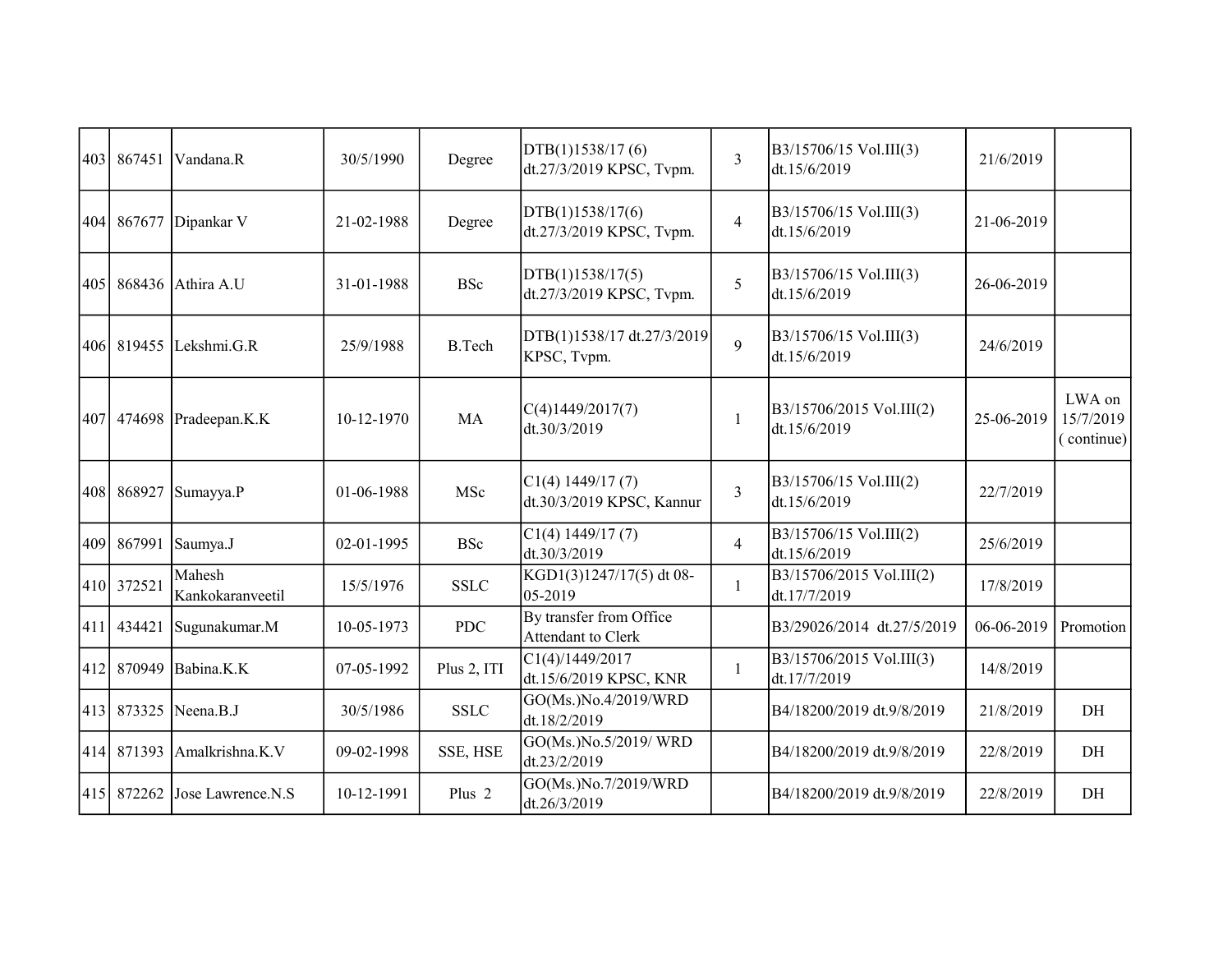| 416 |        | 870931 Sarath.P.M    | 21/8/1991  | SSLC, ITI    | GO(Ms.)No.10/2019/WRD<br>dt.2/4/2019               |                | B4/18200/2019 dt.9/8/2019                     | 21/8/2019  | DH                               |
|-----|--------|----------------------|------------|--------------|----------------------------------------------------|----------------|-----------------------------------------------|------------|----------------------------------|
| 417 |        | $872710$ Sangeetha.G | 17/5/1979  | <b>SSLC</b>  | GO(Ms.)No.13/2019/WRD<br>dt.13/5/2019              |                | B4/18200/2019 dt.9/8/2019                     | 22/8/2019  | DH                               |
| 418 | 871060 | Deepamole.P.R        | 22/3/1979  | <b>PDC</b>   | GO(Ms.)No.15/2019/WRD<br>dt.20/5/2019              |                | B4/18200/2019 dt.9/8/2019                     | 22/8/2019  | DH                               |
| 419 | 871738 | Anna Merin Thaliath  | 06-10-1997 | <b>B.Com</b> | GO(Ms.)No.16/2019/WRD<br>dt.28/5/2019              |                | B4/18200/2019 dt.9/8/2019                     | 22/8/2019  | DH                               |
| 420 | 873004 | Vineetha.V.K         | 06-12-1971 | <b>BA</b>    | GO(Ms.)No.25/2019/WRD<br>dt.2/7/2019               |                | B4/18200/2019 dt.9/8/2019                     | 22/8/2019  | DH                               |
| 421 | 804843 | JAAFAR VP            | 23-01-1982 | Pre Dgree    |                                                    |                | B4-35114/18 dtd, 25/06/2019<br>(IDT Order)    | 05-07-2019 | Inter<br>Departmen<br>t transfer |
| 422 | 475490 | P.N.Raghavan         | 18/5/1969  | <b>SSLC</b>  | By transfer from Office<br>Attendant to Clerk      |                | B3/15902/15 dt.27/4/2019                      | 05-10-2019 | Promotion                        |
| 423 | 476224 | Sujith A.K           | 05-05-1972 | <b>SSLC</b>  | By transfer from Office<br>Attendant to Clerk      |                | B3-10986/2015 dtd,<br>2/11/2019               | 18-11-2019 | By<br>Promotion                  |
| 424 | 880723 | Dorit K Benny        | 23.11.1993 | <b>SSLC</b>  | WRII(2)3265/16 (3)<br>Dtd.1.10.19 KPSC Wayanad     | $\mathbf{1}$   | B3/15706/2015 Vol.III<br>$(1)$ Dtd.9.12.2019  | 23.12.2019 |                                  |
| 425 | 880427 | Arjun.V              | 25.03.1994 | <b>SSLC</b>  | WRII(2)3265/16(1)<br>Dtd.01.10.19 KPSC<br>Wayanad  | $\overline{2}$ | B3/15706/2015 Vol.III<br>$(1)$ Dtd.9.12.2019. | 19.12.2019 |                                  |
| 426 | 879927 | Vismaya.K.K          | 01.06.1995 | <b>SSLC</b>  | DV(4)02/2019(2)<br>Dtd.9.10.2019 KPSC<br>Kozhikkod | 3              | B3/15706/2015 Vol.III<br>$(3)$ Dtd.9.12.2019. | 23.12.2019 |                                  |
| 427 |        | 861295 Riyas.K.K     | 15.05.1994 | <b>SSLC</b>  | DV(4)02/2019(2)<br>Dtd.9.10.2019 KPSC<br>Kozhikkod | $\overline{4}$ | B3/15706/2015 Vol.III<br>$(3)$ Dtd.9.12.2019. | 23.12.2019 |                                  |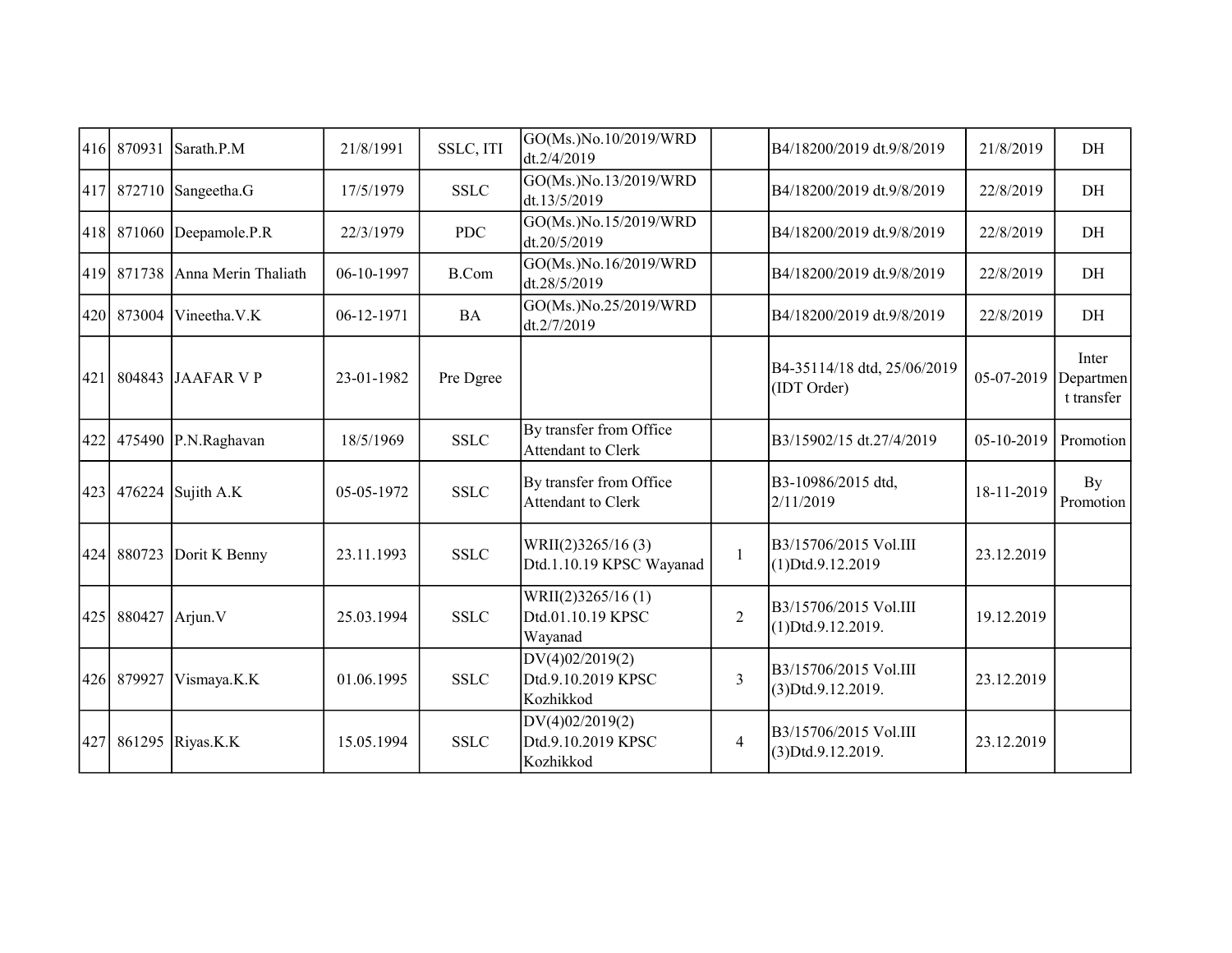| 428 | 879663     | Viji.P                        | 01.10.1985 | <b>SSLC</b> | DV(4)02/2019(2)<br>Dtd.9.10.2019 KPSC<br>Kozhikkod    | 5               | B3/15706/2015 Vol.III<br>(3)Dtd.9.12.2019.  | 18.12.2019 |  |
|-----|------------|-------------------------------|------------|-------------|-------------------------------------------------------|-----------------|---------------------------------------------|------------|--|
|     |            | 429 879515 Prasitha.K.P       | 30.05.1986 | <b>SSLC</b> | DV(4)02/2019(2)<br>Dtd.9.10.2019 KPSC<br>Kozhikkod    | 6               | B3/15706/2015 Vol.III<br>(3)Dtd.9.12.2019.  | 19.12.2019 |  |
| 430 | 106263     | Anil Kumar.K.V                | 08-04-1978 | <b>SSLC</b> | KGDI(3)1247/17(9)<br>Dtd.11.10.2019                   |                 | B3/15706/2015 Vol.III(4)<br>Dtd.12.12.2019  | 01.01.2020 |  |
| 431 | 879845     | Vinitha.V                     | 20.05.1988 | <b>SSLC</b> | QRI(1)145/17(2)<br>Dtd.11.10.19 Kollam                | $\mathbf{1}$    | B3/15706/2015 Vol.III(2)<br>Dtd.12.12.2019. | 20.12.2019 |  |
| 432 | 880250     | Jeethu Jacob                  | 21.03.1988 | <b>SSLC</b> | QRI(1)145/17(2)<br>Dtd.11.10.19 Kollam                | $\overline{3}$  | B3/15706/2015 Vol.III(2)<br>Dtd.12.12.2019. | 23.12.2019 |  |
| 433 |            | 879918 Sreelekshmi.S          | 03-05-1989 | <b>SSLC</b> | QRI(1)145/17(2)<br>Dtd.11.10.19 Kollam                | $5\overline{)}$ | B3/15706/2015 Vol.III(2)<br>Dtd.12.12.2019  | 23.12.2019 |  |
|     |            | 434 801524 Hariprasad.C.A     | 10.04.1990 | Plus Two    | EV(2)2370/17(2)<br>Dtd.11.10.2019 KPSC<br>Eranakulam  | 9               | B3/15706/2015 Vol.III(1)<br>Dtd.12.12.2019  | 24.12.2019 |  |
| 435 | 880303     | Aneesh <sub>.</sub> S         | 08-06-1990 | <b>SSLC</b> | QRI(1)145/17(2)<br>Dtd.11.10.19 Kollam                | $\overline{7}$  | B3/15706/2015 Vol.III(2)<br>Dtd.12.12.2019  | 23.11.2019 |  |
|     | 436 812513 | Thushara Thulasi.T            | 05-05-1991 | <b>SSLC</b> | QRI(1)145/17(2)<br>Dtd.11.10.19 Kollam                | $8\,$           | B3/15706/2015 Vol.III(2)<br>Dtd.12.12.2019  | 01.01.2020 |  |
| 437 | 848853     | Muhammed Faris.P.M            | 5.09.1992  | <b>SSLC</b> | EV(2)2370/17(2)<br>Dtd.11.10.2019 KPSC<br>Eranakulam  | 8               | B3/15706/2015 Vol.III(1)<br>Dtd.12.12.2019  | 04.01.2020 |  |
|     | 438 883743 | Nair Aarti<br>Chandrasekharan | 16.10.1988 | <b>SSLC</b> | EV(2)2370/17(2)<br>Dtd.11.10.2019 KPSC<br>Eranakulam  | 10              | B3/15706/2015 Vol.III(1)<br>Dtd.9.12.2020   | 03.01.2020 |  |
|     | 439 881390 | Amala.K.B                     | 02-04-1991 | <b>SSLC</b> | MRI(1)3972/17-1 Dtd.<br>28.10.2019 KPSC<br>Malappuram | $\mathbf{1}$    | B3/15706/2015 Vol.III(3)<br>Dtd.12.12.2019  | 04.01.2020 |  |
|     | 440 880533 | Nabeeha.K.P                   | 20-12-1997 | <b>SSLC</b> | MRI(1)3972/17-1 Dtd.<br>28.10.2019 KPSC<br>Malappuram | $\overline{2}$  | B3/15706/2015 Vol.III(3)<br>Dtd.12.12.2019  | 24.12.2019 |  |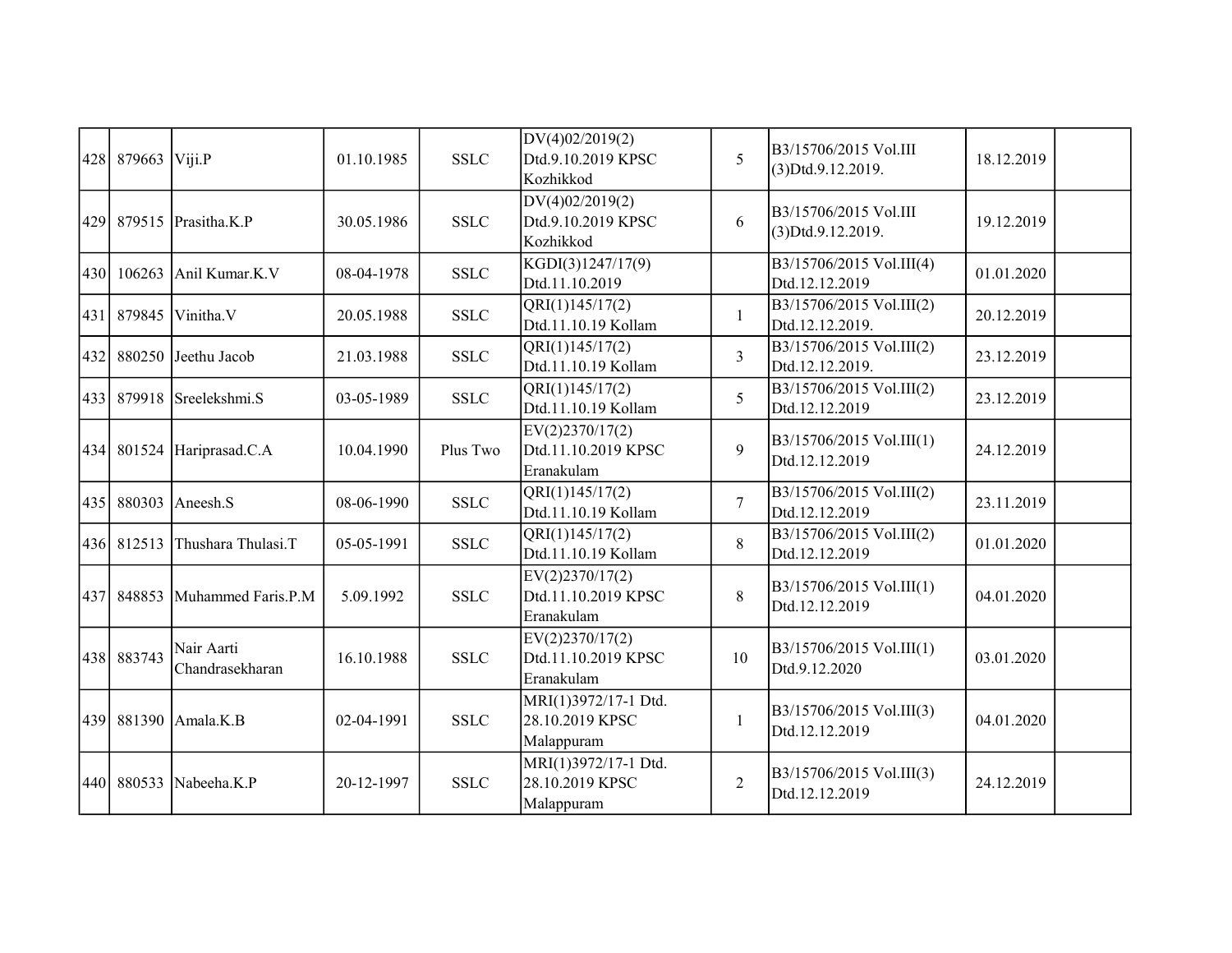| 441 | 880589     | Sankar Prasad Kartha            | 28.05.1983 | <b>SSLC</b>  | RI(3)502/17(7) Dtd.7.11.19<br><b>KPSC Thrissur</b>  | $\mathbf{1}$   | B3/15706/2015 Vol.III<br>Dtd.23.12.2019 | 30.12.2019 |               |
|-----|------------|---------------------------------|------------|--------------|-----------------------------------------------------|----------------|-----------------------------------------|------------|---------------|
| 442 | 881345     | Seethal.P.R.                    | 05.04.1985 | <b>SSLC</b>  | RI(3)502/17(7) Dtd.7.11.19<br><b>KPSC Thrissur</b>  | $\overline{3}$ | B3/15706/2015 Vol.III<br>Dtd.23.12.2019 | 01.01.2020 |               |
| 443 |            | 881348 Ansa.C.K                 | 19.03.1984 | <b>SSLC</b>  | RI(3)502/17(7) Dtd.7.11.19<br><b>KPSC Thrissur</b>  | $\overline{4}$ | B3/15706/2015 Vol.III<br>Dtd.23.12.2019 | 01.01.2020 |               |
| 444 | 770583     | Reeba B                         | 22.09.1992 | MSc          | $G.O(Ms)$ No.<br>6/2016/H&FWD dtd,<br>21/01/2016    |                | B4-35114/18 dtd, 12/11/2019             | 19.11.2019 | DH            |
| 445 | 882034     | Shibu.S                         | 06.05.1988 | <b>SSLC</b>  | DTB(1)1538/2017(4)<br>Dtd.18.11.2019                | $\overline{2}$ | B3/42806/2019<br>Dtd.03.01.2020         | 13.01.2020 |               |
|     | 446 882535 | Renju Chandran                  | 29.12.1989 | <b>SSLC</b>  | DTB(1)1538/2017(4)<br>Dtd.18.11.2019                | $\overline{4}$ | B3/42806/2019<br>Dtd.03.01.2020         | 16.01.2020 |               |
| 447 | 471869     | Sivadas P.P                     | 20-05-1970 | <b>SSLC</b>  | By transfer from Office<br>Attendant to Clerk       |                | B3-5211/2015 Dtd:<br>03.12.2019         | 11-12-2019 | Promotion     |
|     | 448 873697 | Elizabeth Paul<br>Puthenpurayil | 17.11.1992 | <b>SSLC</b>  | RI(3)502/17(2) Dtd.20.12.19<br><b>KPSC Thrissur</b> | $\mathbf{1}$   | B3/44645/2019 Vol.III<br>Dtd.4.1.2020.  | 15.01.2020 |               |
|     | 449 883983 | Sreesankari.R                   | 19.05.1988 | <b>SSLC</b>  | PTAII(2)100/17-1<br>Dtd.21.12.19 KPSC PTA           |                | B3/5949/2020 Dtd.<br>24.01.2020         | 05.02.2020 | HQ<br>vacancy |
|     | 450 228664 | Shabu V                         | 20-05-1974 | <b>BA</b>    | DTB(1)1538/2017(14)<br>Dtd:28.12.2019 KPSC,TVM      |                | B3-42806/2019<br>Dtd:03.02.2020         | 18.02.2020 |               |
|     | 451 885492 | Sincy Antony.M                  | 17.11.1989 | <b>BTech</b> | CI(4)1449/17(5)Dtd<br>.13.1.2020 of KPSC Kannur     |                | B3/8651/2020(2)<br>Dtd.14.2.2020        | 25.02.2020 |               |
| 452 | 886607     | Shamna Puthiyandy               | 02.04.1988 | <b>SSLC</b>  | CI(4)1449/17(3)Dtd<br>.20.1.2020 of KPSC Kannur     | $\overline{2}$ | B3/8651/2020(1)<br>Dtd.14.2.2020        | 24.02.2020 |               |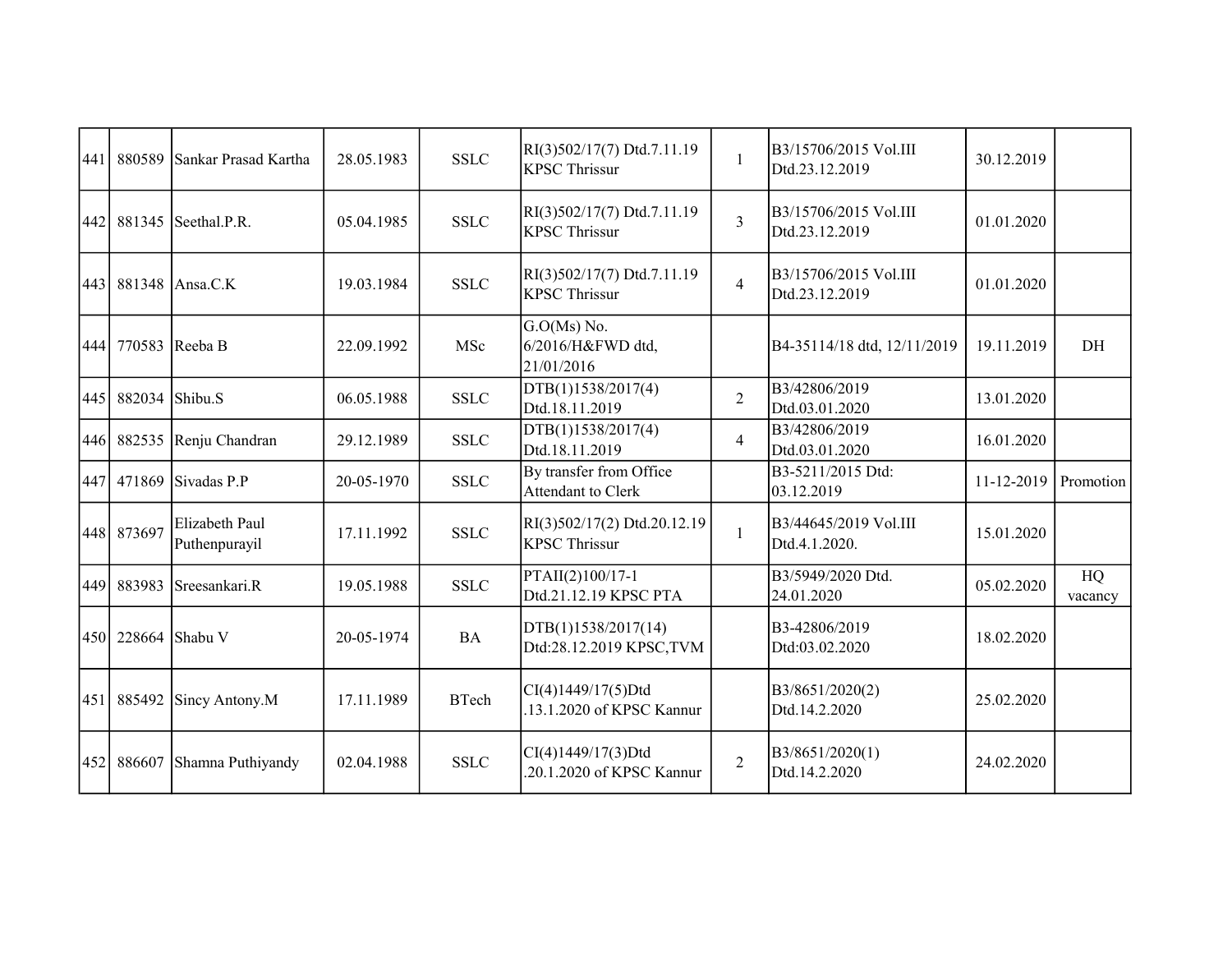| 453 | 212955 | Pradeepan.P        | 06.05.1967 | <b>SSLC</b>  | CI(4)1449/17(3)Dtd<br>.20.1.2020 of KPSC Kannur      | 3              | B3/8651/2020 Dtd.26.02.2020                    | 06.03.2020 |                                 |
|-----|--------|--------------------|------------|--------------|------------------------------------------------------|----------------|------------------------------------------------|------------|---------------------------------|
| 454 | 876956 | Muhammed Siyad.E.A | 03.08.1995 | <b>SSLC</b>  | KII(1)1897/17(8)Dtd.20.01.2<br>020                   | 1              | B3/8652/2020 Dtd.14.02.2020                    | 03-03-2020 |                                 |
| 455 | 885261 | Renju Ramesh       | 15.06.1994 | <b>SSLC</b>  | KII(1)1897/17(8)Dtd.20.01.2<br>020.                  | $\overline{2}$ | B3/8652/2020<br>Dtd.14.02.2020.                | 24.02.2020 |                                 |
| 456 | 887142 | Bindu.M.K          | 30.05.1979 | <b>SSLC</b>  | KII(1)1897/17(8)Dtd.20.01.2<br>020.                  | $\overline{3}$ | B3/8652/2020<br>Dtd.14.02.2020.                | 25.02.2020 |                                 |
| 457 | 886804 | Saumyamol.V.A.     | 29.04.1981 | <b>SSLC</b>  | KII(1)1897/17(8)Dtd.20.01.2<br>020.                  | $\overline{4}$ | B3/8652/2020<br>Dtd.14.02.2020.                | 24.02.2020 |                                 |
| 458 | 886379 | Bindu.S            | 22.11.1981 | <b>SSLC</b>  | KII(1)1897/17(8)Dtd.20.01.2<br>020.                  | 5              | B3/8652/2020<br>Dtd.14.02.2020.                |            |                                 |
| 459 | 550200 | Rubin Cyriac       | 17.05.1980 | <b>SSLC</b>  | KII(1)1897/17(8)Dtd.20.01.2<br>020.                  | 6              | B3/8652/2020<br>Dtd.14.02.2020.                | 04-11-2020 |                                 |
| 460 | 764740 | Shanavas.N.P       | 06.04.1984 | <b>SSLC</b>  | IDB(4)3493/16(1)Dtd.25.01.<br>2020 of KPSC Idukki    | $\mathbf{1}$   | B3/10222/2020 Dtd.3.3.2020.                    | 02-11-2020 |                                 |
| 461 | 851522 | Vineeth.S          | 15.11.1994 | <b>B</b> Com | IDB(4)3493/16(1)Dtd.25.01.<br>2020 of KPSC Idukki    | $\overline{2}$ | B3/10222/2020 Dtd.3.3.2020.                    | 09.03.2020 |                                 |
| 462 | 231860 | Jayaprakash N K    | 23-04-1970 | Degree       | WR II(2)3265/16(3) dt 03-10-<br>2018 KPSC Wayanad    |                | B3/31380/19 Dtd 16.01.2020<br>(Transfer Order) | 27-01-2020 | Inter<br>Departmen<br>tTransfer |
| 463 | 541689 | Jayesh.P.N         | 26.05.1973 | <b>SSLC</b>  | WRII(2)3265/16(4)<br>Dtd.31.01.20 KPSC<br>Wayanad    |                | B3/9687/2020 Dtd.25.02.2020                    |            | Head<br>Quarters<br>Vaccancy    |
| 464 | 472785 | Rames Kumar S      | 15-05-1972 | <b>SSLC</b>  | By transfer from Office<br>Attendant to Clerk        |                | B3/39761/2014 dt.20/01/2020                    | 03-02-2020 | Promotion                       |
| 465 | 889401 | Simi.K.N           | 07.04.1991 | <b>SSLC</b>  | EV(2)2370/17(5)<br>Dtd.03.02.2020 KPSC<br>Eranakulam | $\mathbf{1}$   | B3/11390/2020<br>Dtd.13.03.2020                | 23-03-2020 |                                 |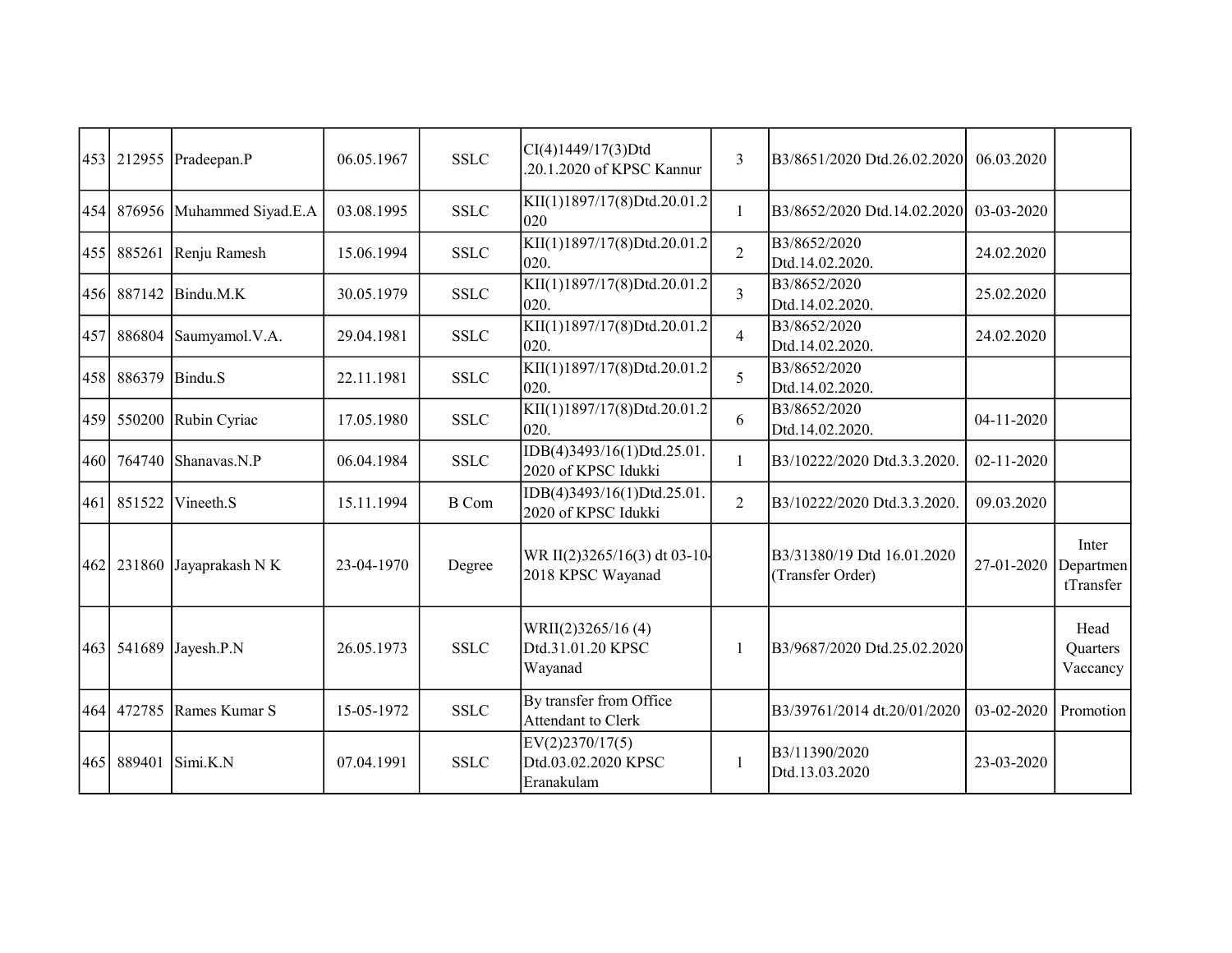|     | 466 890332 | Semeena.P.M           | 19.01.1989 | <b>SSLC</b>  | EV(2)2370/17(5)<br>Dtd.03.02.2020 KPSC<br>Eranakulam | $\overline{2}$ | B3/11390/2020<br>Dtd.13.03.2020. | 23-03-2020 |  |
|-----|------------|-----------------------|------------|--------------|------------------------------------------------------|----------------|----------------------------------|------------|--|
|     | 467 890401 | Nimi Paul             | 30.05.1994 | <b>SSLC</b>  | EV(2)2370/17(5)<br>Dtd.03.02.2020 KPSC<br>Eranakulam | $\overline{3}$ | B3/11390/2020<br>Dtd.13.03.2020. | 23-03-2020 |  |
|     |            | 468 827884 Maya.P.S   | 15.05.1982 | <b>SSLC</b>  | EV(2)2370/17(5)<br>Dtd.03.02.2020 KPSC<br>Eranakulam | 5              | B3/11390/2020<br>Dtd.13.03.2020. | 29.04.2020 |  |
|     | 469 811781 | Soumya Sundar         | 28.05.1984 | <b>SSLC</b>  | EV(2)2370/17(5)<br>Dtd.03.02.2020 KPSC<br>Eranakulam | 6              | B3/11390/2020<br>Dtd.13.03.2020. | 05.06.2020 |  |
|     | 470 855495 | Roshin H Prakash      | 02.09.1989 | <b>SSLC</b>  | DV(4)02/2019(3)<br>Dtd.4.02.2020 KPSC<br>Kozhikkod   | $\overline{2}$ | B3/11419/2020<br>Dtd.17.03.2020. | 08.05.2020 |  |
|     |            | 471 891766 Ismail PVC | 03.02.1990 | <b>SSLC</b>  | DV(4)02/2019(3)<br>Dtd.4.02.2020 KPSC<br>Kozhikkod   | 3              | B3/11419/2020<br>Dtd.17.03.2020. | 12.05.2020 |  |
|     | 472 890912 | Binitha Baby.K        | 06.02.1986 | <b>SSLC</b>  | DV(4)02/2019(3)<br>Dtd.4.02.2020 KPSC<br>Kozhikkod   | $\overline{4}$ | B3/11419/2020<br>Dtd.17.03.2020. | 06.05.2020 |  |
|     | 473 853307 | Vipindas.K.M.         | 19.11.1987 | <b>SSLC</b>  | DV(4)02/2019(3)<br>Dtd.4.02.2020 KPSC<br>Kozhikkod   | 5              | B3/11419/2020<br>Dtd.17.03.2020. | 19.05.2020 |  |
|     | 474 414468 | Gayathri.I.M.         | 30.05.1980 | <b>SSLC</b>  | RI(3)502/17(6) Dtd.6.2.20.                           | $\mathbf{1}$   | B3/44645/2019<br>Dtd.28.04.2020. | 27.05.2020 |  |
| 475 |            | 761557 Rajesh.C.R     | 10.05.1988 | <b>SSLC</b>  | RI(3)502/17(6) Dtd.6.2.20.                           | $\overline{2}$ | B3/44645/2019<br>Dtd.28.04.2020. | 22-05-2020 |  |
|     | 476 890904 | Subhisha.P            | 14.03.1989 | <b>BTech</b> | MRI(1)3972/17-5<br>Dtd.06.02.2020                    | $\mathbf{1}$   | B3/12445/2020<br>Dtd.20.03.2020  | 14.05.2020 |  |
|     | 477 330709 | Shyra Valiya Veettil  | 26.05.1973 | <b>SSLC</b>  | CI(4)1449/17(1)<br>Dtd.11.2.2020 KPSC Kannur         | $\mathbf{1}$   | B3/8651/2020 Dtd.13.10.2020      | 28.10.2020 |  |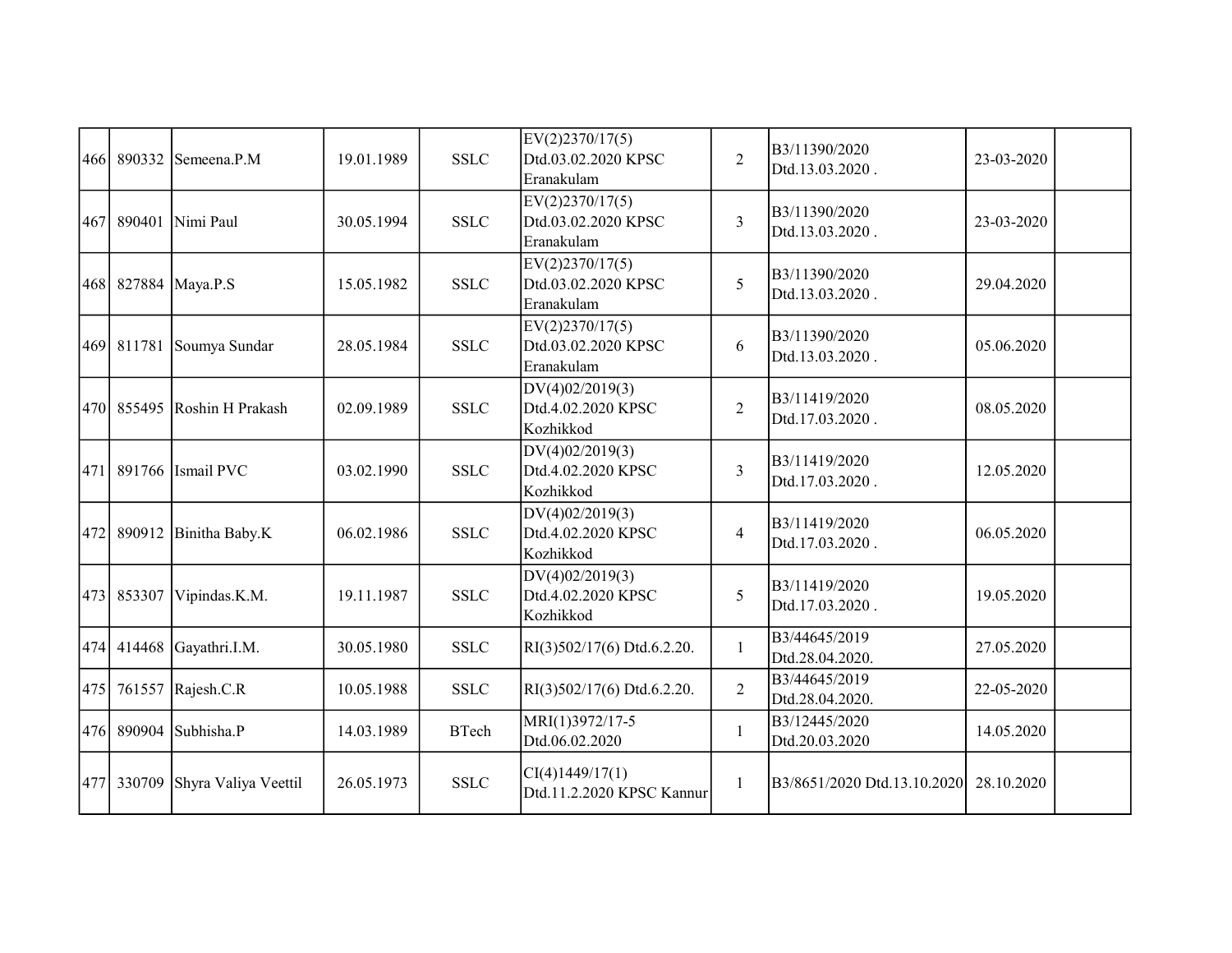| 478 | 890949     | Silpa Scaria          | 16.12.1993 | <b>SSLC</b> | KGDI(3)1247/17(6) Dtd.<br>12.02.2020.                        | $\mathbf{1}$   | B3/12218/2020<br>Dtd.18.03.2020  | 18.05.2020  |                                                                                                                              |
|-----|------------|-----------------------|------------|-------------|--------------------------------------------------------------|----------------|----------------------------------|-------------|------------------------------------------------------------------------------------------------------------------------------|
| 479 | 885653     | Nisha T.C             | 02-02-1981 | <b>BCom</b> | G.O.(MS)No.33/19 WRD<br>dtd.8/08/2019                        |                | B4/18200/2019 dt.14/02/2020      | 26-02-2020  | DH                                                                                                                           |
|     | 480 888021 | Rahul.C               | 12.03.1996 | <b>BCA</b>  | G.O.(MS)No.51/19 WRD<br>dtd.13/11/2019                       |                | B4/18200/2019 dt.14/02/2020      | 26-02-2020  | DH                                                                                                                           |
|     |            | 481 887568 Deepak A.P | 16-07-2000 | <b>SSLC</b> | G.O(Ms) No. 52/2019/WRD<br>dtd, 22/11/2019                   |                | B4-18200/2019 dtd,<br>14/02/2020 | 24-02-2020  | DH                                                                                                                           |
| 482 | 892097     | Siji John             | 30.05.1985 | <b>SSLC</b> | QRI(1)145/17(7)<br>Dtd.18.03.20 of KPSC<br>Kollam            | $\mathbf{1}$   | B3/15943/2020<br>Dtd.10.06.2020  | 22.06.2020  |                                                                                                                              |
| 483 | 872182     | Geethu Harilal        | 12-03-1997 | <b>BSc</b>  | GO(Ms) No. 03/2019/WRD<br>dated, 15/02/2019                  |                | B4/18200/2019 dt.9/8/2019        | 01-05-2020  | DH(LWA)<br>from<br>02/09/201<br>$9$ to<br>30/04/202<br>$0$ ) ie, Date<br>of joining<br>is<br>reassigned<br>as 01-05-<br>2020 |
|     | 484 893259 | Sethunath.S           | 20.10.1993 | <b>SSLC</b> | MRI(1)3972/17-8 Dtd.<br>24.3.2020 of KPSC<br>Malappuram      | $\mathbf{1}$   | B3/12445/2020<br>Dtd.09.06.2020  | 17.07.2020  |                                                                                                                              |
|     |            | 485 231125 Sajesh.A   | 18.05.1977 | <b>SSLC</b> | CI(4)1449/17(10)<br>Dtd.06.04.2020 Kannur                    | $\mathbf{1}$   | B3/8651/2020 Dtd.12.06.20        | 01-07-2020  |                                                                                                                              |
|     | 486 894127 | Archana Sasidharan    | 30.05.1986 | <b>SSLC</b> | DTB(1)1538/2017(13)<br>Dtd.01.06.2020 of KPSC<br><b>TVPM</b> | $\overline{2}$ | B3/42806/2019<br>Dtd.30.06.2020. | 13.07.2020. |                                                                                                                              |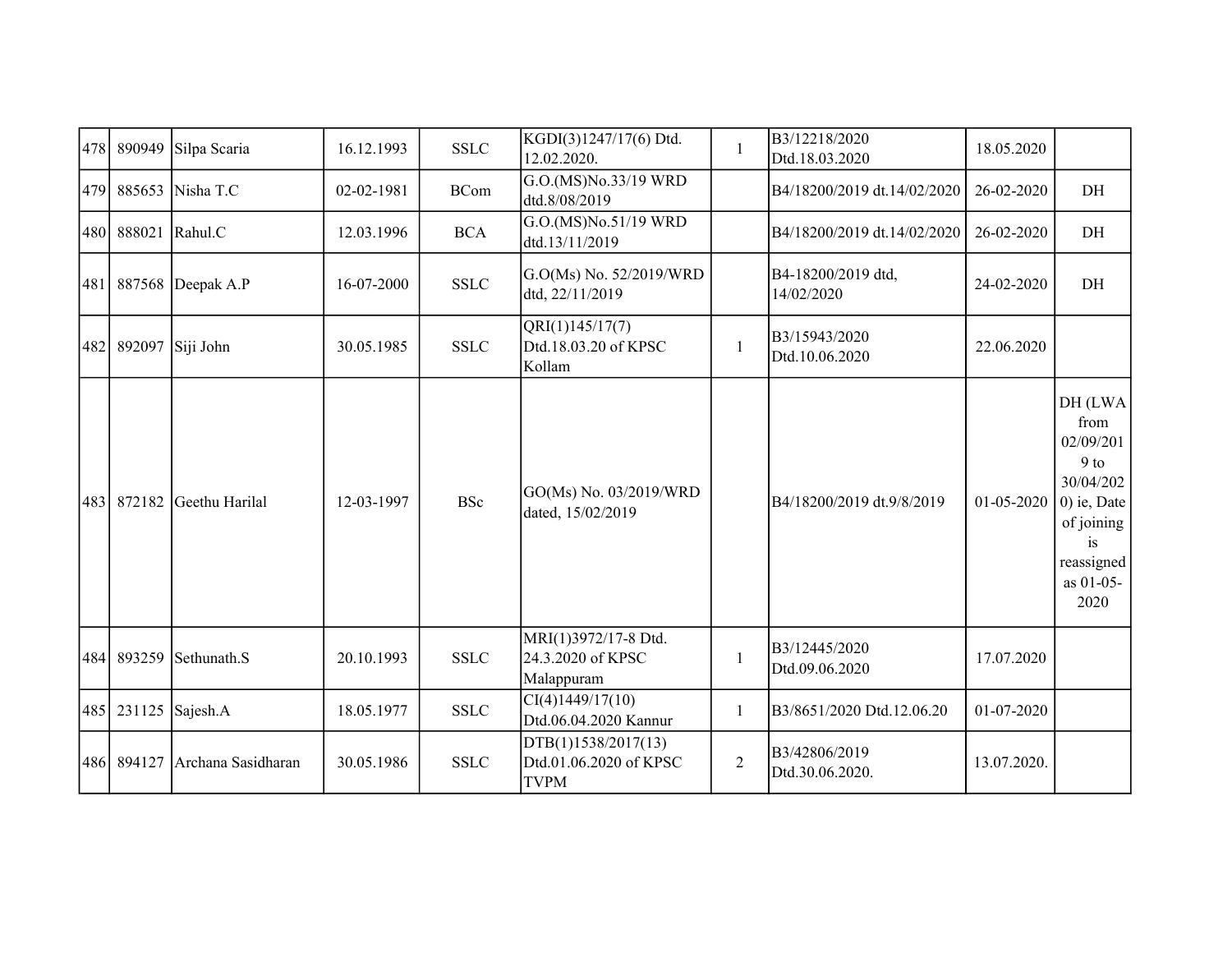| 487 | 815139         | Sukesh.S.N.            | 04.10.1991 | BE          | DTB(1)1538/2017(13)<br>Dtd.01.06.2020 of KPSC<br><b>TVPM</b> | $\overline{3}$ | B3/42806/2019<br>Dtd.30.06.2020. | 17.07.2020. |                   |
|-----|----------------|------------------------|------------|-------------|--------------------------------------------------------------|----------------|----------------------------------|-------------|-------------------|
| 488 | 893110         | Soumya.V.M.            | 10-05-1987 | <b>SSLC</b> | DTB(1)1538/2017(13)<br>Dtd.01.06.2020 of KPSC<br><b>TVPM</b> | $\overline{4}$ | B3/42806/2019<br>Dtd.30.06.2020. | 14.07.2020  |                   |
| 489 |                | 725688 Nayana S.Pillai | 25-05-1987 | <b>SSLC</b> | DTB(1)1538/2017(13)<br>Dtd.01.06.2020 of KPSC<br><b>TVPM</b> | 5              | B3/42806/2019<br>Dtd.30.06.2020. | 16.07.2020  |                   |
|     | 490 893202     | Vishnu Nampoothiri.V   | 28.05.1987 | <b>SSLC</b> | DTB(1)1538/2017(13)<br>Dtd.01.06.2020 of KPSC<br><b>TVPM</b> | 6              | B3/42806/2019<br>Dtd.30.06.2020. | 15.07.2020  |                   |
| 491 | 893320         | Saritha.S.S.Nair       | 15.05.1982 | <b>SSLC</b> | DTB(1)1538/2017(13)<br>Dtd.01.06.2020 of KPSC<br><b>TVPM</b> | 8              | B3/42806/2019<br>Dtd.30.06.2020. | 13.07.2020  |                   |
|     |                | 492 895552 Sujitha.M   | 02.05.1985 | <b>BA</b>   | KGDI(3)1247/17(5)<br>Dtd.5.6.20 KPSC, Kasaragod              | $\mathbf{1}$   | B3/12218/2020<br>Dtd.03.08.2020. | 16-09-2019  |                   |
| 493 | 623566 Biju.K. |                        | 13.05.1974 | <b>SSLC</b> | $DV(4)02/2019-(7)$<br>Dtd.11.06.2020 of KPSC<br>Kozhikkod.   | $\mathbf{1}$   | B3/11419/2020<br>Dtd.01.07.2020. | 07-10-2020  |                   |
| 494 |                | 474196 K.U Sundaran    | 22-01-1973 | <b>SSLC</b> | By transfer from Office<br>Attendant to Clerk                |                | B3-10990/2015 Dtd:<br>21.05.2020 | 01-07-2020  | Dept<br>promotion |
|     | 495 476037     | Rajeevan K K           | 18-01-1900 | <b>SSC</b>  | By transfer from Office<br>Attendant to Clerk                |                | B3-11021/2015<br>Dtd:18.06.2020  | 01.07.2020  | Dept<br>promotion |
|     |                | 496 895530 Manu.M.S.   | 26.11.1990 | <b>SSLC</b> | DV(4)02/2019-6<br>Dtd.9.7.2020 KPSC<br>Kozhikkod             | 1              | B3/11419/2020<br>Dtd.19.08.2020  | 09.09.2020  |                   |
| 497 | 895071         | Vijisha.T              | 31.05.1990 | <b>SSLC</b> | DV(4)02/2019-6<br>Dtd.9.7.2020 KPSC<br>Kozhikkod             | $\overline{2}$ | B3/11419/2020<br>Dtd.19.08.2021  | 04.09.2020  |                   |
| 498 | 896400         | Shalini.P              | 20.03.1986 | <b>SSLC</b> | EV(2)2370/17(6)<br>Dtd.13.07.2020                            |                | B3/11390/2020<br>Dtd.14.09.2020. | 01.10.2020  |                   |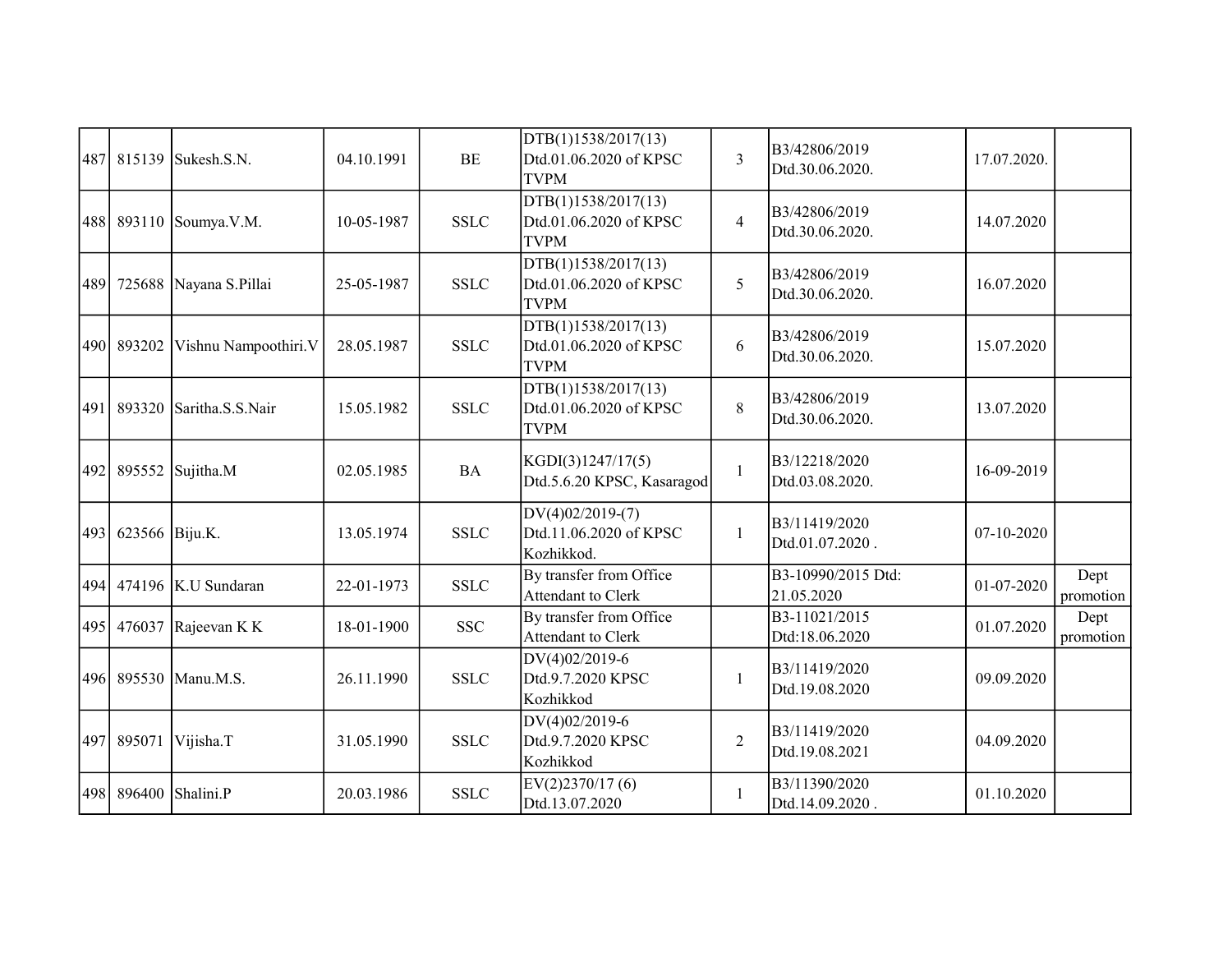| 499 | 801762              | Sarath Mohan           | 03.03.1991 | <b>SSLC</b> | QRI(1)145/17(7)Dtd.22.7.20<br>20 of KPSC Kollam          | $\overline{2}$ | B3/15943/2020<br>Dtd.24.09.2020  | 07-10-2020 |  |
|-----|---------------------|------------------------|------------|-------------|----------------------------------------------------------|----------------|----------------------------------|------------|--|
|     |                     | 500 898059 Umarali.P.  | 29.06.1993 | <b>SSLC</b> | CI(4)1449/17(1)<br>Dtd.22.7.2020                         | $\mathbf{1}$   | B3/8651/2020 Dtd.24.09.2020      | 05.10.2020 |  |
| 501 | 898277              | Devi Raj.R             | 10.04.1993 | <b>SSLC</b> | QRI(1)145/17(5)<br>Dtd.12.08.2020 of Kollam              | $\mathbf{1}$   | B3/15943/2020<br>Dtd.27.10.2020  | 05-11-2020 |  |
| 502 |                     | $850616$ Shinumon.M.S. | 21.05.1990 | <b>SSLC</b> | $PIV(1)82/17-1$<br>Dtd.26.08.2020 of KPSC<br>Palakkad    | $\mathbf{1}$   | B3/9686/2020<br>Dtd.28.09.2020.  | 12.10.2020 |  |
| 503 |                     | 896488 Manu John       | 06.01.1989 | <b>SSLC</b> | PIV(1)82/17-1<br>Dtd.26.08.2020 of KPSC<br>Palakkad      | $\overline{2}$ | B3/9686/2020<br>Dtd.28.09.2020.  | 09-10-2020 |  |
|     |                     | 504 897382 Pramod.K.V. | 03.03.1980 | <b>SSLC</b> | PIV(1)82/17-1<br>Dtd.26.08.2020 of KPSC<br>Palakkad      | 3              | B3/9686/2020 dtd.28.09.2020.     | 07-10-2020 |  |
|     | 505 896483 Rathi.K. |                        | 10.05.1980 | <b>SSLC</b> | PIV(1)82/17-1<br>Dtd.26.08.2020 of KPSC<br>Palakkad      | $\overline{4}$ | B3/9686/2020<br>Dtd.28.09.2020.  | 07-10-2020 |  |
|     | 506 900109          | Aswathy.T.B.           | 31.05.1984 | <b>SSLC</b> | RI(3)502/17(7)<br>Dtd.6.10.2020 of KPSC<br>Thrissur      | $\mathbf{1}$   | B3/44645/2019<br>Dtd.05.11.2020. | 19-11-2020 |  |
| 507 | 898553              | Lijin J.K.             | 11.06.1994 | <b>SSLC</b> | CI(4)1449/17(6)<br>Dtd.12.10.2020 of KPSC<br>Kannur      | $\mathbf{1}$   | B3/8651/2020 Dtd.5.11.2020       | 18.11.2020 |  |
|     |                     | 508 813290 Ratheesh.N. | 03.04.1988 | <b>SSLC</b> | $PIV(1)82/17-11$<br>Dtd.03.11.2020 of KPSC<br>Palakkad   | 1              | B3/9686/2020<br>Dtd.15.12.2020.  | 31-12-2020 |  |
|     | 509 212638 Unni.M   |                        | 22.05.1972 | <b>SSLC</b> | DV(4)02/2019-(6) Dtd.<br>12.11.2020 of KPSC<br>Kozhikkod | $\mathbf{1}$   | B3-11419/2020 Dtd.<br>122020     | 30-12-2020 |  |